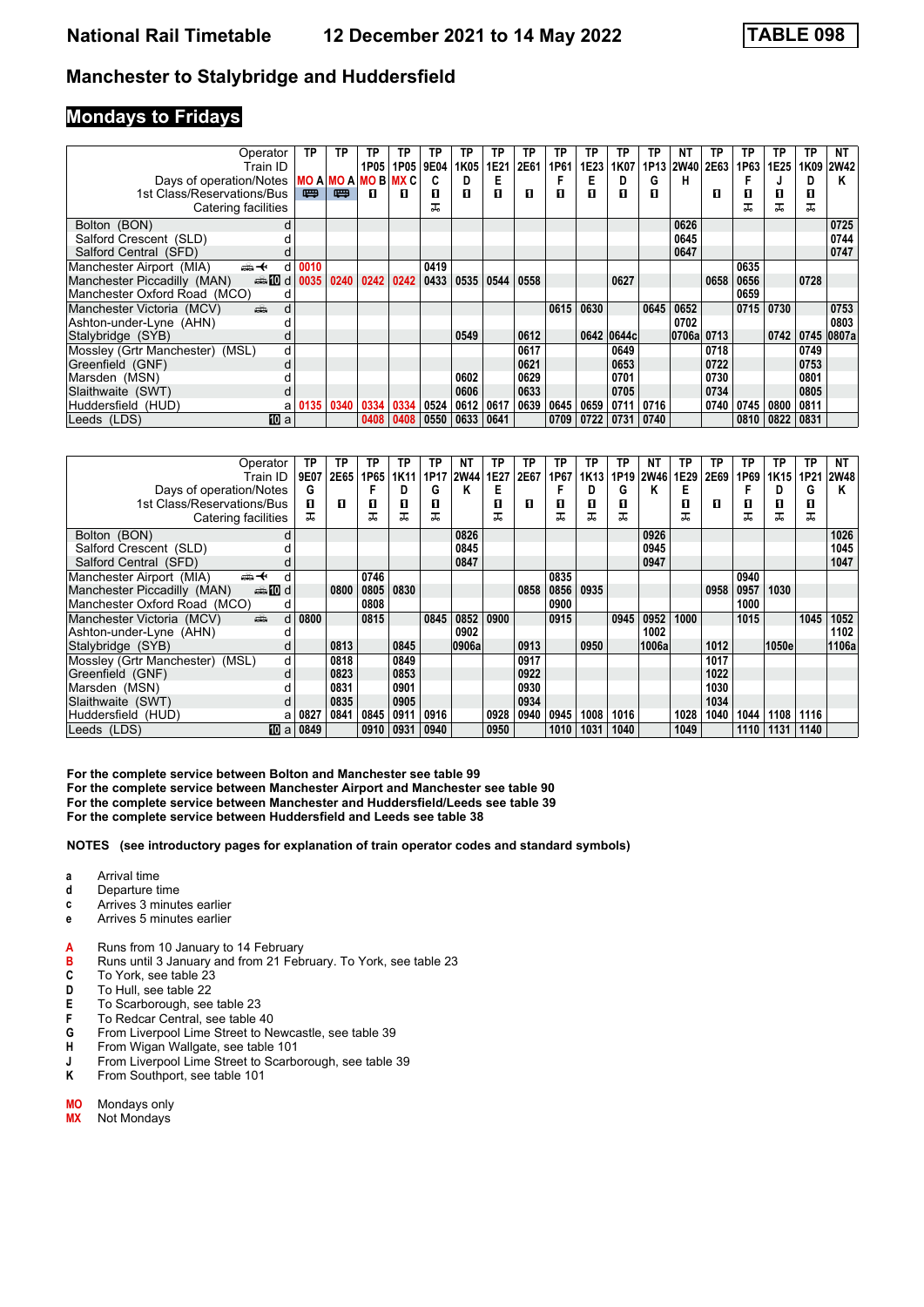# **Mondays to Fridays**

| Operator                                                                                                                                                                                                                                                   | TP        | TP   | ΤP   | TP   | TP   | NΤ          | TP   | TP   | ТP   | ТP   | ΤР   | ΝT        | ТP   | ТP   | ТP   | TP               | ТP   | NΤ          |
|------------------------------------------------------------------------------------------------------------------------------------------------------------------------------------------------------------------------------------------------------------|-----------|------|------|------|------|-------------|------|------|------|------|------|-----------|------|------|------|------------------|------|-------------|
| Train ID                                                                                                                                                                                                                                                   | 1E31      | 2E71 | 1P71 | 1K17 | 1P23 | <b>2W50</b> | 1E33 | 2E73 | 1P73 | 1K19 |      | 1P25 2W52 | 1E35 | 2E75 | 1P75 | 1K <sub>21</sub> | 1P27 | <b>2W54</b> |
| Days of operation/Notes                                                                                                                                                                                                                                    | Е         |      |      | D    | G    | κ           | Е    |      |      | D    | G    | κ         | E    |      |      | D                | G    | Κ           |
| 1st Class/Reservations/Bus                                                                                                                                                                                                                                 | п         | п    | 0    | П    | п    |             | п    | п    | п    | п    | п    |           | п    | п    | п    | П                | 0    |             |
| Catering facilities                                                                                                                                                                                                                                        | ᅚ         |      | ᅚ    | ᅚ    | ᅚ    |             |      |      |      |      | ᠼ    |           | ㅈ    |      | ᠼ    | ᅚ                | ᅚ    |             |
| Bolton (BON)                                                                                                                                                                                                                                               |           |      |      |      |      | 1126        |      |      |      |      |      | 1226      |      |      |      |                  |      | 1326        |
| Salford Crescent (SLD)                                                                                                                                                                                                                                     |           |      |      |      |      | 1145        |      |      |      |      |      | 1245      |      |      |      |                  |      | 1345        |
| Salford Central (SFD)                                                                                                                                                                                                                                      |           |      |      |      |      | 1147        |      |      |      |      |      | 1247      |      |      |      |                  |      | 1347        |
| Manchester Airport (MIA)<br><del>∰ ≮</del>                                                                                                                                                                                                                 |           |      | 1040 |      |      |             |      |      | 1140 |      |      |           |      |      | 1240 |                  |      |             |
| Manchester Piccadilly (MAN)<br>d <b>n</b> and                                                                                                                                                                                                              |           | 1058 | 1057 | 1135 |      |             |      | 1158 | 1157 | 1235 |      |           |      | 1258 | 1257 | 1335             |      |             |
| Manchester Oxford Road (MCO)                                                                                                                                                                                                                               | d         |      | 1100 |      |      |             |      |      | 1200 |      |      |           |      |      | 1300 |                  |      |             |
| Manchester Victoria (MCV)<br>and the second second second second the second second second second second second second second second second second second second second second second second second second second second second second second second second | 1101<br>d |      | 1115 |      | 1145 | 1152        |      |      | 1215 |      | 1245 | 1252      | 1301 |      | 1315 |                  | 1345 | 1352        |
| Ashton-under-Lyne (AHN)                                                                                                                                                                                                                                    |           |      |      |      |      | 1202        |      |      |      |      |      | 1302      |      |      |      |                  |      | 1402        |
| Stalybridge (SYB)                                                                                                                                                                                                                                          |           | 1112 |      | 1150 |      | 1206a       | 1210 | 1212 |      | 1250 |      | 1306a     |      | 1312 |      | 1350             |      | 1406a       |
| Mossley (Grtr Manchester) (MSL)                                                                                                                                                                                                                            | d         | 1117 |      |      |      |             |      | 1217 |      |      |      |           |      | 1316 |      |                  |      |             |
| Greenfield (GNF)                                                                                                                                                                                                                                           | d         | 1122 |      |      |      |             |      | 1222 |      |      |      |           |      | 1320 |      |                  |      |             |
| Marsden (MSN)                                                                                                                                                                                                                                              |           | 1130 |      |      |      |             |      | 1230 |      |      |      |           |      | 1327 |      |                  |      |             |
| Slaithwaite (SWT)                                                                                                                                                                                                                                          |           | 1134 |      |      |      |             |      | 1234 |      |      |      |           |      | 1330 |      |                  |      |             |
| Huddersfield (HUD)                                                                                                                                                                                                                                         | 1128<br>а | 1140 | 1145 | 1208 | 1216 |             | 1228 | 1240 | 1245 | 1308 | 1316 |           | 1328 | 1337 | 1345 | 1408             | 1416 |             |
| 10 a<br>Leeds (LDS)                                                                                                                                                                                                                                        | 1149      |      | 1210 | 1231 | 1240 |             | 1249 |      | 1310 | 1331 | 1340 |           | 1349 |      | 1410 | 1431             | 1440 |             |

| Operator                                       | TP   | ТP   | ТР   | ТP               | TP   | NT          | ТP   | ТP   | ТP   | ТP               | ΤP   | NΤ        | ТP   | ΤP   | ΤР   | TP   | ТP   | NΤ          |
|------------------------------------------------|------|------|------|------------------|------|-------------|------|------|------|------------------|------|-----------|------|------|------|------|------|-------------|
| Train ID                                       | 1E37 | 2E77 | 1P77 | 1K <sub>23</sub> | 1P29 | <b>2W56</b> | 1E39 | 2E79 | 1P79 | 1K <sub>25</sub> |      | 1P31 2W58 | 1E41 | 2E81 | 1P81 | 1K27 | 1P33 | <b>2W60</b> |
| Days of operation/Notes                        | Е    |      |      |                  | G    | Κ           | E    |      |      | D                | G    | Κ         | E    |      |      | D    | G    | Κ           |
| 1st Class/Reservations/Bus                     | п    | п    | П    | П                | п    |             | п    | п    | п    | п                | п    |           | п    | л    | п    | п    | 0    |             |
| Catering facilities                            | ᠼ    |      | ᅚ    | ᅚ                | ᅚ    |             |      |      |      | ᠼ                | ᠼ    |           | ᠼ    |      | ᠼ    | ᅚ    | ᅚ    |             |
| Bolton (BON)<br>d                              |      |      |      |                  |      | 1426        |      |      |      |                  |      | 1526      |      |      |      |      |      | 1626        |
| Salford Crescent (SLD)                         |      |      |      |                  |      | 1445        |      |      |      |                  |      | 1545      |      |      |      |      |      | 1645        |
| Salford Central (SFD)                          |      |      |      |                  |      | 1447        |      |      |      |                  |      | 1547      |      |      |      |      |      | 1647        |
| Manchester Airport (MIA)<br>←∰                 |      |      | 1340 |                  |      |             |      |      | 1440 |                  |      |           |      |      | 1540 |      |      |             |
| Manchester Piccadilly (MAN)<br><b>enting</b> d |      | 1358 | 1357 | 1435             |      |             |      | 1458 | 1457 | 1535             |      |           |      | 1558 | 1557 | 1630 |      |             |
| Manchester Oxford Road (MCO)<br>d              |      |      | 1400 |                  |      |             |      |      | 1500 |                  |      |           |      |      | 1600 |      |      |             |
| ain<br>d<br>Manchester Victoria (MCV)          |      |      | 1415 |                  | 1445 | 1452        | 1501 |      | 1515 |                  | 1545 | 1552      | 1601 |      | 1615 |      | 1645 | 1652        |
| Ashton-under-Lyne (AHN)                        |      |      |      |                  |      | 1502        |      |      |      |                  |      | 1602      |      |      |      |      |      | 1702        |
| Stalybridge (SYB)                              | 1410 | 1412 |      | 1450             |      | 1506a       |      | 1512 |      | 1550             |      | 1606al    |      | 1612 |      | 1645 |      | 1706a       |
| Mossley (Grtr Manchester) (MSL)<br>d           |      | 1417 |      |                  |      |             |      | 1517 |      |                  |      |           |      | 1617 |      | 1649 |      |             |
| Greenfield (GNF)<br>d                          |      | 1422 |      |                  |      |             |      | 1522 |      |                  |      |           |      | 1622 |      | 1653 |      |             |
| Marsden (MSN)                                  |      | 1430 |      |                  |      |             |      | 1530 |      |                  |      |           |      | 1630 |      | 1701 |      |             |
| Slaithwaite (SWT)                              |      | 1434 |      |                  |      |             |      | 1534 |      |                  |      |           |      | 1634 |      | 1705 |      |             |
| Huddersfield (HUD)                             | 1428 | 1440 | 1445 | 1508             | 1514 |             | 1528 | 1540 | 1545 | 1608             | 1616 |           | 1628 | 1640 | 1645 | 1711 | 1716 |             |
| Leeds (LDS)<br>110 a                           | 1449 |      | 1510 | 1531             | 1540 |             | 1549 |      | 1610 | 1631             | 1640 |           | 1649 |      | 1710 | 1731 | 1739 |             |

**NOTES (see introductory pages for explanation of train operator codes and standard symbols)**

**a** Arrival time<br>**d** Departure t

- **d** Departure time
- **D** To Hull, see table 22<br>**E** To Scarborough, see
- **E** To Scarborough, see table 23<br>**F** To Redcar Central, see table 4
- 
- **F** To Redcar Central, see table 40<br>**G** From Liverpool Lime Street to Ne<br>**K** From Southport, see table 101 From Liverpool Lime Street to Newcastle, see table 39
- From Southport, see table 101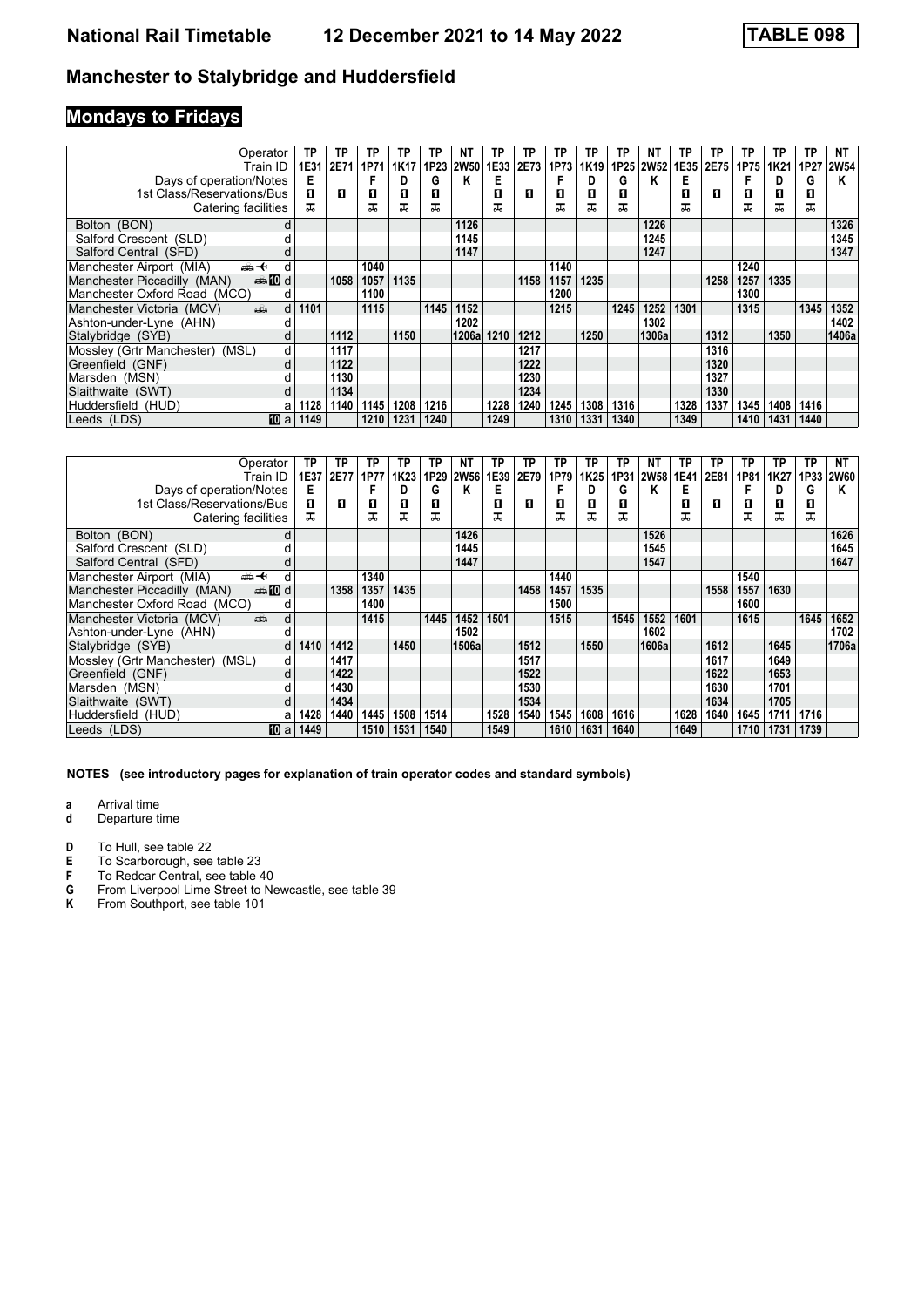### **Mondays to Fridays**

| Operator                                       | TP            | TP   | TP   | TP   | ТP   | ΝT          | ТP   | TP   | ТP   | ΤP   | TP   | ΝT     | ТP   | ΤP   | ТP   | ТP   | NΤ          | ТP   |
|------------------------------------------------|---------------|------|------|------|------|-------------|------|------|------|------|------|--------|------|------|------|------|-------------|------|
| Train ID                                       | 1E43          | 2E83 | 1P83 | 1K29 | 1P35 | <b>2W62</b> | 1E45 | 2E85 | 1P85 | 1K31 | 1P37 | 2W64   | 2E87 | 1P87 | 1K33 | 1P39 | <b>2W66</b> | 1E49 |
| Days of operation/Notes                        | Е             |      |      | D    | G    | Κ           |      |      | C    | D    | G    | Κ      |      |      | D    |      | Κ           |      |
| 1st Class/Reservations/Bus                     | п             | п    | п    | 0    | п    |             | п    | п    | п    | п    | п    |        | п    | п    | 0    | п    |             | п    |
| Catering facilities                            | ᇁ             |      | ᠼ    | ᅚ    | ᠼ    |             | ᇁ    |      |      | ᠼ    | ᠼ    |        |      |      |      |      |             | ᠼ    |
| Bolton (BON)                                   |               |      |      |      |      | 1726        |      |      |      |      |      | 1826   |      |      |      |      | 1926        |      |
| Salford Crescent (SLD)                         |               |      |      |      |      | 1744        |      |      |      |      |      | 1845   |      |      |      |      | 1945        |      |
| Salford Central (SFD)                          |               |      |      |      |      | 1747        |      |      |      |      |      | 1847   |      |      |      |      | 1947        |      |
| Manchester Airport (MIA)<br>安                  | d             |      | 1635 |      |      |             |      |      | 1738 |      |      |        |      | 1840 |      |      |             |      |
| Manchester Piccadilly (MAN)<br><b>enting</b> d |               | 1658 | 1657 | 1730 |      |             |      | 1759 | 1757 | 1830 |      |        | 1858 | 1857 | 1930 |      |             |      |
| Manchester Oxford Road (MCO)                   | d             |      | 1700 |      |      |             |      |      | 1801 |      |      |        |      | 1900 |      |      |             |      |
| Manchester Victoria (MCV)<br>پیش               | 1700<br>d     |      | 1715 |      | 1745 | 1752        | 1801 |      | 1815 |      | 1845 | 1853   |      | 1914 |      | 1945 | 1952        | 2000 |
| Ashton-under-Lyne (AHN)                        |               |      |      |      |      | 1802        |      |      |      |      |      | 1903   |      |      |      |      | 2002        |      |
| Stalybridge (SYB)                              |               | 1711 |      | 1745 |      | 1806a       |      | 1813 |      | 1845 |      | 1907al | 1913 |      | 1945 |      | 2006a       |      |
| Mossley (Grtr Manchester) (MSL)                | d             | 1715 |      | 1750 |      |             |      | 1818 |      | 1849 |      |        | 1918 |      | 1949 |      |             |      |
| Greenfield (GNF)                               | d             | 1719 |      | 1754 |      |             |      | 1822 |      | 1853 |      |        | 1922 |      | 1954 |      |             |      |
| Marsden (MSN)                                  |               | 1726 |      | 1802 |      |             |      | 1830 |      | 1901 |      |        | 1930 |      | 2002 |      |             |      |
| Slaithwaite (SWT)                              |               | 1729 |      | 1805 |      |             |      | 1834 |      | 1905 |      |        | 1934 |      | 2005 |      |             |      |
| Huddersfield (HUD)                             | 1728<br>a     | 1736 | 1745 | 1811 | 1816 |             | 1827 | 1840 | 1845 | 1911 | 1916 |        | 1939 | 1945 | 2011 | 2016 |             | 2026 |
| Leeds (LDS)                                    | 10 al<br>1749 |      | 1810 | 1831 | 1840 |             | 1847 |      | 1910 | 1931 | 1940 |        |      | 2009 | 2031 | 2040 |             | 2046 |

| Operator                                 | TP                    | TP   | ΝT          | ΤP   | ΤP   | ТР   | NΤ          | ТР   | ΝT        | TP   | ΤР         | ТР   | NΤ         | ТP   | ΝT         | ТP              |
|------------------------------------------|-----------------------|------|-------------|------|------|------|-------------|------|-----------|------|------------|------|------------|------|------------|-----------------|
| Train ID                                 | 1K35                  | 1P41 | <b>2W68</b> | 1P91 | 1K37 | 9E21 | <b>2W70</b> |      | 1P93 2W71 | 1K39 | 1E95       | 1P95 | 2W73       | 2E97 |            | 1P03            |
| Days of operation/Notes                  | D                     | G    | M           | C    | D    | G    | н           | C    | Κ         |      | N          | C    | <b>FOH</b> |      | <b>FX</b>  | SM <sub>C</sub> |
| 1st Class/Reservations/Bus               | п                     | п    |             | п    | п    | п    |             | п    |           | п    | п          | п    |            | п    | 四          | п               |
| Bolton (BON)                             | d                     |      | 2026        |      |      |      | 2134        |      | 2205      |      |            |      | 2309       |      |            |                 |
| Salford Crescent (SLD)                   |                       |      | 2045        |      |      |      | 2154        |      | 2223      |      |            |      | 2321       |      |            |                 |
| Salford Central (SFD)                    | d                     |      | 2047        |      |      |      | 2159        |      | 2225      |      |            |      | 2324       |      |            |                 |
| Manchester Airport (MIA)<br>←∰           | d                     |      |             | 2039 |      |      |             | 2135 |           |      |            | 2239 |            |      |            | 0038            |
| Manchester Piccadilly (MAN)<br>d lomanan | 2030                  |      |             | 2057 | 2130 |      |             | 2155 |           | 2230 |            | 2258 |            | 2335 |            | 0103            |
| Manchester Oxford Road (MCO)             | d                     |      |             | 2100 |      |      |             | 2200 |           |      |            | 2306 |            |      |            |                 |
| Manchester Victoria (MCV)<br>dia 1       | d                     | 2045 | 2052        | 2115 |      | 2145 | 2207        | 2215 | 2230      |      | 2248       | 2315 | 2329       |      | 2337       |                 |
| Ashton-under-Lyne (AHN)                  |                       |      | 2102        |      |      |      | 2217        |      | 2240      |      |            |      | 2339       |      | 0005       |                 |
| Stalybridge (SYB)                        | 2045<br>d             |      | 2107al      |      | 2146 |      | 2158 2222a  |      | 2244f     |      | 2248 2259a |      | 2343a      |      | 2347 0012a |                 |
| Mossley (Grtr Manchester) (MSL)          | 2049                  |      |             |      | 2150 |      |             |      |           | 2252 |            |      |            | 2352 |            |                 |
| Greenfield (GNF)                         | 2054                  |      |             |      | 2155 |      |             |      |           | 2256 |            |      |            | 2357 |            |                 |
| Marsden (MSN)                            | 2102                  |      |             |      | 2203 |      |             |      |           | 2304 |            |      |            | 0005 |            |                 |
| Slaithwaite (SWT)                        | 2105<br>d             |      |             |      | 2206 |      |             |      |           | 2308 |            |      |            | 0009 |            |                 |
| Huddersfield (HUD)                       | 2111<br>a             | 2116 |             | 2146 | 2212 | 2216 |             | 2245 |           | 2313 |            | 2350 |            | 0015 |            | 0132            |
| Leeds (LDS)                              | $\textbf{10}$ al 2131 | 2140 |             | 2212 | 2235 | 2240 |             | 2310 |           | 2335 |            | 0018 |            |      |            | 0208            |

#### **NOTES (see introductory pages for explanation of train operator codes and standard symbols)**

**a** Arrival time<br>**d** Departure ti

- **d** Departure time
- f Fridays arrives 4 minutes later
- **C** To York, see table 23<br>**D** To Hull, see table 22
- **D** To Hull, see table 22<br>**E** To Scarborough, see
- **E** To Scarborough, see table 23<br>**F** To Redcar Central, see table 4
- To Redcar Central, see table 40
- **G** From Liverpool Lime Street to Newcastle, see table 39<br>**H** From Wigan Wallgate, see table 101
- **H** From Wigan Wallgate, see table 101<br>**J** From Liverpool Lime Street to Scarbo
- **J** From Liverpool Lime Street to Scarborough, see table 39<br>**K** From Southport, see table 101
- From Southport, see table 101
- **L** From Liverpool Lime Street to York, see table 39<br>**M** From Wigan North Western, see table 101
- **M** From Wigan North Western, see table 101<br>**N** From Liverpool Lime Street, see table 85
- From Liverpool Lime Street, see table 85
- **FO** Fridays only<br>**FX** Not Fridays
- **FX** Not Fridays<br>**SM** Saturday me
- **Saturday mornings**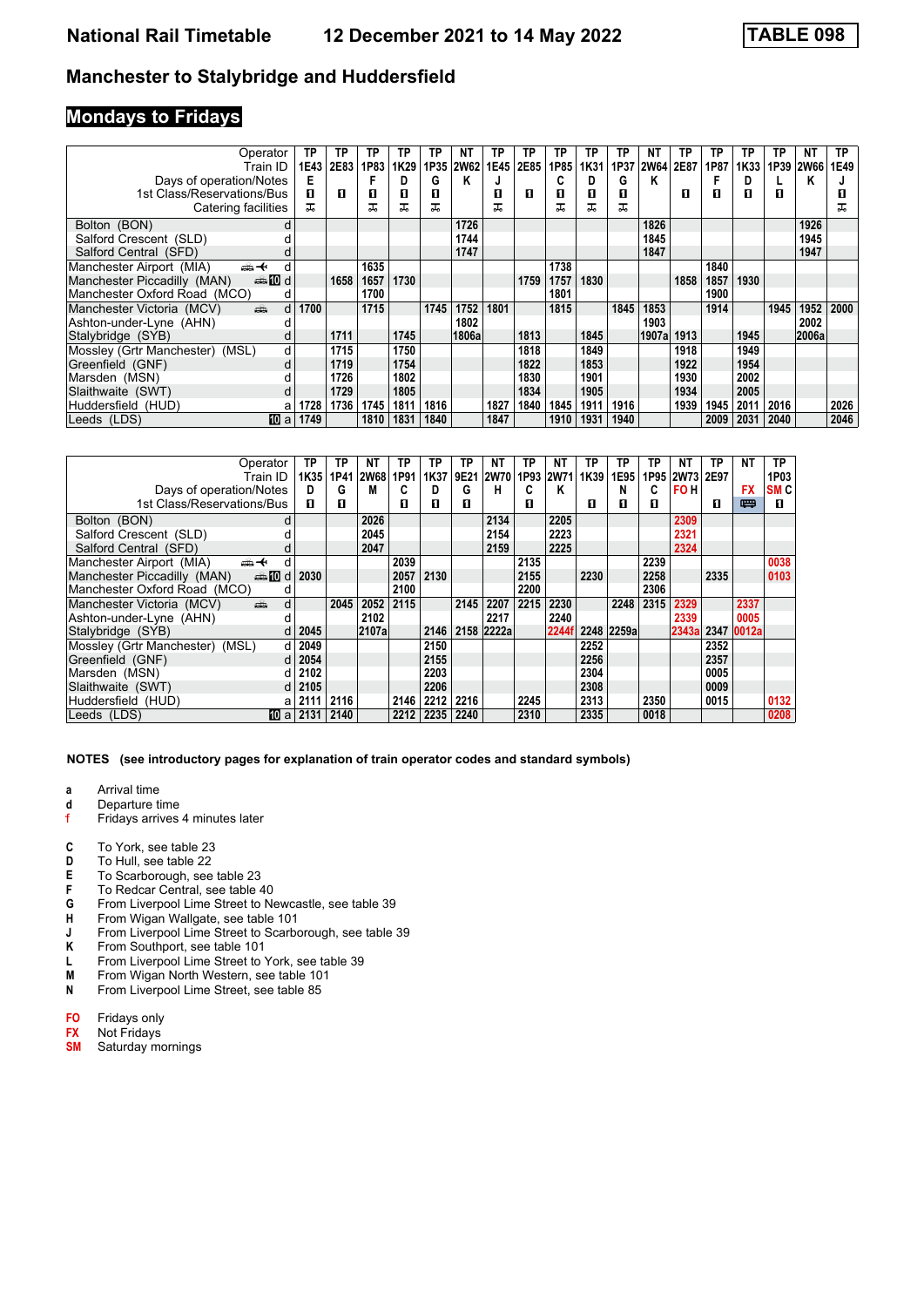# **Saturdays**

| Operator                                                                                                                                                                                                                                                   |                | ΤP   | TP   | ΤP   | ТP   | TP   | TP   | TP   | ТP   | ТP         | ТP   | NΤ          | ТP   | ТP   | ТP   | ТP   | ΝT                 | ТP   | ТP   |
|------------------------------------------------------------------------------------------------------------------------------------------------------------------------------------------------------------------------------------------------------------|----------------|------|------|------|------|------|------|------|------|------------|------|-------------|------|------|------|------|--------------------|------|------|
|                                                                                                                                                                                                                                                            | Train ID       | 1P03 | 1P05 | 9E04 | 1K05 | 1E21 | 2E61 | 1P61 | 1E23 | 1K07       | 1P13 | <b>2W40</b> | 2E63 | 1P63 | 1E25 | 1K09 | <b>2W42</b>        | 9E07 | 2E65 |
| Days of operation/Notes                                                                                                                                                                                                                                    |                | А    | А    | А    | в    |      |      | D    |      | в          | Е    | F           |      | D    | G    | в    | н                  | Е    |      |
| 1st Class/Reservations/Bus                                                                                                                                                                                                                                 |                | п    | П    | 0    | п    | п    | п    | п    | П    | п          | п    |             | п    | О    | п    | O    |                    | 0    | 0    |
| Catering facilities                                                                                                                                                                                                                                        |                |      |      | ᅚ    |      |      |      |      |      |            |      |             |      | ᠼ    | ᠼ    | ᠼ    |                    | ᅚ    |      |
| Bolton (BON)                                                                                                                                                                                                                                               |                |      |      |      |      |      |      |      |      |            |      | 0626        |      |      |      |      | 0725               |      |      |
| Salford Crescent (SLD)                                                                                                                                                                                                                                     |                |      |      |      |      |      |      |      |      |            |      | 0645        |      |      |      |      | 0744               |      |      |
| Salford Central (SFD)                                                                                                                                                                                                                                      |                |      |      |      |      |      |      |      |      |            |      | 0647        |      |      |      |      | 0747               |      |      |
| Manchester Airport (MIA)<br>⇜✦                                                                                                                                                                                                                             |                | 0038 |      | 0419 |      |      |      |      |      |            |      |             |      | 0635 |      |      |                    |      |      |
| Manchester Piccadilly (MAN)                                                                                                                                                                                                                                | d <b>n</b> and | 0103 | 0242 | 0434 | 0535 | 0544 | 0558 |      |      | 0627       |      |             | 0658 | 0656 |      | 0728 |                    |      | 0800 |
| Manchester Oxford Road (MCO)                                                                                                                                                                                                                               |                |      |      |      |      |      |      |      |      |            |      |             |      | 0659 |      |      |                    |      |      |
| Manchester Victoria (MCV)<br>and the second second second second the second second second second second second second second second second second second second second second second second second second second second second second second second second | d              |      |      |      |      |      |      | 0615 | 0630 |            | 0645 | 0652        |      | 0715 | 0730 |      | 0753               | 0800 |      |
| Ashton-under-Lyne (AHN)                                                                                                                                                                                                                                    |                |      |      |      |      |      |      |      |      |            |      | 0702        |      |      |      |      | 0803               |      |      |
| Stalybridge (SYB)                                                                                                                                                                                                                                          |                |      |      |      | 0549 |      | 0612 |      |      | 0642 0644c |      | 0706a       | 0713 |      |      |      | 0742   0745  0807a |      | 0813 |
| Mossley (Grtr Manchester) (MSL)                                                                                                                                                                                                                            | d              |      |      |      |      |      | 0617 |      |      | 0649       |      |             | 0718 |      |      | 0749 |                    |      | 0818 |
| Greenfield (GNF)                                                                                                                                                                                                                                           | d              |      |      |      |      |      | 0621 |      |      | 0653       |      |             | 0722 |      |      | 0753 |                    |      | 0823 |
| Marsden (MSN)                                                                                                                                                                                                                                              |                |      |      |      | 0602 |      | 0629 |      |      | 0701       |      |             | 0730 |      |      | 0801 |                    |      | 0831 |
| Slaithwaite (SWT)                                                                                                                                                                                                                                          |                |      |      |      | 0606 |      | 0633 |      |      | 0705       |      |             | 0734 |      |      | 0805 |                    |      | 0835 |
| Huddersfield (HUD)                                                                                                                                                                                                                                         |                | 0132 | 0315 | 0524 | 0612 | 0617 | 0639 | 0645 | 0659 | 0711       | 0716 |             | 0740 | 0745 | 0800 | 0811 |                    | 0827 | 0841 |
| Leeds (LDS)                                                                                                                                                                                                                                                | $10a$   0208   |      | 0430 | 0550 | 0633 | 0641 |      | 0710 | 0722 | 0731       | 0740 |             |      | 0810 | 0822 | 0831 |                    | 0849 |      |

| Operator                                  | TP   | ТP   | ΤP   | NΤ          | ΤP   | ΤP   | TP   | ТP               | TP   | ΝT          | ΤР   | ТP   | ТP   | ТP   | ΤP   | NΤ          | ТP   | TP   |
|-------------------------------------------|------|------|------|-------------|------|------|------|------------------|------|-------------|------|------|------|------|------|-------------|------|------|
| Train ID                                  | 1P65 | 1K11 | 1P17 | <b>2W44</b> | 1E27 | 2E67 | 1P67 | 1K <sub>13</sub> | 1P19 | <b>2W46</b> | 1E29 | 2E69 | 1P69 | 1K15 | 1P21 | <b>2W48</b> | 1E31 | 2E71 |
| Days of operation/Notes                   | D    | в    | E    | н           | c    |      |      | в                | Е    | н           | C    |      | D    | в    | Е    | н           | C    |      |
| 1st Class/Reservations/Bus                | п    | 0    | П    |             | п    | п    | п    | п                | п    |             | п    | П    | п    | п    | п    |             | 0    | п    |
| Catering facilities                       | ᠼ    | ᅚ    | ᠼ    |             | ᠼ    |      | ᠼ    | ᅚ                |      |             | ᠼ    |      | ᅚ    | ᠼ    | ᅚ    |             | ᅚ    |      |
| Bolton (BON)<br>d                         |      |      |      | 0826        |      |      |      |                  |      | 0926        |      |      |      |      |      | 1026        |      |      |
| Salford Crescent (SLD)                    |      |      |      | 0845        |      |      |      |                  |      | 0945        |      |      |      |      |      | 1045        |      |      |
| Salford Central (SFD)                     |      |      |      | 0847        |      |      |      |                  |      | 0947        |      |      |      |      |      | 1047        |      |      |
| Manchester Airport (MIA)<br>←∰            | 0736 |      |      |             |      |      | 0835 |                  |      |             |      |      | 0940 |      |      |             |      |      |
| Manchester Piccadilly (MAN)<br>d <b>n</b> | 0756 | 0830 |      |             |      | 0858 | 0856 | 0930             |      |             |      | 0958 | 0957 | 1035 |      |             |      | 1058 |
| Manchester Oxford Road (MCO)<br>d         | 0759 |      |      |             |      |      | 0900 |                  |      |             |      |      | 1000 |      |      |             |      |      |
| Manchester Victoria (MCV)<br>añ,<br>d     | 0815 |      | 0845 | 0852        | 0900 |      | 0915 |                  | 0945 | 0952        | 1000 |      | 1015 |      | 1045 | 1052        | 1101 |      |
| Ashton-under-Lyne (AHN)                   |      |      |      | 0902        |      |      |      |                  |      | 1002        |      |      |      |      |      | 1102        |      |      |
| Stalybridge (SYB)<br>d                    |      | 0845 |      | 0906a       |      | 0913 |      | 0946             |      | 1006a       |      | 1012 |      | 1050 |      | 1106a       |      | 1112 |
| Mossley (Grtr Manchester) (MSL)<br>d      |      | 0849 |      |             |      | 0917 |      |                  |      |             |      | 1017 |      |      |      |             |      | 1117 |
| Greenfield (GNF)<br>d                     |      | 0853 |      |             |      | 0922 |      |                  |      |             |      | 1022 |      |      |      |             |      | 1122 |
| Marsden (MSN)                             |      | 0901 |      |             |      | 0930 |      |                  |      |             |      | 1030 |      |      |      |             |      | 1130 |
| Slaithwaite (SWT)                         |      | 0905 |      |             |      | 0934 |      |                  |      |             |      | 1034 |      |      |      |             |      | 1134 |
| Huddersfield (HUD)<br>a                   | 0845 | 0911 | 0916 |             | 0928 | 0940 | 0945 | 1005             | 1016 |             | 1028 | 1040 | 1044 | 1108 | 1116 |             | 1128 | 1140 |
| Leeds (LDS)<br>10 a                       | 0910 | 0931 | 0940 |             | 0950 |      | 1010 | 1031             | 1040 |             | 1049 |      | 1110 | 1131 | 1140 |             | 1149 |      |

- **a** Arrival time<br>**d** Departure t
- **d** Departure time
- **c** Arrives 3 minutes earlier
- **A** To York, see table 23<br>**B** To Hull, see table 22
- **B** To Hull, see table 22<br>**C** To Scarborough, see
- **C** To Scarborough, see table 23<br>**D** To Redcar Central, see table 4
- **D** To Redcar Central, see table 40<br>**E** From Liverpool Lime Street to Ne<br>**F** From Wigan Wallgate, see table
- From Liverpool Lime Street to Newcastle, see table 39
- **F** From Wigan Wallgate, see table 101<br>**G** From Liverpool Lime Street to Scarbo
- **G** From Liverpool Lime Street to Scarborough, see table 39<br>**H** From Southport, see table 101
- From Southport, see table 101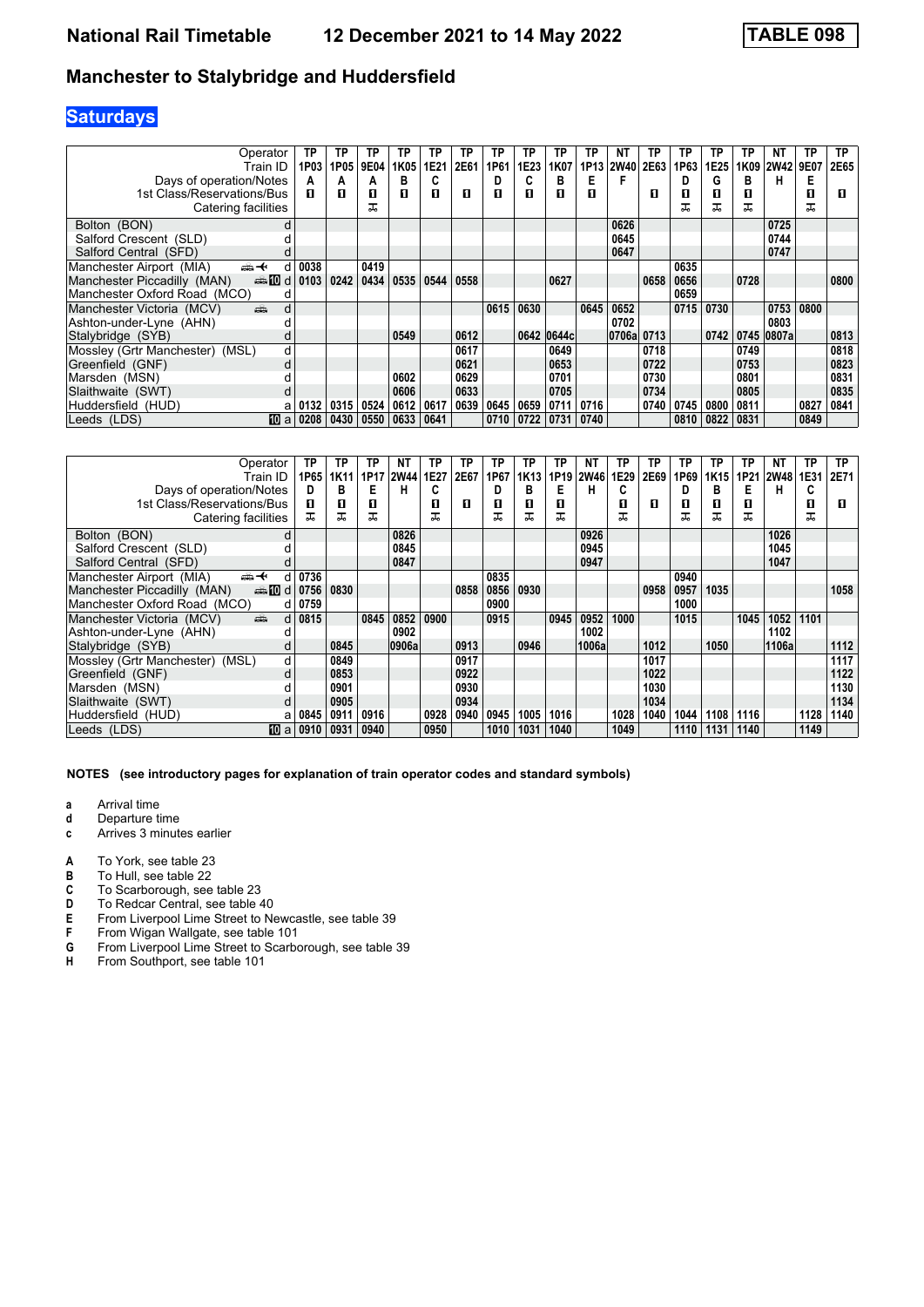# **Saturdays**

| Operator                                                                                                                                                                                                                                                        | TP   | TP          | ΤP               | NT.         | TP   | TP   | TP   | ТP   | ТP   | ΝT          | ΤР   | TP   | ТP   | ТP   | ΤP   | ΝT          | ТP   | TP   |
|-----------------------------------------------------------------------------------------------------------------------------------------------------------------------------------------------------------------------------------------------------------------|------|-------------|------------------|-------------|------|------|------|------|------|-------------|------|------|------|------|------|-------------|------|------|
| Train ID                                                                                                                                                                                                                                                        | 1P71 | <b>1K17</b> | 1P <sub>23</sub> | <b>2W50</b> | 1E33 | 2E73 | 1P73 | 1K19 | 1P25 | <b>2W52</b> | 1E35 | 2E75 | 1P75 | 1K21 |      | 1P27   2W54 | 1E37 | 2E77 |
| Days of operation/Notes                                                                                                                                                                                                                                         | D    | в           | Е                | н           | c.   |      | D    | в    | Е    | н           | C    |      | D    | в    | E    | н           | C    |      |
| 1st Class/Reservations/Bus                                                                                                                                                                                                                                      | п    | 0           | П                |             | п    | п    | п    | п    | п    |             | П    | п    | О    | п    | O    |             | П    | 0    |
| Catering facilities                                                                                                                                                                                                                                             | ᠼ    | ᅚ           | ᅚ                |             | ᠼ    |      | ᅚ    |      | ᠼ    |             | ᠼ    |      | ᠼ    | ᠼ    | ᠼ    |             | ᅚ    |      |
| Bolton (BON)                                                                                                                                                                                                                                                    | d    |             |                  | 1126        |      |      |      |      |      | 1226        |      |      |      |      |      | 1326        |      |      |
| Salford Crescent (SLD)                                                                                                                                                                                                                                          |      |             |                  | 1145        |      |      |      |      |      | 1245        |      |      |      |      |      | 1345        |      |      |
| Salford Central (SFD)                                                                                                                                                                                                                                           |      |             |                  | 1147        |      |      |      |      |      | 1247        |      |      |      |      |      | 1347        |      |      |
| Manchester Airport (MIA)<br>←<br>d                                                                                                                                                                                                                              | 1040 |             |                  |             |      |      | 1140 |      |      |             |      |      | 1240 |      |      |             |      |      |
| Manchester Piccadilly (MAN)<br>dannam di                                                                                                                                                                                                                        | 1057 | 1135        |                  |             |      | 1158 | 1157 | 1235 |      |             |      | 1258 | 1257 | 1335 |      |             |      | 1358 |
| Manchester Oxford Road (MCO)<br>d                                                                                                                                                                                                                               | 1100 |             |                  |             |      |      | 1200 |      |      |             |      |      | 1300 |      |      |             |      |      |
| Manchester Victoria (MCV)<br>and the second second second second the second second second second second second second second second second second second second second second second second second second second second second second second second second<br>d | 1115 |             | 1145             | 1152        |      |      | 1215 |      | 1245 | 1252        | 1301 |      | 1315 |      | 1345 | 1352        |      |      |
| Ashton-under-Lyne (AHN)                                                                                                                                                                                                                                         |      |             |                  | 1202        |      |      |      |      |      | 1302        |      |      |      |      |      | 1402        |      |      |
| Stalybridge (SYB)                                                                                                                                                                                                                                               |      | 1150        |                  | 1206al      | 1210 | 1212 |      | 1250 |      | 1306a       |      | 1313 |      | 1350 |      | 1406al      | 1410 | 1412 |
| Mossley (Grtr Manchester) (MSL)<br>d                                                                                                                                                                                                                            |      |             |                  |             |      | 1217 |      |      |      |             |      | 1318 |      |      |      |             |      | 1417 |
| Greenfield (GNF)<br>d                                                                                                                                                                                                                                           |      |             |                  |             |      | 1222 |      |      |      |             |      | 1322 |      |      |      |             |      | 1422 |
| Marsden (MSN)                                                                                                                                                                                                                                                   |      |             |                  |             |      | 1230 |      |      |      |             |      | 1330 |      |      |      |             |      | 1430 |
| Slaithwaite (SWT)                                                                                                                                                                                                                                               |      |             |                  |             |      | 1234 |      |      |      |             |      | 1334 |      |      |      |             |      | 1434 |
| Huddersfield (HUD)<br>а                                                                                                                                                                                                                                         | 1145 | 1208        | 1216             |             | 1228 | 1240 | 1245 | 1308 | 1316 |             | 1328 | 1340 | 1345 | 1408 | 1416 |             | 1428 | 1440 |
| 10 a<br>Leeds (LDS)                                                                                                                                                                                                                                             | 1210 | 1231        | 1240             |             | 1249 |      | 1310 | 1331 | 1340 |             | 1349 |      | 1410 | 1431 | 1440 |             | 1449 |      |

| Operator                                                    | ΤP   | ТP               | ΤР   | NΤ          | ΤP   | TP   | TP   | ТP               | TP   | ΝT          | TP   | ТP   | ТP   | ТP   | ТP   | NΤ          | ТP   | TP   |
|-------------------------------------------------------------|------|------------------|------|-------------|------|------|------|------------------|------|-------------|------|------|------|------|------|-------------|------|------|
| Train ID                                                    | 1P77 | 1K <sub>23</sub> | 1P29 | <b>2W56</b> | 1E39 | 2E79 | 1P79 | 1K <sub>25</sub> | 1P31 | <b>2W58</b> | 1E41 | 2E81 | 1P81 | 1K27 | 1P33 | <b>2W60</b> | 1E43 | 2E83 |
| Days of operation/Notes                                     | D    | в                | Е    | н           | c    |      |      | в                | Е    | н           | C    |      | D    | в    | Е    | н           | C    |      |
| 1st Class/Reservations/Bus                                  | п    | 0                | П    |             | п    | п    | п    | п                | п    |             | п    | П    | п    | п    | п    |             | 0    | п    |
| Catering facilities                                         | ᠼ    | ᅚ                | ᅚ    |             | ㅈ    |      | ᅚ    | ᅚ                | ᅚ    |             | ᅚ    |      | ᅚ    | ᠼ    | ᅚ    |             | ᅚ    |      |
| Bolton (BON)<br>d                                           |      |                  |      | 1426        |      |      |      |                  |      | 1526        |      |      |      |      |      | 1626        |      |      |
| Salford Crescent (SLD)                                      |      |                  |      | 1445        |      |      |      |                  |      | 1545        |      |      |      |      |      | 1645        |      |      |
| Salford Central (SFD)                                       |      |                  |      | 1447        |      |      |      |                  |      | 1547        |      |      |      |      |      | 1647        |      |      |
| Manchester Airport (MIA)<br>←∰<br>d                         | 1340 |                  |      |             |      |      | 1440 |                  |      |             |      |      | 1540 |      |      |             |      |      |
| Manchester Piccadilly (MAN)<br>annon diaman'ny diaman'ny de | 1357 | 1435             |      |             |      | 1458 | 1457 | 1535             |      |             |      | 1558 | 1557 | 1630 |      |             |      | 1658 |
| Manchester Oxford Road (MCO)<br>d                           | 1400 |                  |      |             |      |      | 1500 |                  |      |             |      |      | 1600 |      |      |             |      |      |
| añ,<br>Manchester Victoria (MCV)<br>d                       | 1415 |                  | 1445 | 1452        | 1501 |      | 1515 |                  | 1545 | 1552        | 1601 |      | 1615 |      | 1645 | 1652        | 1700 |      |
| Ashton-under-Lyne (AHN)                                     |      |                  |      | 1502        |      |      |      |                  |      | 1602        |      |      |      |      |      | 1702        |      |      |
| Stalybridge (SYB)                                           |      | 1450             |      | 1506a       |      | 1512 |      | 1550             |      | 1606a       |      | 1612 |      | 1645 |      | 1706a       |      | 1711 |
| Mossley (Grtr Manchester) (MSL)<br>d                        |      |                  |      |             |      | 1517 |      |                  |      |             |      | 1617 |      | 1649 |      |             |      | 1715 |
| Greenfield (GNF)<br>d                                       |      |                  |      |             |      | 1522 |      |                  |      |             |      | 1622 |      | 1653 |      |             |      | 1719 |
| Marsden (MSN)                                               |      |                  |      |             |      | 1530 |      |                  |      |             |      | 1630 |      | 1701 |      |             |      | 1726 |
| Slaithwaite (SWT)                                           |      |                  |      |             |      | 1534 |      |                  |      |             |      | 1634 |      | 1705 |      |             |      | 1729 |
| Huddersfield (HUD)<br>a                                     | 1445 | 1508             | 1514 |             | 1528 | 1540 | 1545 | 1608             | 1616 |             | 1628 | 1640 | 1645 | 1711 | 1716 |             | 1728 | 1736 |
| Leeds (LDS)<br>10 a                                         | 1510 | 1531             | 1540 |             | 1549 |      | 1610 | 1631             | 1640 |             | 1649 |      | 1710 | 1731 | 1739 |             | 1749 |      |

**NOTES (see introductory pages for explanation of train operator codes and standard symbols)**

**a** Arrival time<br>**d** Departure t

- **d** Departure time
- **B** To Hull, see table 22<br>**C** To Scarborough, see
- **C** To Scarborough, see table 23<br>**D** To Redcar Central, see table 4
- **D** To Redcar Central, see table 40<br>**E** From Liverpool Lime Street to Ne
- **E** From Liverpool Lime Street to Newcastle, see table 39<br>**H** From Southport, see table 101
- From Southport, see table 101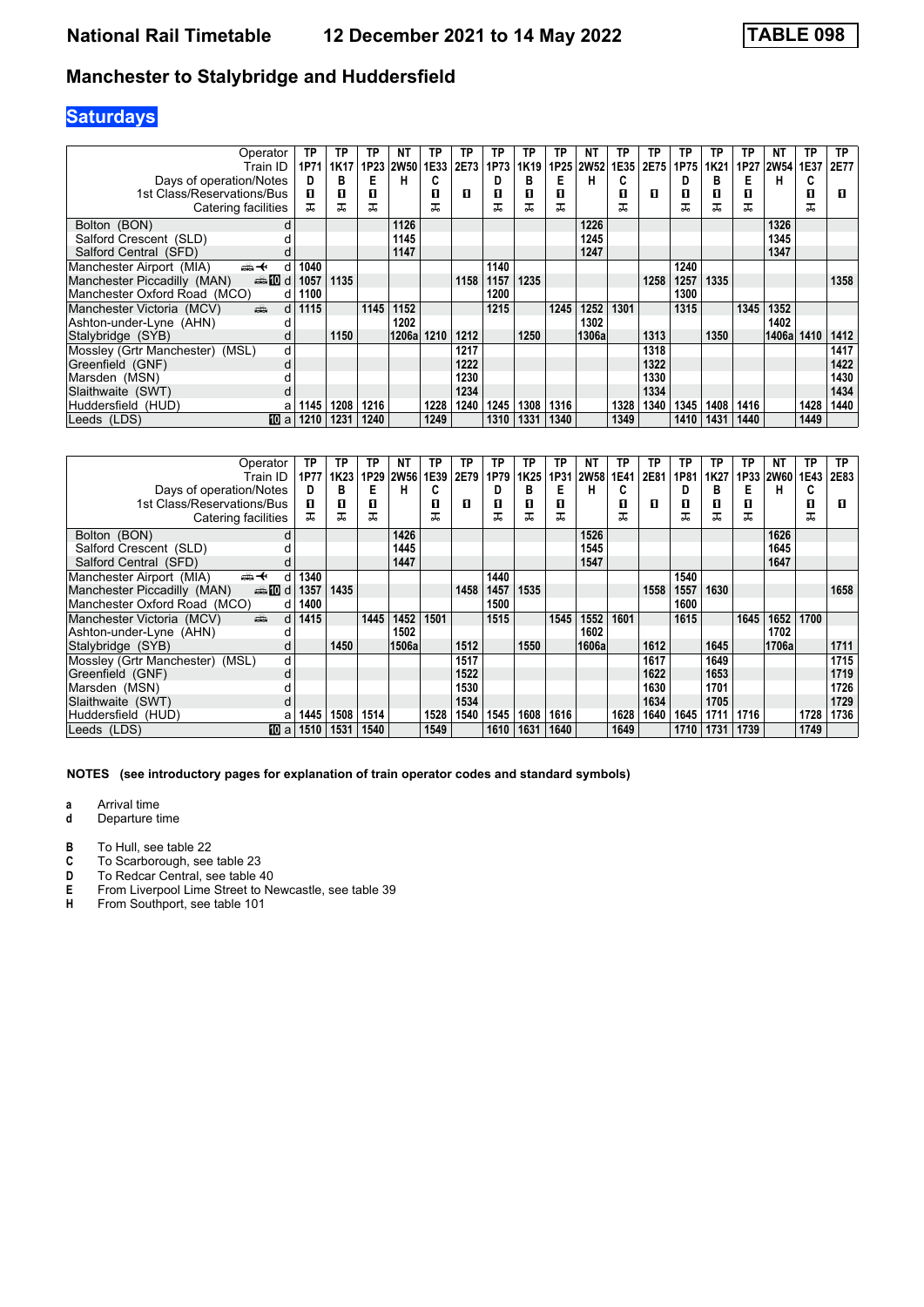# **Saturdays**

| Operator                                        | ТP        | ТP   | TP   | <b>NT</b>   | ТP   | ТР   | TP   | ТP   | TP   | <b>NT</b>   | ТP   | ТP   | ТP   | ТP   | ΝT          | TP   | ТP   | ТP   |
|-------------------------------------------------|-----------|------|------|-------------|------|------|------|------|------|-------------|------|------|------|------|-------------|------|------|------|
| Train ID                                        | 1P83      | 1K29 | 1P35 | <b>2W62</b> | 1E45 | 2E85 | 1P85 | 1K31 | 1P37 | <b>2W64</b> | 2E87 | 1P87 | 1K33 | 1P39 | <b>2W66</b> | 1E49 | 1K35 | 1P41 |
| Days of operation/Notes                         | D         | в    | Е    | н           | G    |      | А    | в    | Е    | н           |      | D    | в    |      | н           | G    | в    | Е    |
| 1st Class/Reservations/Bus                      | п         | 0    | п    |             | п    | п    | п    | п    | п    |             | п    | п    | п    | п    |             | п    | П    | 0    |
| Catering facilities                             | ᠼ         | ᅚ    | ᅚ    |             |      |      |      | ᠼ    | ᠼ    |             |      |      |      |      |             |      |      |      |
| Bolton (BON)                                    | d         |      |      | 1726        |      |      |      |      |      | 1826        |      |      |      |      | 1926        |      |      |      |
| Salford Crescent (SLD)                          |           |      |      | 1744        |      |      |      |      |      | 1845        |      |      |      |      | 1945        |      |      |      |
| Salford Central (SFD)                           |           |      |      | 1747        |      |      |      |      |      | 1847        |      |      |      |      | 1947        |      |      |      |
| Manchester Airport (MIA)<br><del>∰ ≮</del><br>d | 1640      |      |      |             |      |      | 1740 |      |      |             |      | 1837 |      |      |             |      |      |      |
| Manchester Piccadilly (MAN)<br>den <b>i</b> nd  | 1657      | 1730 |      |             |      | 1759 | 1757 | 1830 |      |             | 1858 | 1857 | 1930 |      |             |      | 2030 |      |
| Manchester Oxford Road (MCO)                    | 1700<br>d |      |      |             |      |      | 1801 |      |      |             |      | 1900 |      |      |             |      |      |      |
| Manchester Victoria (MCV)<br>پیش                | 1715<br>d |      | 1745 | 1752        | 1801 |      | 1815 |      | 1845 | 1853        |      | 1914 |      | 1945 | 1952        | 2000 |      | 2045 |
| Ashton-under-Lyne (AHN)                         |           |      |      | 1802        |      |      |      |      |      | 1903        |      |      |      |      | 2002        |      |      |      |
| Stalybridge (SYB)                               | d         | 1745 |      | 1806a       |      | 1813 |      | 1845 |      | 1907a       | 1913 |      | 1945 |      | 2006a       |      | 2045 |      |
| Mossley (Grtr Manchester) (MSL)                 | d         | 1750 |      |             |      | 1818 |      | 1849 |      |             | 1918 |      | 1949 |      |             |      | 2049 |      |
| Greenfield (GNF)<br>d                           |           | 1754 |      |             |      | 1822 |      | 1853 |      |             | 1922 |      | 1954 |      |             |      | 2054 |      |
| Marsden (MSN)                                   |           | 1802 |      |             |      | 1830 |      | 1901 |      |             | 1930 |      | 2002 |      |             |      | 2102 |      |
| Slaithwaite (SWT)                               |           | 1805 |      |             |      | 1834 |      | 1905 |      |             | 1934 |      | 2005 |      |             |      | 2105 |      |
| Huddersfield (HUD)<br>а                         | 1745      | 1811 | 1816 |             | 1827 | 1840 | 1845 | 1911 | 1916 |             | 1939 | 1945 | 2011 | 2016 |             | 2026 | 2111 | 2116 |
| 10 a<br>Leeds (LDS)                             | 1810      | 1831 | 1840 |             | 1847 |      | 1910 | 1931 | 1940 |             |      | 2009 | 2031 | 2040 |             | 2046 | 2131 | 2140 |

| Operator                                                                                                                                                                                                                                                               | NΤ      | ΤP   | ΤP   | ТР   | <b>NT</b>   | ΤP   | ТP   | NΤ          | TP   | ТP   | NΤ                            |
|------------------------------------------------------------------------------------------------------------------------------------------------------------------------------------------------------------------------------------------------------------------------|---------|------|------|------|-------------|------|------|-------------|------|------|-------------------------------|
| Train ID                                                                                                                                                                                                                                                               | 2W68    | 1P91 | 1K37 | 9E21 | <b>2W70</b> | 1P93 | 1K39 | <b>2W71</b> | 1E95 | 1P95 | <b>2W73</b>                   |
| Days of operation/Notes                                                                                                                                                                                                                                                | Κ       | A    | в    | Е    | F           | A    |      | н           |      |      | F                             |
| 1st Class/Reservations/Bus                                                                                                                                                                                                                                             |         | п    | п    | п    |             | п    | п    |             | п    | п    |                               |
|                                                                                                                                                                                                                                                                        |         |      |      |      |             |      |      |             |      |      |                               |
| Bolton (BON)<br><sub>d</sub>                                                                                                                                                                                                                                           | 2026    |      |      |      | 2134        |      |      | 2205        |      |      | 2309                          |
| Salford Crescent (SLD)<br>d.                                                                                                                                                                                                                                           | 2045    |      |      |      | 2154        |      |      | 2223        |      |      | 2321                          |
| Salford Central (SFD)<br>d                                                                                                                                                                                                                                             | 2047    |      |      |      | 2159        |      |      | 2225        |      |      | 2324                          |
| Manchester Airport (MIA)<br>←∰<br>d                                                                                                                                                                                                                                    |         | 2039 |      |      |             | 2136 |      |             |      | 2241 |                               |
| Manchester Piccadilly (MAN)<br><b>enting</b> d                                                                                                                                                                                                                         |         | 2057 | 2130 |      |             | 2155 | 2230 |             |      | 2300 |                               |
| Manchester Oxford Road (MCO)<br>d                                                                                                                                                                                                                                      |         | 2100 |      |      |             | 2158 |      |             |      | 2305 |                               |
| and the second second second second the second second second second second second second second second second second second second second second second second second second second second second second second second second<br>Manchester Victoria (MCV)<br>$d \mid$ | 2052    | 2115 |      | 2146 | 2207        | 2215 |      | 2236        | 2248 | 2313 | 2329                          |
| Ashton-under-Lyne (AHN)<br>d                                                                                                                                                                                                                                           | 2102    |      |      |      | 2217        |      |      | 2247        |      |      | 2339                          |
| Stalybridge (SYB)                                                                                                                                                                                                                                                      | d 2107a |      | 2145 |      | 2158 2222a  |      |      |             |      |      | 2248e 2251a 2259a 2326c 2343a |
| Mossley (Grtr Manchester) (MSL)<br>d                                                                                                                                                                                                                                   |         |      | 2149 |      |             |      | 2252 |             |      | 2331 |                               |
| Greenfield (GNF)<br>d                                                                                                                                                                                                                                                  |         |      | 2154 |      |             |      | 2256 |             |      | 2335 |                               |
| Marsden (MSN)                                                                                                                                                                                                                                                          |         |      | 2202 |      |             |      | 2304 |             |      | 2343 |                               |
| Slaithwaite (SWT)<br>d                                                                                                                                                                                                                                                 |         |      | 2205 |      |             |      | 2308 |             |      | 2346 |                               |
| Huddersfield (HUD)<br>a                                                                                                                                                                                                                                                |         | 2146 | 2211 | 2216 |             | 2245 | 2313 |             |      | 2352 |                               |
| 10<br>Leeds (LDS)<br>a                                                                                                                                                                                                                                                 |         | 2212 | 2235 | 2240 |             | 2310 | 2335 |             |      |      |                               |

- **a** Arrival time<br>**d** Departure ti
- **d** Departure time
- **c** Arrives 3 minutes earlier
- **e** Arrives 4 minutes earlier
- **A** To York, see table 23<br>**B** To Hull, see table 22
- **B** To Hull, see table 22<br>**D** To Redcar Central. s
- To Redcar Central, see table 40
- **E** From Liverpool Lime Street to Newcastle, see table 39<br>**F** From Wigan Wallgate, see table 101
- **F** From Wigan Wallgate, see table 101<br>**G** From Liverpool Lime Street to Scarbo From Liverpool Lime Street to Scarborough, see table 39
- 
- **H** From Southport, see table 101
- **J** From Liverpool Lime Street to York, see table 39 **K** From Wigan North Western, see table 101
- **K** From Wigan North Western, see table 101<br>**L** From Liverpool Lime Street, see table 85 From Liverpool Lime Street, see table 85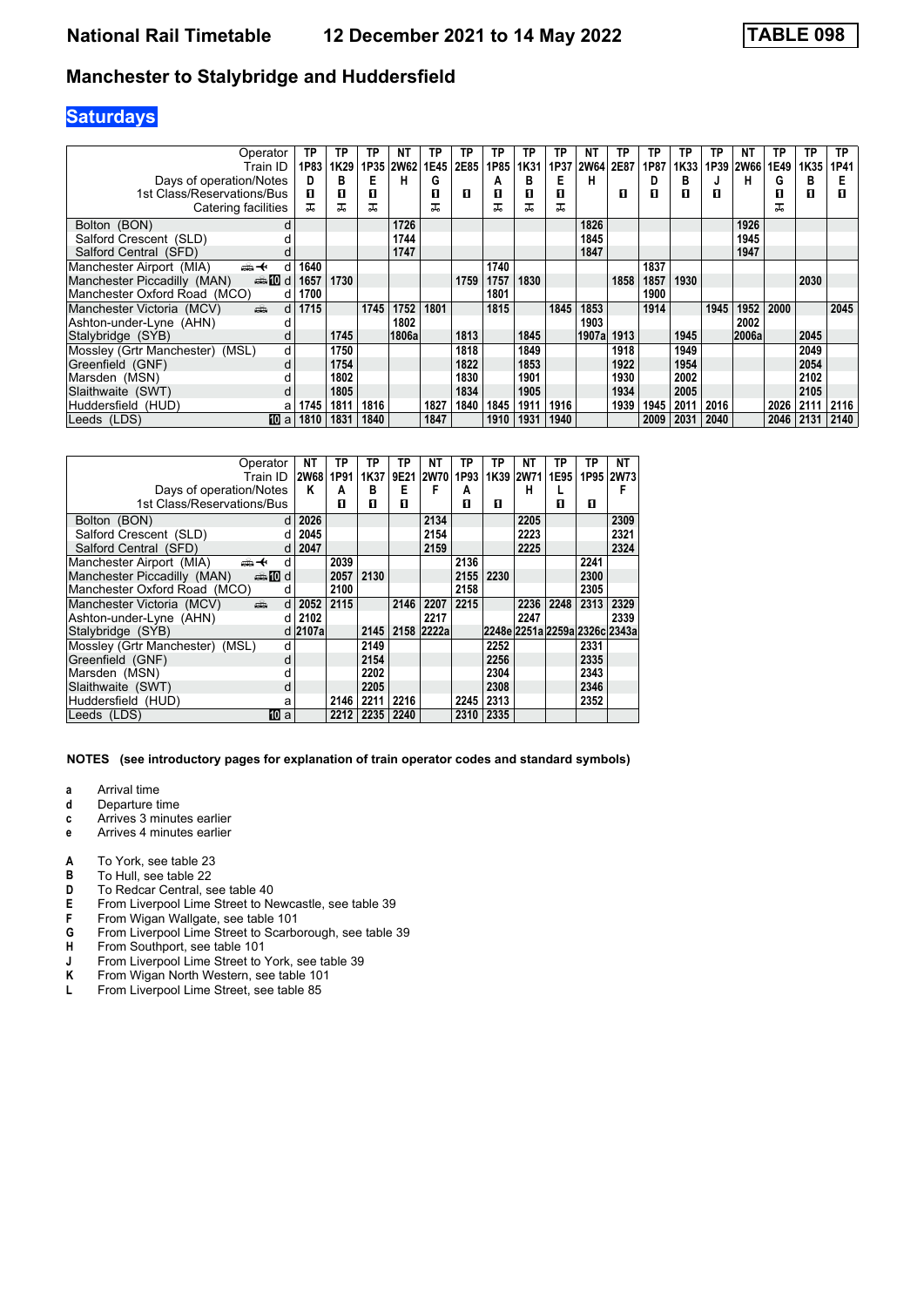### **Sundays** until 2 January 2022

| Operator                                                                                                                                                                                                                                                         | ТP   | TP   | NΤ         | ТP   | ТP          | <b>NT</b> | TP   | ТP   | ТP   | ΝT    | ТP   | ТP   | ТP   | <b>NT</b> | ТP   | ТP   | ТP   | <b>NT</b> |
|------------------------------------------------------------------------------------------------------------------------------------------------------------------------------------------------------------------------------------------------------------------|------|------|------------|------|-------------|-----------|------|------|------|-------|------|------|------|-----------|------|------|------|-----------|
| Train ID                                                                                                                                                                                                                                                         | 1E27 | 1K11 |            | 1P67 | 1K13        |           | 1P19 | 1P69 | 1K15 |       | 1P21 | 1P71 | 1K17 |           | 1P23 | 1P73 | 1K19 |           |
| Days of operation/Notes                                                                                                                                                                                                                                          | А    | в    |            | C    | в           |           |      |      | в    |       | D    | C    | в    |           | D    |      | в    |           |
| 1st Class/Reservations/Bus                                                                                                                                                                                                                                       | п    | п    | 四          | 0    | п           | 罒         | п    | п    | п    | 四     | п    | П    | О    | 四         | O    | П    | П    | 粤         |
| Catering facilities                                                                                                                                                                                                                                              | ᠼ    | ᅚ    |            | ᠼ    | ᅚ           |           | ᠼ    |      | ㅈ    |       | ᠼ    | ᠼ    | ᠼ    |           | ᅚ    | ᅚ    | ᠼ    |           |
| Bolton (BON)<br>d                                                                                                                                                                                                                                                |      |      |            |      |             |           |      |      |      |       |      |      |      |           |      |      |      |           |
| Salford Crescent (SLD)                                                                                                                                                                                                                                           |      |      |            |      |             |           |      |      |      |       |      |      |      |           |      |      |      |           |
| Salford Central (SFD)                                                                                                                                                                                                                                            |      |      |            |      |             |           |      |      |      |       |      |      |      |           |      |      |      |           |
| Manchester Airport (MIA)<br>安<br>d                                                                                                                                                                                                                               |      |      |            |      |             |           |      |      |      |       |      |      |      |           |      | 1137 |      |           |
| Manchester Piccadilly (MAN)<br>dannam di                                                                                                                                                                                                                         | 0806 | 0831 |            |      | 0927        |           |      |      | 1031 |       |      |      | 1130 |           |      | 1201 | 1230 |           |
| Manchester Oxford Road (MCO)<br>d                                                                                                                                                                                                                                | 0809 |      |            |      |             |           |      |      |      |       |      |      |      |           |      | 1207 |      |           |
| Manchester Victoria (MCV)<br>and the second second second second second second second second second second second second second second second second second second second second second second second second second second second second second second seco<br>d | 0830 |      | 0810       | 0918 |             | 0910      | 0945 | 1015 |      | 1010  | 1045 | 1115 |      | 1110      | 1144 | 1215 |      | 1210      |
| Ashton-under-Lyne (AHN)                                                                                                                                                                                                                                          |      |      | 0838       |      |             | 0938      |      |      |      | 1038  |      |      |      | 1138      |      |      |      | 1238      |
| Stalybridge (SYB)<br>d                                                                                                                                                                                                                                           | 0841 |      | 0844 0845a |      | 0944c 0945a |           |      |      | 1044 | 1045a |      |      | 1144 | 1145a     |      |      | 1244 | 1245a     |
| Mossley (Grtr Manchester) (MSL)<br>d                                                                                                                                                                                                                             |      | 0849 |            |      | 0949        |           |      |      | 1049 |       |      |      | 1149 |           |      |      | 1249 |           |
| Greenfield (GNF)<br>d                                                                                                                                                                                                                                            |      | 0853 |            |      | 0953        |           |      |      | 1053 |       |      |      | 1153 |           |      |      | 1253 |           |
| Marsden (MSN)                                                                                                                                                                                                                                                    |      | 0901 |            |      | 1001        |           |      |      | 1101 |       |      |      | 1201 |           |      |      | 1301 |           |
| Slaithwaite (SWT)<br>d                                                                                                                                                                                                                                           |      | 0905 |            |      | 1005        |           |      |      | 1105 |       |      |      | 1205 |           |      |      | 1305 |           |
| Huddersfield (HUD)<br>а                                                                                                                                                                                                                                          | 0859 | 0911 |            | 0944 | 1011        |           | 1016 | 1044 | 1111 |       | 1116 | 1145 | 1211 |           | 1216 | 1245 | 1311 |           |
| 100 a<br>Leeds (LDS)                                                                                                                                                                                                                                             | 0928 | 0932 |            | 1010 | 1031        |           | 1040 | 1108 | 1131 |       | 1139 | 1210 | 1231 |           | 1239 | 1310 | 1331 |           |

|                                                                                                                                                                                                                                                            | ΤP        | ТP        | TP   | <b>NT</b> | ТP   | TP   | ТP   | NΤ    | ТP   | ТP   | ΤP   | ТP               | <b>NT</b>    | ТP   | ΤP   | ΤP   | NΤ         | TP.  |
|------------------------------------------------------------------------------------------------------------------------------------------------------------------------------------------------------------------------------------------------------------|-----------|-----------|------|-----------|------|------|------|-------|------|------|------|------------------|--------------|------|------|------|------------|------|
| Operator                                                                                                                                                                                                                                                   |           |           |      |           |      |      |      |       |      |      |      |                  |              |      |      |      |            |      |
| Train ID                                                                                                                                                                                                                                                   |           | 1P25 1P75 | 1K21 |           | 1P27 | 1P77 | 1K23 |       | 1P29 | 1P79 | 1E41 | 1K <sub>25</sub> |              | 1P31 | 1P81 | 1K27 |            | 1P33 |
| Days of operation/Notes                                                                                                                                                                                                                                    | D         | C         | в    |           | D    |      | в    |       | D    | C    | A    | В                |              | D    | C    | в    |            | D    |
| 1st Class/Reservations/Bus                                                                                                                                                                                                                                 | п         | 0         | 0    | 四         | П    | п    | п    | 罒     | п    | п    | п    | п                | 四            | п    | O    | п    | 四          | П    |
| Catering facilities                                                                                                                                                                                                                                        | ᠼ         | ᅚ         | ㅈ    |           | ᅚ    | ᅚ    | ᅚ    |       |      | ᠼ    |      | ᠼ                |              | ᅚ    | ᠼ    | ᅚ    |            | ᅚ    |
| Bolton (BON)                                                                                                                                                                                                                                               | d         |           |      |           |      |      |      |       |      |      |      |                  |              |      |      |      |            |      |
| Salford Crescent (SLD)                                                                                                                                                                                                                                     |           |           |      |           |      |      |      |       |      |      |      |                  |              |      |      |      |            |      |
| Salford Central (SFD)                                                                                                                                                                                                                                      |           |           |      |           |      |      |      |       |      |      |      |                  |              |      |      |      |            |      |
| Manchester Airport (MIA)<br>♣✦<br>d                                                                                                                                                                                                                        |           | 1233      |      |           |      | 1336 |      |       |      | 1436 |      |                  |              |      | 1536 |      |            |      |
| annon diaman'ny diaman'ny de<br>Manchester Piccadilly (MAN)                                                                                                                                                                                                |           | 1251      | 1330 |           |      | 1353 | 1430 |       |      | 1453 | 1524 | 1530             |              |      | 1553 | 1630 |            |      |
| Manchester Oxford Road (MCO)                                                                                                                                                                                                                               | d         | 1255      |      |           |      | 1356 |      |       |      | 1456 |      |                  |              |      | 1556 |      |            |      |
| and the second second second second the second second second second second second second second second second second second second second second second second second second second second second second second second second<br>Manchester Victoria (MCV) | 1245<br>d | 1315      |      | 1310      | 1345 | 1415 |      | 1410  | 1445 | 1515 |      |                  | 1510         | 1545 | 1615 |      | 1610       | 1645 |
| Ashton-under-Lyne (AHN)                                                                                                                                                                                                                                    |           |           |      | 1338      |      |      |      | 1438  |      |      |      |                  | 1538         |      |      |      | 1638       |      |
| Stalybridge (SYB)                                                                                                                                                                                                                                          |           |           | 1344 | 1345a     |      |      | 1444 | 1445a |      |      | 1540 |                  | 1544   1545a |      |      |      | 1644 1645a |      |
| Mossley (Grtr Manchester) (MSL)                                                                                                                                                                                                                            | d         |           | 1349 |           |      |      | 1449 |       |      |      |      | 1549             |              |      |      | 1649 |            |      |
| Greenfield (GNF)                                                                                                                                                                                                                                           | d         |           | 1353 |           |      |      | 1453 |       |      |      |      | 1553             |              |      |      | 1653 |            |      |
| Marsden (MSN)                                                                                                                                                                                                                                              |           |           | 1401 |           |      |      | 1501 |       |      |      |      | 1601             |              |      |      | 1701 |            |      |
| Slaithwaite (SWT)                                                                                                                                                                                                                                          | d         |           | 1405 |           |      |      | 1505 |       |      |      |      | 1605             |              |      |      | 1705 |            |      |
| Huddersfield (HUD)                                                                                                                                                                                                                                         | 1316<br>a | 1345      | 1411 |           | 1416 | 1445 | 1511 |       | 1516 | 1545 | 1600 | 1611             |              | 1616 | 1645 | 1711 |            | 1716 |
| Leeds (LDS)<br><b>TO</b> a                                                                                                                                                                                                                                 | 1340      | 1410      | 1431 |           | 1440 | 1510 | 1531 |       | 1540 | 1610 | 1620 | 1631             |              | 1640 | 1710 | 1731 |            | 1740 |

- **a** Arrival time<br>**d** Departure t
- **d** Departure time
- **c** Arrives 5 minutes earlier
- **A** To Scarborough, see table 23<br>**B** To Hull, see table 22
- 
- **B** To Hull, see table 22<br>**C** To Redcar Central, s<br>**D** From Liverpool Lime To Redcar Central, see table 40
- From Liverpool Lime Street to Newcastle, see table 39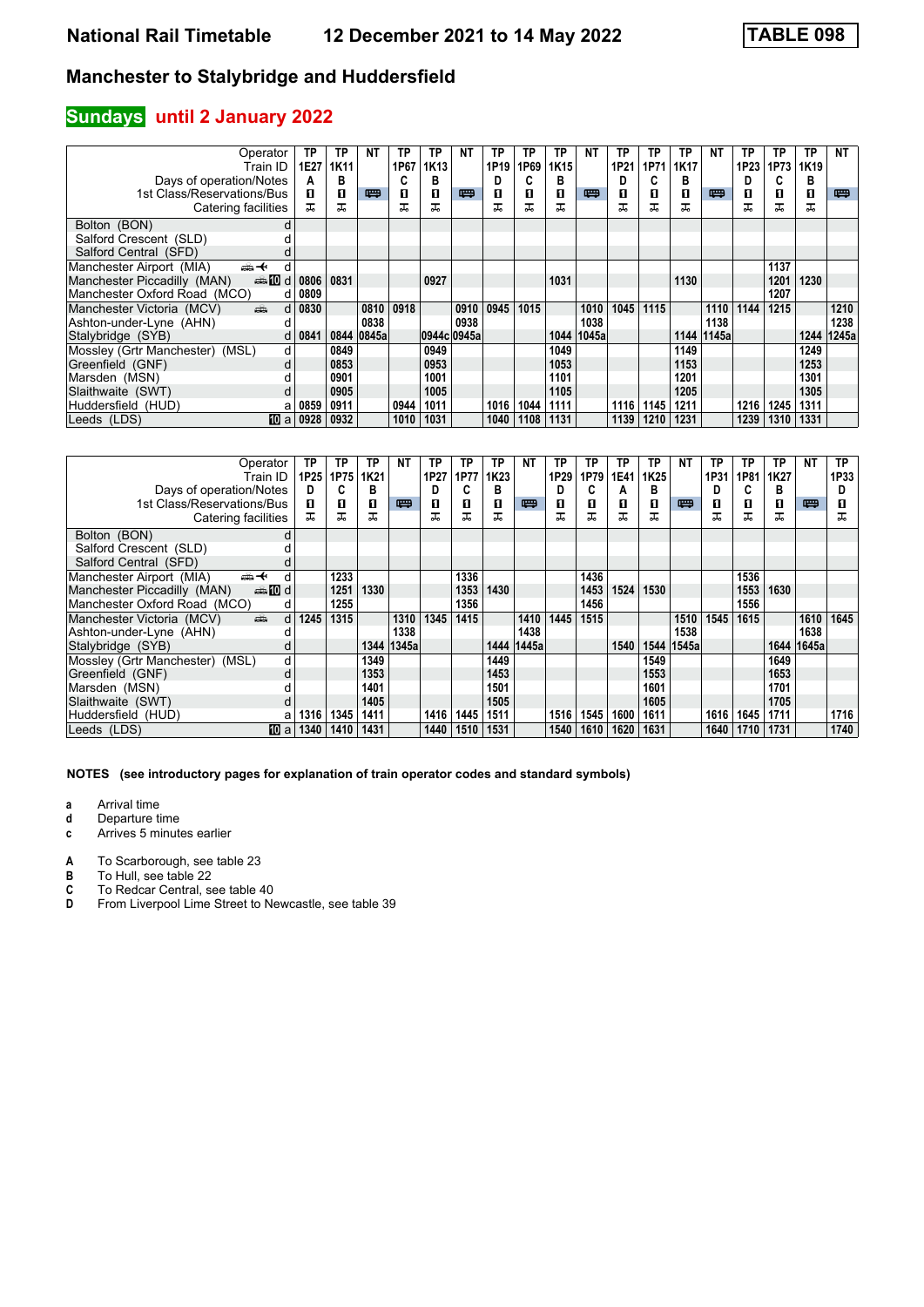### **Sundays** until 2 January 2022

| Operator                                                                                                                                                                                                                                                   | TP        | ТP   | NΤ    | ТP   | ΤP   | ТP   | ΝT    | ТP   | ТP   | TP   | ΝT    | ТP        | ТP   | <b>NT</b> | ТP   | ТP   | TP         | <b>NT</b> |
|------------------------------------------------------------------------------------------------------------------------------------------------------------------------------------------------------------------------------------------------------------|-----------|------|-------|------|------|------|-------|------|------|------|-------|-----------|------|-----------|------|------|------------|-----------|
| Train ID                                                                                                                                                                                                                                                   | 1P83      | 1K29 |       | 1P35 | 1P85 | 1K31 |       | 1P37 | 1P87 | 1K33 |       | 1P39      | 1K35 |           | 1P41 | 1P91 | 1K37       |           |
| Days of operation/Notes                                                                                                                                                                                                                                    | C         | в    |       | D    | E    | в    |       | D    | C    | в    |       | F         | в    |           | D    | Е    | в          |           |
| 1st Class/Reservations/Bus                                                                                                                                                                                                                                 | п         | 0    | 四     | П    | п    | п    | 罒     | П    | п    | п    | 四     | п         | п    | 四         | п    | п    | 0          | 粤         |
| Catering facilities                                                                                                                                                                                                                                        | ᠼ         | ᅚ    |       | ᅚ    | ᅚ    | ᅚ    |       |      |      |      |       | ᇁ         |      |           |      |      |            |           |
| Bolton (BON)                                                                                                                                                                                                                                               |           |      |       |      |      |      |       |      |      |      |       |           |      |           |      |      |            |           |
| Salford Crescent (SLD)                                                                                                                                                                                                                                     |           |      |       |      |      |      |       |      |      |      |       |           |      |           |      |      |            |           |
| Salford Central (SFD)                                                                                                                                                                                                                                      |           |      |       |      |      |      |       |      |      |      |       |           |      |           |      |      |            |           |
| Manchester Airport (MIA)<br><del>∰ ≮</del><br>d                                                                                                                                                                                                            | 1636      |      |       |      | 1736 |      |       |      | 1836 |      |       |           |      |           |      | 2040 |            |           |
| Manchester Piccadilly (MAN)<br>dan <b>in</b> d                                                                                                                                                                                                             | 1653      | 1730 |       |      | 1753 | 1830 |       |      | 1853 | 1930 |       |           | 2030 |           |      | 2058 | 2127       |           |
| Manchester Oxford Road (MCO)                                                                                                                                                                                                                               | 1656<br>d |      |       |      | 1756 |      |       |      | 1856 |      |       |           |      |           |      | 2101 |            |           |
| Manchester Victoria (MCV)<br>and the second second second second the second second second second second second second second second second second second second second second second second second second second second second second second second second | 1715<br>d |      | 1710  | 1745 | 1815 |      | 1810  | 1845 | 1915 |      | 1910  | 1945      |      | 2010      | 2045 | 2115 |            | 2110      |
| Ashton-under-Lyne (AHN)                                                                                                                                                                                                                                    |           |      | 1738  |      |      |      | 1838  |      |      |      | 1938  |           |      | 2038      |      |      |            | 2138      |
| Stalybridge (SYB)                                                                                                                                                                                                                                          | d         | 1744 | 1745a |      |      | 1844 | 1845a |      |      | 1944 | 1945a |           | 2044 | 2045a     |      |      | 2140 2145a |           |
| Mossley (Grtr Manchester) (MSL)                                                                                                                                                                                                                            | d         | 1749 |       |      |      | 1849 |       |      |      | 1949 |       |           | 2049 |           |      |      | 2144       |           |
| Greenfield (GNF)                                                                                                                                                                                                                                           | d         | 1753 |       |      |      | 1853 |       |      |      | 1953 |       |           | 2053 |           |      |      | 2149       |           |
| Marsden (MSN)                                                                                                                                                                                                                                              |           | 1801 |       |      |      | 1901 |       |      |      | 2001 |       |           | 2101 |           |      |      | 2157       |           |
| Slaithwaite (SWT)                                                                                                                                                                                                                                          |           | 1805 |       |      |      | 1905 |       |      |      | 2005 |       |           | 2105 |           |      |      | 2201       |           |
| Huddersfield (HUD)                                                                                                                                                                                                                                         | 1745<br>а | 1811 |       | 1816 | 1845 | 1911 |       | 1916 | 1945 | 2011 |       | 2016      | 2111 |           | 2116 | 2145 | 2206       |           |
| 10 a<br>Leeds (LDS)                                                                                                                                                                                                                                        | 1810      | 1831 |       | 1840 | 1910 | 1931 |       | 1940 | 2010 | 2031 |       | 2040 2131 |      |           | 2140 | 2208 | 2231       |           |

|                                 | Operator        | TP   | ТP   | ΤP   | NΤ                | NΤ        | TP   | ΤP   |
|---------------------------------|-----------------|------|------|------|-------------------|-----------|------|------|
|                                 | Train ID        | 9E21 | 1P93 | 1K39 |                   |           | 1P95 | 2E97 |
| Days of operation/Notes         |                 | D    | Е    |      |                   |           | Е    |      |
| 1st Class/Reservations/Bus      |                 | п    | п    | п    | 罒                 | ▥         | п    | п    |
| Bolton (BON)                    | d               |      |      |      |                   |           |      |      |
| Salford Crescent (SLD)          |                 |      |      |      |                   |           |      |      |
| Salford Central (SFD)           | d               |      |      |      |                   |           |      |      |
| Manchester Airport (MIA)<br>    | d               |      | 2134 |      |                   |           | 2237 |      |
| Manchester Piccadilly (MAN)     | dan <b>i</b> nd |      | 2151 | 2228 |                   |           | 2252 | 2335 |
| Manchester Oxford Road (MCO)    | d               |      | 2154 |      |                   |           | 2255 |      |
| Manchester Victoria (MCV)       | æ<br>d          | 2145 | 2215 |      | 2210              | 2310      | 2315 |      |
| Ashton-under-Lyne (AHN)         | d               |      |      |      |                   | 2238 2338 |      |      |
| Stalybridge (SYB)               | d               | 2159 |      |      | 2244e 2245a 2345a |           |      | 2347 |
| Mossley (Grtr Manchester) (MSL) | d               |      |      | 2249 |                   |           |      | 2352 |
| Greenfield (GNF)                | d               |      |      | 2253 |                   |           |      | 2357 |
| Marsden (MSN)                   | d               |      |      | 2301 |                   |           |      | 0005 |
| Slaithwaite (SWT)               | d               |      |      | 2305 |                   |           |      | 0009 |
| Huddersfield (HUD)              | a               | 2217 | 2245 | 2311 |                   |           | 2345 | 0015 |
| Leeds (LDS)                     | 10.<br>a        | 2240 | 2310 | 2331 |                   |           | 0010 |      |

#### **NOTES (see introductory pages for explanation of train operator codes and standard symbols)**

**a** Arrival time<br>**d** Departure ti

**d** Departure time<br>**e** Arrives 4 minute

**e** Arrives 4 minutes earlier

**B** To Hull, see table 22<br>**C** To Redcar Central, see

**C** To Redcar Central, see table 40<br>**D** From Liverpool Lime Street to Ne

**D** From Liverpool Lime Street to Newcastle, see table 39<br>**E** To York, see table 23

**E** To York, see table 23<br>**F** From Liverpool Lime 3

From Liverpool Lime Street to York, see table 39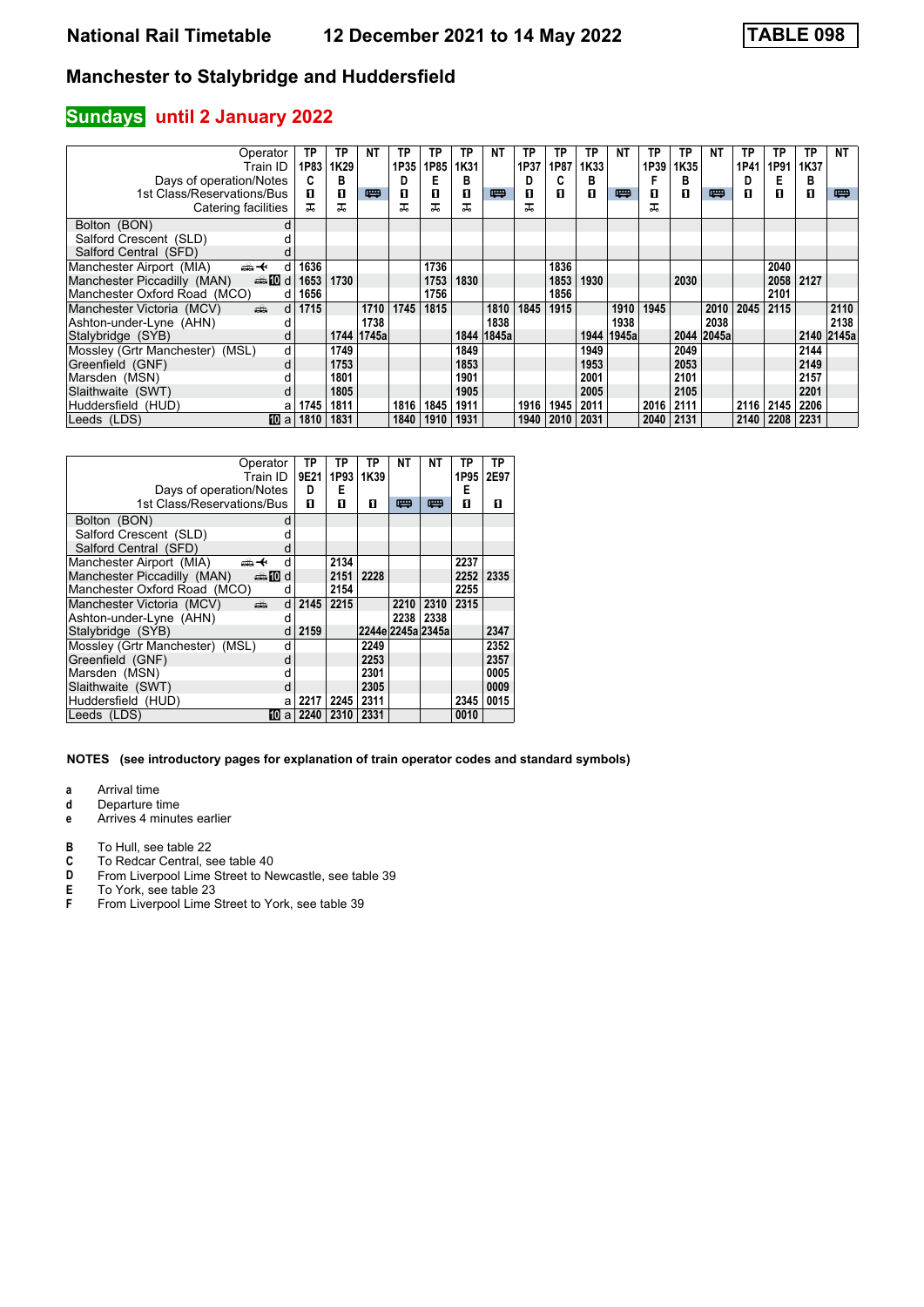### **Sundays** from 9 January to 13 February

| Operator<br>Train ID                                                                                                                                                                                                                                            | ТP<br>1E27 | ТP<br>1K11 | NΤ         | ТP<br>1P67 | ТP<br>1K <sub>13</sub>  | ΝT   | ТP<br>1P19 | ТP<br>1P69 | ТP<br>1K15 | <b>NT</b> | ТP<br>1P21 | ТP<br>1P71 | TP<br>1K17 | <b>NT</b> | ТP<br>1P23 | ТP<br>1P73 | TP<br>1K19 | NT    |
|-----------------------------------------------------------------------------------------------------------------------------------------------------------------------------------------------------------------------------------------------------------------|------------|------------|------------|------------|-------------------------|------|------------|------------|------------|-----------|------------|------------|------------|-----------|------------|------------|------------|-------|
| Days of operation/Notes                                                                                                                                                                                                                                         | А          | в          |            | C          | в                       |      |            |            | в          |           | Е          | C          | в          |           | E          | ◠          | в          |       |
| 1st Class/Reservations/Bus                                                                                                                                                                                                                                      | п          | O          | 四          | 0          | п                       | 四    | п          | 0          | П          | 四         | п          | п          | п          | 四         | O          | п          | О          | 粤     |
| Catering facilities                                                                                                                                                                                                                                             | ᠼ          | ᠼ          |            | ᅚ          | ᠼ                       |      | ᅚ          | ᅚ          |            |           |            | ᠼ          | ᠼ          |           | ᠼ          | ᠼ          | ᠼ          |       |
| Bolton (BON)<br>d                                                                                                                                                                                                                                               |            |            |            |            |                         |      |            |            |            |           |            |            |            |           |            |            |            |       |
| Salford Crescent (SLD)                                                                                                                                                                                                                                          |            |            |            |            |                         |      |            |            |            |           |            |            |            |           |            |            |            |       |
| Salford Central (SFD)                                                                                                                                                                                                                                           |            |            |            |            |                         |      |            |            |            |           |            |            |            |           |            |            |            |       |
| Manchester Airport (MIA)<br>⇜↞<br>d                                                                                                                                                                                                                             |            |            |            |            |                         |      |            |            |            |           |            |            |            |           |            |            |            |       |
| Manchester Piccadilly (MAN)<br><b>ente</b> di                                                                                                                                                                                                                   | 0827       | 0831       |            | 0914       | 0927                    |      | 0924       | 1006       | 1030       |           | 1040       | 1110       | 1130       |           | 1140       | 1213       | 1230       |       |
| Manchester Oxford Road (MCO)<br>d                                                                                                                                                                                                                               |            |            |            |            |                         |      |            |            |            |           |            |            |            |           |            |            |            |       |
| d<br>Manchester Victoria (MCV)<br>and the second second second second the second second second second second second second second second second second second second second second second second second second second second second second second second second |            |            | 0810       |            |                         | 0910 |            |            |            | 1010      |            |            |            | 1110      |            |            |            | 1210  |
| Ashton-under-Lyne (AHN)                                                                                                                                                                                                                                         |            |            | 0838       |            |                         | 0938 |            |            |            | 1038      |            |            |            | 1138      |            |            |            | 1238  |
| Stalybridge (SYB)                                                                                                                                                                                                                                               | 0841<br>d  |            | 0844 0845a |            | 0944c 0945a 0955e 1026f |      |            |            | 1044       | 1045a     |            | 1126       | 1144       | 1145a     |            | 1226       | 1244       | 1245a |
| Mossley (Grtr Manchester) (MSL)                                                                                                                                                                                                                                 | d          | 0849       |            |            | 0949                    |      |            |            | 1049       |           |            |            | 1149       |           |            |            | 1249       |       |
| Greenfield (GNF)<br>d                                                                                                                                                                                                                                           |            | 0853       |            |            | 0953                    |      |            |            | 1053       |           |            |            | 1153       |           |            |            | 1253       |       |
| Marsden (MSN)                                                                                                                                                                                                                                                   |            | 0901       |            |            | 1001                    |      |            |            | 1101       |           |            |            | 1201       |           |            |            | 1301       |       |
| Slaithwaite (SWT)                                                                                                                                                                                                                                               |            | 0905       |            |            | 1005                    |      |            |            | 1105       |           |            |            | 1205       |           |            |            | 1305       |       |
| Huddersfield (HUD)<br>а                                                                                                                                                                                                                                         | 0859       | 0911       |            | 0944       | 1011                    |      | 1016       | 1044       | 1111       |           | 1116       | 1145       | 1211       |           | 1216       | 1245       | 1311       |       |
| 100 a<br>Leeds (LDS)                                                                                                                                                                                                                                            | 0928       | 0932       |            | 1010       | 1031                    |      | 1040       | 1108       | 1131       |           | 1139       | 1210       | 1231       |           | 1239       | 1310 1331  |            |       |

| Operator<br>Train ID<br>Days of operation/Notes   | TP<br>1P25<br>E | ТP<br>1P75<br>C | ΤP<br>1K21<br>В | NT    | ТP<br>1P27 | ТP<br>1P77 | ТP<br>1K23<br>в | ΝT    | ТP<br>1P29<br>Е | ТP<br>1P79<br>C | ТP<br>1E41<br>А | ТP<br>1K <sub>25</sub><br>в | <b>NT</b>    | ТP<br>1P31 | ТP<br>1P81<br>C | TP<br>1K27<br>в | <b>NT</b>    | TP.<br>1P33 |
|---------------------------------------------------|-----------------|-----------------|-----------------|-------|------------|------------|-----------------|-------|-----------------|-----------------|-----------------|-----------------------------|--------------|------------|-----------------|-----------------|--------------|-------------|
| 1st Class/Reservations/Bus                        | п               | 0               | 0               | 粤     | п          | O          | 0               | 四     | п               | п               | п               | П                           | 四            | п          | O               | п               | 四            |             |
| Catering facilities                               | ᠼ               | ᅚ               | ᠼ               |       | ᠼ          | ᠼ          | ᅚ               |       |                 |                 | ᠼ               | ᅚ                           |              | ᠼ          | ᠼ               | ᠼ               |              | ᠼ           |
| Bolton (BON)                                      | d               |                 |                 |       |            |            |                 |       |                 |                 |                 |                             |              |            |                 |                 |              |             |
| Salford Crescent (SLD)                            |                 |                 |                 |       |            |            |                 |       |                 |                 |                 |                             |              |            |                 |                 |              |             |
| Salford Central (SFD)                             |                 |                 |                 |       |            |            |                 |       |                 |                 |                 |                             |              |            |                 |                 |              |             |
| Manchester Airport (MIA)<br><del>∰ ≮</del>        | d               |                 |                 |       |            |            |                 |       |                 |                 |                 |                             |              |            |                 |                 |              |             |
| dan <b>i</b> III d<br>Manchester Piccadilly (MAN) | 1236            | 1310            | 1330            |       | 1339       | 1410       | 1430            |       | 1439            | 1510            | 1524            | 1530                        |              | 1539       | 1610            | 1630            |              | 1639        |
| Manchester Oxford Road (MCO)                      | d               |                 |                 |       |            |            |                 |       |                 |                 |                 |                             |              |            |                 |                 |              |             |
| añ,<br>Manchester Victoria (MCV)                  | d               |                 |                 | 1310  |            |            |                 | 1410  |                 |                 |                 |                             | 1510         |            |                 |                 | 1610         |             |
| Ashton-under-Lyne (AHN)                           |                 |                 |                 | 1338  |            |            |                 | 1438  |                 |                 |                 |                             | 1538         |            |                 |                 | 1638         |             |
| Stalybridge (SYB)                                 | d               | 1325            | 1344            | 1345a |            | 1426       | 1444            | 1445a |                 | 1525            | 1540            |                             | 1544   1545a |            | 1625            |                 | 1644   1645a |             |
| Mossley (Grtr Manchester) (MSL)                   | d               |                 | 1349            |       |            |            | 1449            |       |                 |                 |                 | 1549                        |              |            |                 | 1649            |              |             |
| Greenfield (GNF)                                  | d               |                 | 1353            |       |            |            | 1453            |       |                 |                 |                 | 1553                        |              |            |                 | 1653            |              |             |
| Marsden (MSN)                                     |                 |                 | 1401            |       |            |            | 1501            |       |                 |                 |                 | 1601                        |              |            |                 | 1701            |              |             |
| Slaithwaite (SWT)                                 |                 |                 | 1405            |       |            |            | 1505            |       |                 |                 |                 | 1605                        |              |            |                 | 1705            |              |             |
| Huddersfield (HUD)                                | 1316<br>a       | 1345            | 1411            |       | 1416       | 1445       | 1511            |       | 1516            | 1545            | 1600            | 1611                        |              | 1616       | 1645            | 1711            |              | 1716        |
| Leeds (LDS)<br><b>TO</b> a                        | 1340            | 1410            | 1431            |       | 1440       | 1510       | 1531            |       | 1540            | 1610            | 1620            | 1631                        |              | 1640       | 1710            | 1731            |              | 1740        |

- **a** Arrival time<br>**d** Departure t
- **d** Departure time
- **c** Arrives 4 minutes earlier
- **e** Arrives 19 minutes earlier<br>**f** Arrives 5 minutes earlier
- **f** Arrives 5 minutes earlier
- **A** To Scarborough, see table 23<br>**B** To Hull, see table 22
- **B** To Hull, see table 22<br>**C** To Redcar Central, see
- **C** To Redcar Central, see table 40<br>**D** From Liverpool Lime Street to Ne
- **D** From Liverpool Lime Street to Newcastle, see table 39<br>**E** To Newcastle, see table 40
- To Newcastle, see table 40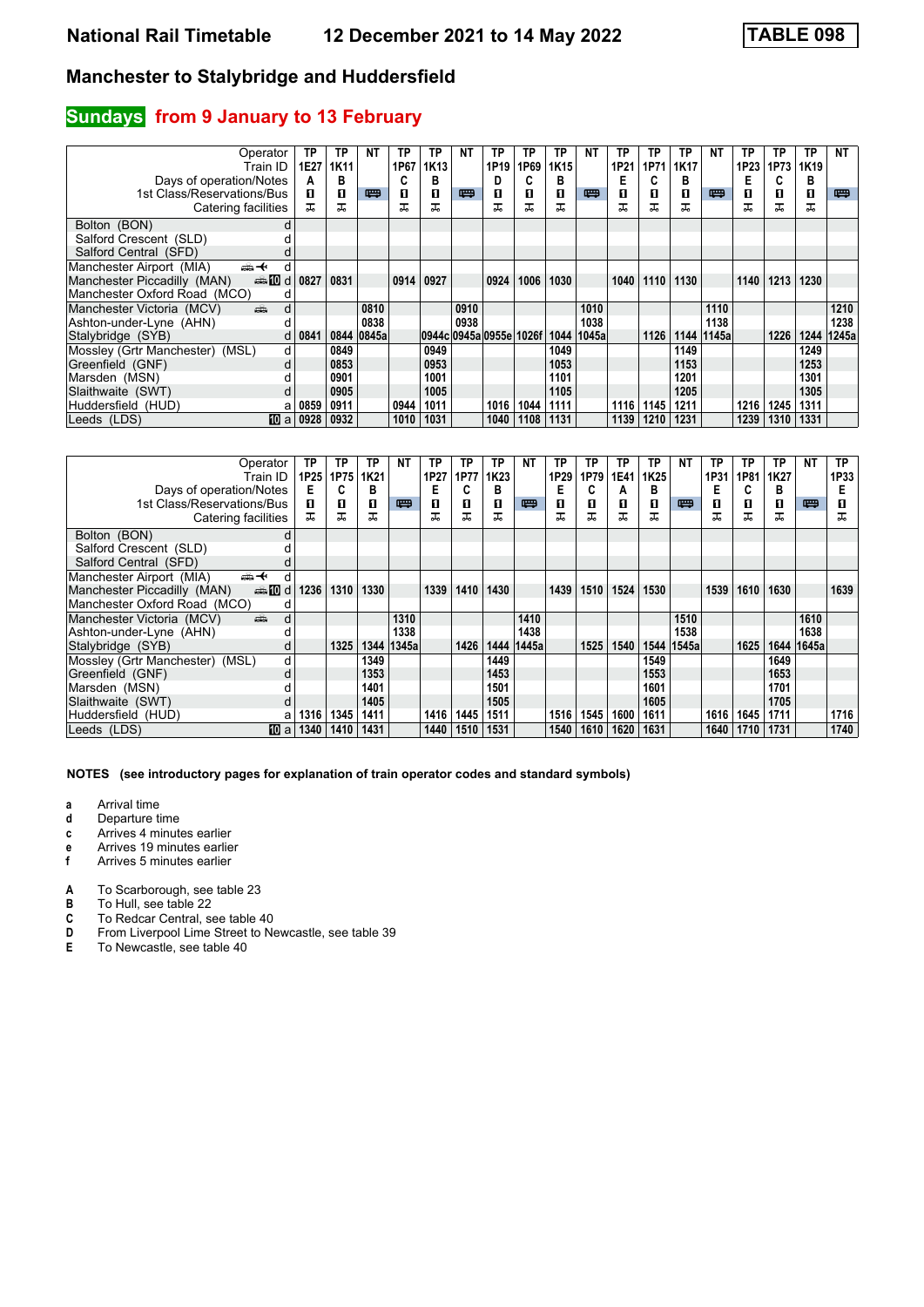### **Sundays** from 9 January to 13 February

| Operator<br>Train ID                                                                                                                                                                                                                                            | ТP<br>1P83 | ТP<br>1K29 | NΤ         | ТP<br>1P35 | ΤP<br>1P85 | ТP<br>1K31 | NΤ    | ТP<br>1P37 | ТP<br>1P87 | TP<br>1K33 | NΤ    | ТP<br>1P39 | TP<br>1P89 | ТP<br>1K35 | ΝT         | TP<br>1P41  | ТP<br>1P91 | TP.<br>1K37 |
|-----------------------------------------------------------------------------------------------------------------------------------------------------------------------------------------------------------------------------------------------------------------|------------|------------|------------|------------|------------|------------|-------|------------|------------|------------|-------|------------|------------|------------|------------|-------------|------------|-------------|
| Days of operation/Notes                                                                                                                                                                                                                                         | C          | в          |            | E          |            | в          |       | Е          |            | в          |       | F          | F          | в          |            | E           |            | в           |
| 1st Class/Reservations/Bus                                                                                                                                                                                                                                      | п          | 0          | 四          | 0          | п          | п          | 粤     | П          | п          | п          | 四     | п          | п          | п          | 四          | П           | O          | П           |
| Catering facilities                                                                                                                                                                                                                                             | ᠼ          | ᠼ          |            | ᅚ          | ᠼ          | ᅚ          |       |            |            |            |       | ᠼ          |            |            |            |             |            |             |
| Bolton (BON)<br>d                                                                                                                                                                                                                                               |            |            |            |            |            |            |       |            |            |            |       |            |            |            |            |             |            |             |
| Salford Crescent (SLD)                                                                                                                                                                                                                                          |            |            |            |            |            |            |       |            |            |            |       |            |            |            |            |             |            |             |
| Salford Central (SFD)                                                                                                                                                                                                                                           |            |            |            |            |            |            |       |            |            |            |       |            |            |            |            |             |            |             |
| Manchester Airport (MIA)<br>安<br>d                                                                                                                                                                                                                              |            |            |            |            |            |            |       |            |            |            |       |            |            |            |            |             |            |             |
| Manchester Piccadilly (MAN)<br>d <b>let</b> and                                                                                                                                                                                                                 | 1710       | 1730       |            | 1739       | 1810       | 1830       |       | 1839       | 1910       | 1930       |       | 1940       | 2010       | 2030       |            | $2040$ 2110 |            | 2127        |
| Manchester Oxford Road (MCO)<br>d                                                                                                                                                                                                                               |            |            |            |            |            |            |       |            |            |            |       |            |            |            |            |             |            |             |
| Manchester Victoria (MCV)<br>and the second second second second the second second second second second second second second second second second second second second second second second second second second second second second second second second<br>d |            |            | 1710       |            |            |            | 1810  |            |            |            | 1910  |            |            |            | 2010       |             |            |             |
| Ashton-under-Lyne (AHN)                                                                                                                                                                                                                                         |            |            | 1738       |            |            |            | 1838  |            |            |            | 1938  |            |            |            | 2038       |             |            |             |
| Stalybridge (SYB)                                                                                                                                                                                                                                               | 1725<br>d  |            | 1744 1745a |            | 1825       | 1844       | 1845a |            | 1925       | 1944       | 1945a |            | 2026       |            | 2044 2045a |             | 2126       | 2140        |
| Mossley (Grtr Manchester) (MSL)                                                                                                                                                                                                                                 | d          | 1749       |            |            |            | 1849       |       |            |            | 1949       |       |            |            | 2049       |            |             |            | 2144        |
| Greenfield (GNF)<br>d                                                                                                                                                                                                                                           |            | 1753       |            |            |            | 1853       |       |            |            | 1953       |       |            |            | 2053       |            |             |            | 2149        |
| Marsden (MSN)                                                                                                                                                                                                                                                   |            | 1801       |            |            |            | 1901       |       |            |            | 2001       |       |            |            | 2101       |            |             |            | 2157        |
| Slaithwaite (SWT)                                                                                                                                                                                                                                               |            | 1805       |            |            |            | 1905       |       |            |            | 2005       |       |            |            | 2105       |            |             |            | 2201        |
| Huddersfield (HUD)<br>а                                                                                                                                                                                                                                         | 1745       | 1811       |            | 1816       | 1845       | 1911       |       | 1916       | 1945       | 2011       |       | 2016       | 2045       | 2111       |            | 2116 2145   |            | 2206        |
| Leeds (LDS)<br>100 a                                                                                                                                                                                                                                            | 1810       | 1831       |            | 1840       | 1910       | 1931       |       | 1940       | 2010       | 2031       |       | 2040       | 2108       | 2131       |            | 2140        | 2208       | 2231        |

|                                    | Operator | NΤ           | ΤP   | TP   | TP   | NΤ   | NT                          | TP   | TP   |
|------------------------------------|----------|--------------|------|------|------|------|-----------------------------|------|------|
|                                    | Train ID |              | 9E21 | 1P93 | 1K39 |      |                             | 2E97 |      |
| Days of operation/Notes            |          |              | Е    | F    | F    |      |                             | F    |      |
| 1st Class/Reservations/Bus         |          | 四            | п    | п    | п    | 罒    | 罒                           | п    | 罒    |
| Bolton (BON)                       | d        |              |      |      |      |      |                             |      |      |
| Salford Crescent (SLD)             | d        |              |      |      |      |      |                             |      |      |
| Salford Central (SFD)              | d        |              |      |      |      |      |                             |      |      |
| Manchester Airport (MIA)<br>ക+     | d        |              |      |      |      |      |                             |      | 0010 |
| Manchester Piccadilly (MAN)        | den 10 d |              | 2139 | 2210 | 2228 |      |                             | 2335 | 0035 |
| Manchester Oxford Road (MCO)       | d        |              |      |      |      |      |                             |      |      |
| Manchester Victoria (MCV)<br>dia 1 | d        | 2110         |      |      |      | 2210 | 2310                        |      |      |
| Ashton-under-Lyne (AHN)            | d        | 2138         |      |      |      | 2238 | 2338                        |      |      |
| Stalybridge (SYB)                  |          | d 2145a 2159 |      |      |      |      | 2226 2244c 2245a 2345a 2347 |      |      |
| Mossley (Grtr Manchester) (MSL)    | d        |              |      |      | 2249 |      |                             | 2352 |      |
| Greenfield (GNF)                   | d        |              |      |      | 2253 |      |                             | 2357 |      |
| Marsden (MSN)                      | d        |              |      |      | 2301 |      |                             | 0005 |      |
| Slaithwaite (SWT)                  | d        |              |      |      | 2305 |      |                             | 0009 |      |
| Huddersfield (HUD)                 | a        |              | 2217 | 2245 | 2311 |      |                             | 0015 | 0135 |
| Leeds (LDS)                        | 10<br>a  |              | 2240 | 2310 | 2331 |      |                             | 0036 |      |

**NOTES (see introductory pages for explanation of train operator codes and standard symbols)**

**a** Arrival time<br>**d** Departure ti

**d** Departure time<br>**c** Arrives 4 minute

**c** Arrives 4 minutes earlier

**B** To Hull, see table 22<br>**C** To Redcar Central, see

- **C** To Redcar Central, see table 40<br>**E** To Newcastle, see table 40
- **E** To Newcastle, see table 40<br>**F** To York, see table 23
- To York, see table 23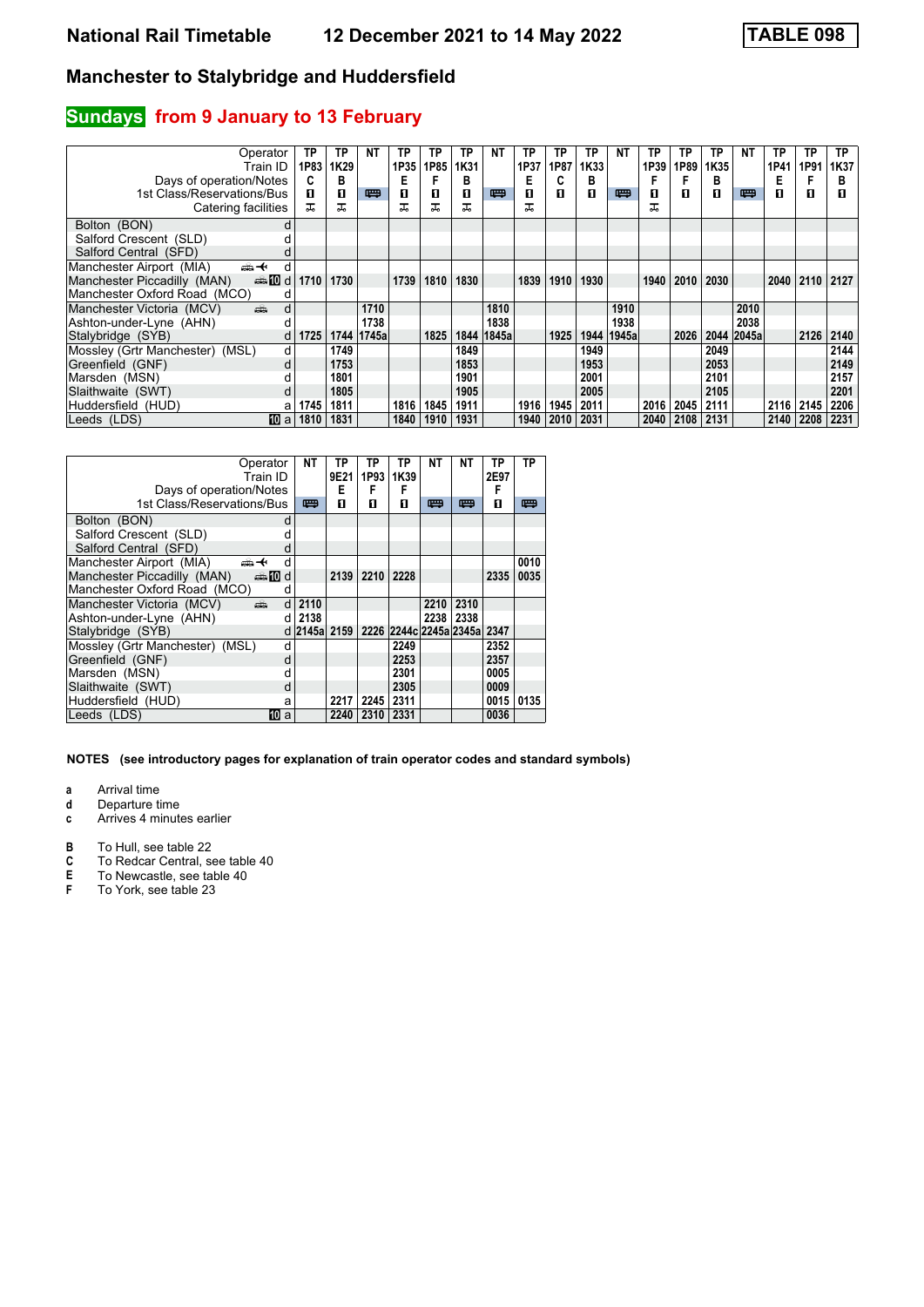# **Sundays from 20 February**

| Operator                                                                                                                                                                                                                                                        | TP   | ТP          | NΤ    | ТP   | ТP          | ΝT   | TP   | TP   | ТP   | TP   | NΤ    | ТP   | ТP   | ТP   | <b>TP</b> | NΤ    | TP   | TP.  |
|-----------------------------------------------------------------------------------------------------------------------------------------------------------------------------------------------------------------------------------------------------------------|------|-------------|-------|------|-------------|------|------|------|------|------|-------|------|------|------|-----------|-------|------|------|
| Train ID                                                                                                                                                                                                                                                        | 1E27 | <b>1K11</b> |       | 1P67 | 1K13        |      | 1P19 | 1E29 | 1P69 | 1K15 |       | 1P21 | 1E31 | 1P71 | 1K17      |       | 1P23 | 1E33 |
| Days of operation/Notes                                                                                                                                                                                                                                         | А    | в           |       | C    | в           |      |      | А    |      | в    |       | D    | A    | C    | в         |       | D    | А    |
| 1st Class/Reservations/Bus                                                                                                                                                                                                                                      | п    | 0           | 四     | 0    | п           | 四    | п    | 0    | П    | п    | 罒     | п    | 0    | п    | О         | 四     | 0    |      |
| Catering facilities                                                                                                                                                                                                                                             | ᠼ    | ᠼ           |       | ᅚ    | ᠼ           |      | ᅚ    | ᅚ    | ᅚ    | ᅚ    |       | ᠼ    | ᠼ    | ᠼ    | ᠼ         |       | ᅚ    | ᠼ    |
| Bolton (BON)<br>d                                                                                                                                                                                                                                               |      |             |       |      |             |      |      |      |      |      |       |      |      |      |           |       |      |      |
| Salford Crescent (SLD)                                                                                                                                                                                                                                          |      |             |       |      |             |      |      |      |      |      |       |      |      |      |           |       |      |      |
| Salford Central (SFD)                                                                                                                                                                                                                                           |      |             |       |      |             |      |      |      |      |      |       |      |      |      |           |       |      |      |
| Manchester Airport (MIA)<br><del>∰ ∢</del><br>d                                                                                                                                                                                                                 |      |             |       |      |             |      |      |      |      |      |       |      |      |      |           |       |      |      |
| Manchester Piccadilly (MAN)<br>dannam di                                                                                                                                                                                                                        | 0806 | 0831        |       |      | 0927        |      |      |      |      | 1031 |       |      |      |      | 1130      |       |      |      |
| Manchester Oxford Road (MCO)<br>d                                                                                                                                                                                                                               | 0809 |             |       |      |             |      |      |      |      |      |       |      |      |      |           |       |      |      |
| Manchester Victoria (MCV)<br>and the second second second second the second second second second second second second second second second second second second second second second second second second second second second second second second second<br>d | 0830 |             | 0810  | 0918 |             | 0910 | 0945 | 1000 | 1015 |      | 1010  | 1045 | 1100 | 1115 |           | 1110  | 1144 | 1200 |
| Ashton-under-Lyne (AHN)                                                                                                                                                                                                                                         |      |             | 0838  |      |             | 0938 |      |      |      |      | 1038  |      |      |      |           | 1138  |      |      |
| Stalybridge (SYB)<br>d                                                                                                                                                                                                                                          | 0841 | 0844        | 0845a |      | 0944c 0945a |      |      |      |      | 1044 | 1045a |      |      |      | 1144      | 1145a |      |      |
| Mossley (Grtr Manchester) (MSL)<br>d                                                                                                                                                                                                                            |      | 0849        |       |      | 0949        |      |      |      |      | 1049 |       |      |      |      | 1149      |       |      |      |
| Greenfield (GNF)<br>d                                                                                                                                                                                                                                           |      | 0853        |       |      | 0953        |      |      |      |      | 1053 |       |      |      |      | 1153      |       |      |      |
| Marsden (MSN)                                                                                                                                                                                                                                                   |      | 0901        |       |      | 1001        |      |      |      |      | 1101 |       |      |      |      | 1201      |       |      |      |
| Slaithwaite (SWT)                                                                                                                                                                                                                                               |      | 0905        |       |      | 1005        |      |      |      |      | 1105 |       |      |      |      | 1205      |       |      |      |
| Huddersfield (HUD)<br>а                                                                                                                                                                                                                                         | 0859 | 0911        |       | 0944 | 1011        |      | 1016 | 1028 | 1044 | 1111 |       | 1116 | 1128 | 1145 | 1211      |       | 1216 | 1228 |
| 100 a<br>Leeds (LDS)                                                                                                                                                                                                                                            | 0928 | 0932        |       | 1010 | 1031        |      | 1040 | 1049 | 1108 | 1131 |       | 1139 | 1149 | 1210 | 1231      |       | 1239 | 1249 |

| Operator                                                                                                                                                                                                                                                        | ТP   | ТP   | NΤ    | ТP   | ТP   | ΤP   | ТP   | NΤ    | ТP   | TP   | ΤP   | ТP               | NΤ           | ТP   | ΤP   | ΤP   | ТP               | NT    |
|-----------------------------------------------------------------------------------------------------------------------------------------------------------------------------------------------------------------------------------------------------------------|------|------|-------|------|------|------|------|-------|------|------|------|------------------|--------------|------|------|------|------------------|-------|
| Train ID                                                                                                                                                                                                                                                        | 1P73 | 1K19 |       | 1P25 | 1E35 | 1P75 | 1K21 |       | 1P27 | 1E37 | 1P77 | 1K <sub>23</sub> |              | 1P29 | 1E39 | 1P79 | 1K <sub>25</sub> |       |
| Days of operation/Notes                                                                                                                                                                                                                                         | C    | в    |       | D    |      |      | в    |       | D    | А    | C    | В                |              | D    | А    |      | в                |       |
| 1st Class/Reservations/Bus                                                                                                                                                                                                                                      | п    | п    | 四     | 0    | п    | п    | п    | 四     | п    | п    | п    | п                | 四            | п    | O    | п    | О                | 粤     |
| Catering facilities                                                                                                                                                                                                                                             | ᠼ    | ᠼ    |       | ᅚ    | ᠼ    | ᠼ    | ᅚ    |       |      |      | ᠼ    | ᠼ                |              | ᠼ    | ᠼ    | ᠼ    | ᠼ                |       |
| Bolton (BON)<br>d                                                                                                                                                                                                                                               |      |      |       |      |      |      |      |       |      |      |      |                  |              |      |      |      |                  |       |
| Salford Crescent (SLD)                                                                                                                                                                                                                                          |      |      |       |      |      |      |      |       |      |      |      |                  |              |      |      |      |                  |       |
| Salford Central (SFD)                                                                                                                                                                                                                                           |      |      |       |      |      |      |      |       |      |      |      |                  |              |      |      |      |                  |       |
| Manchester Airport (MIA)<br>←∰<br>d                                                                                                                                                                                                                             | 1137 |      |       |      |      | 1233 |      |       |      |      | 1336 |                  |              |      |      | 1436 |                  |       |
| Manchester Piccadilly (MAN)<br>d <b>D</b> d                                                                                                                                                                                                                     | 1201 | 1230 |       |      |      | 1251 | 1330 |       |      |      | 1353 | 1430             |              |      |      | 1453 | 1530             |       |
| Manchester Oxford Road (MCO)<br>d                                                                                                                                                                                                                               | 1207 |      |       |      |      | 1255 |      |       |      |      | 1356 |                  |              |      |      | 1456 |                  |       |
| and the second second second second the second second second second second second second second second second second second second second second second second second second second second second second second second second<br>Manchester Victoria (MCV)<br>d | 1215 |      | 1210  | 1245 | 1300 | 1315 |      | 1310  | 1345 | 1400 | 1415 |                  | 1410         | 1445 | 1500 | 1515 |                  | 1510  |
| Ashton-under-Lyne (AHN)                                                                                                                                                                                                                                         |      |      | 1238  |      |      |      |      | 1338  |      |      |      |                  | 1438         |      |      |      |                  | 1538  |
| Stalybridge (SYB)<br>d                                                                                                                                                                                                                                          |      | 1244 | 1245a |      |      |      | 1344 | 1345a |      |      |      |                  | 1444   1445a |      |      |      | 1544             | 1545a |
| Mossley (Grtr Manchester) (MSL)<br>d                                                                                                                                                                                                                            |      | 1249 |       |      |      |      | 1349 |       |      |      |      | 1449             |              |      |      |      | 1549             |       |
| Greenfield (GNF)<br>d                                                                                                                                                                                                                                           |      | 1253 |       |      |      |      | 1353 |       |      |      |      | 1453             |              |      |      |      | 1553             |       |
| Marsden (MSN)                                                                                                                                                                                                                                                   |      | 1301 |       |      |      |      | 1401 |       |      |      |      | 1501             |              |      |      |      | 1601             |       |
| Slaithwaite (SWT)                                                                                                                                                                                                                                               |      | 1305 |       |      |      |      | 1405 |       |      |      |      | 1505             |              |      |      |      | 1605             |       |
| Huddersfield (HUD)<br>a                                                                                                                                                                                                                                         | 1245 | 1311 |       | 1316 | 1328 | 1345 | 1411 |       | 1416 | 1428 | 1445 | 1511             |              | 1516 | 1528 | 1545 | 1611             |       |
| Leeds (LDS)<br><b>TO</b> a                                                                                                                                                                                                                                      | 1310 | 1331 |       | 1340 | 1349 | 1410 | 1431 |       | 1440 | 1449 | 1510 | 1531             |              | 1540 | 1549 | 1610 | 1631             |       |

- **a** Arrival time<br>**d** Departure t
- **d** Departure time
- **c** Arrives 5 minutes earlier
- **A** To Scarborough, see table 23<br>**B** To Hull, see table 22
- 
- **B** To Hull, see table 22<br>**C** To Redcar Central, s<br>**D** From Liverpool Lime To Redcar Central, see table 40
- From Liverpool Lime Street to Newcastle, see table 39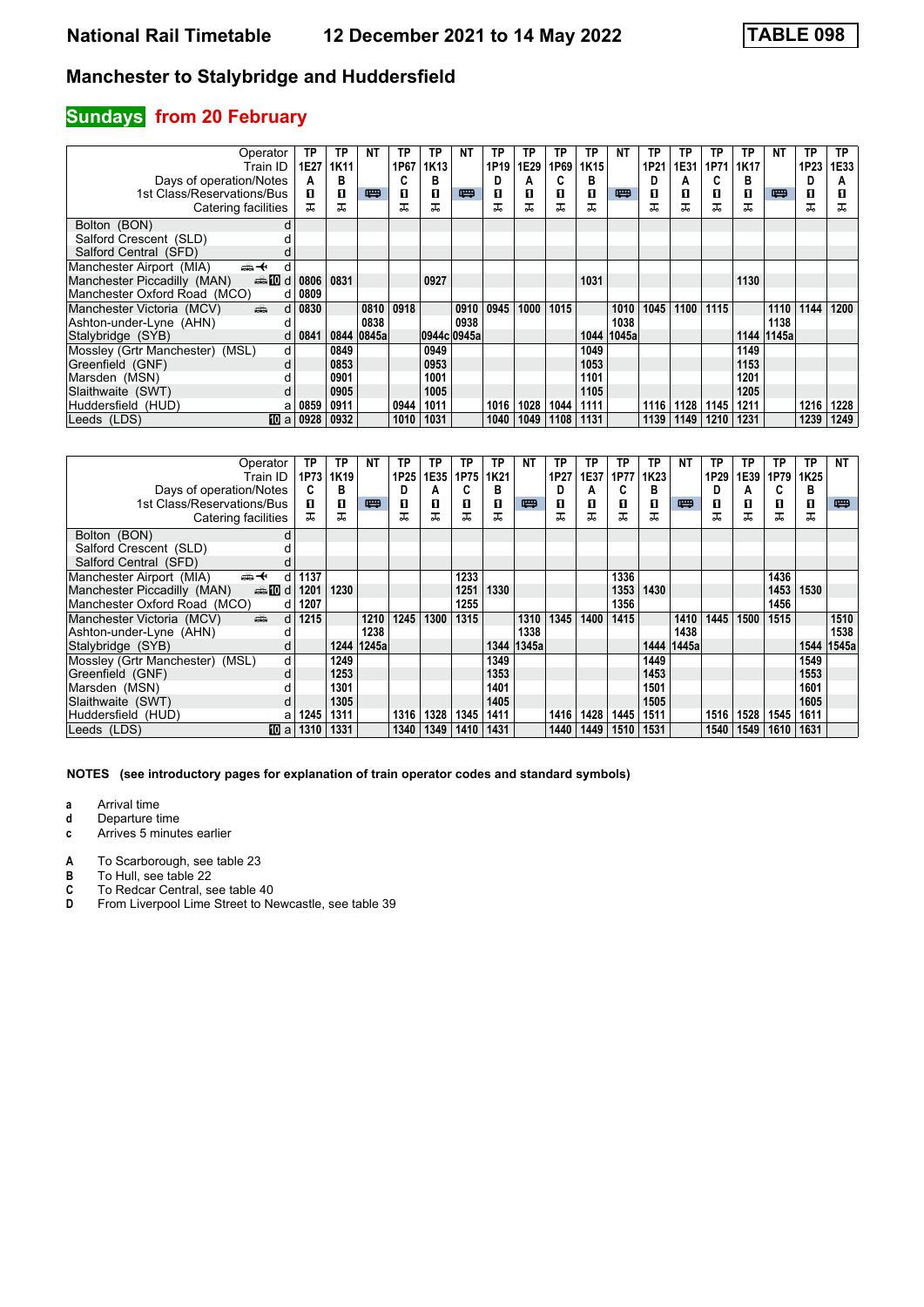### **Sundays from 20 February**

| Operator                                       | ТP                   | TP   | ΤP   | ТP   | NΤ    | ΤP   | TP        | TP   | TP   | <b>NT</b> | TP   | ТP   | ТP   | ТP   | ΝT         | TP   | ТP          | ТP   |
|------------------------------------------------|----------------------|------|------|------|-------|------|-----------|------|------|-----------|------|------|------|------|------------|------|-------------|------|
| Train ID                                       | 1P31                 | 1E41 | 1P81 | 1K27 |       | 1P33 | 1E43      | 1P83 | 1K29 |           | 1P35 | 1E45 | 1P85 | 1K31 |            | 1P37 | <b>1E47</b> | 1P87 |
| Days of operation/Notes                        | D                    | Α    | C    | в    |       |      | А         |      | в    |           | D    | А    | Е    | в    |            | D    | А           | C    |
| 1st Class/Reservations/Bus                     | п                    | 0    | п    | П    | 四     | O    | п         | П    | п    | 四         | 0    | п    | O    | п    | 四          | П    | 0           | П    |
| Catering facilities                            | ᅚ                    | ᠼ    | ᅚ    | ᅚ    |       | ᅚ    |           | ᇁ    | ᅚ    |           | ᠼ    | ᠼ    | ᅚ    | ᠼ    |            | ᅚ    | ᠼ           |      |
| Bolton (BON)                                   |                      |      |      |      |       |      |           |      |      |           |      |      |      |      |            |      |             |      |
| Salford Crescent (SLD)                         |                      |      |      |      |       |      |           |      |      |           |      |      |      |      |            |      |             |      |
| Salford Central (SFD)                          |                      |      |      |      |       |      |           |      |      |           |      |      |      |      |            |      |             |      |
| Manchester Airport (MIA)<br>←∰                 | d                    |      | 1536 |      |       |      |           | 1636 |      |           |      |      | 1736 |      |            |      |             | 1836 |
| Manchester Piccadilly (MAN)<br><b>enting</b> d |                      |      | 1553 | 1630 |       |      |           | 1653 | 1730 |           |      |      | 1753 | 1830 |            |      |             | 1853 |
| Manchester Oxford Road (MCO)                   | d                    |      | 1556 |      |       |      |           | 1656 |      |           |      |      | 1756 |      |            |      |             | 1856 |
| Manchester Victoria (MCV)<br>پیش               | 1545<br>d            | 1600 | 1615 |      | 1610  | 1645 | 1700      | 1715 |      | 1710      | 1745 | 1803 | 1815 |      | 1810       | 1845 | 1900        | 1915 |
| Ashton-under-Lyne (AHN)                        |                      |      |      |      | 1638  |      |           |      |      | 1738      |      |      |      |      | 1838       |      |             |      |
| Stalybridge (SYB)                              |                      |      |      | 1644 | 1645a |      |           |      | 1744 | 1745a     |      |      |      |      | 1844 1845a |      |             |      |
| Mossley (Grtr Manchester) (MSL)                | d                    |      |      | 1649 |       |      |           |      | 1749 |           |      |      |      | 1849 |            |      |             |      |
| Greenfield (GNF)                               | d                    |      |      | 1653 |       |      |           |      | 1753 |           |      |      |      | 1853 |            |      |             |      |
| Marsden (MSN)                                  |                      |      |      | 1701 |       |      |           |      | 1801 |           |      |      |      | 1901 |            |      |             |      |
| Slaithwaite (SWT)                              |                      |      |      | 1705 |       |      |           |      | 1805 |           |      |      |      | 1905 |            |      |             |      |
| Huddersfield (HUD)                             | 1616<br>a            | 1628 | 1645 | 1711 |       | 1716 | 1728      | 1745 | 1811 |           | 1816 | 1829 | 1845 | 1911 |            | 1916 | 1928        | 1945 |
| Leeds (LDS)                                    | <b>TO</b> al<br>1640 | 1650 | 1710 | 1731 |       |      | 1740 1748 | 1810 | 1831 |           | 1840 | 1849 | 1910 | 1931 |            | 1940 | 1949        | 2010 |

| Operator<br>Train ID                                                                                                                                                                                                                                        |                              | TP<br>1K33 | ΝT         | ТP<br>1P39 | ТP<br>1E49 | ТP<br>1K35 | ΝT         | ТP<br>1P41 | ТP<br>1P91 | ТP<br>1K37 | <b>NT</b>       | ТP<br>9E21 | ТP<br>1P93 | ТP<br>1K39        | <b>NT</b> | ΝT   | ΤP<br>1P95 | ТP<br>2E97 |
|-------------------------------------------------------------------------------------------------------------------------------------------------------------------------------------------------------------------------------------------------------------|------------------------------|------------|------------|------------|------------|------------|------------|------------|------------|------------|-----------------|------------|------------|-------------------|-----------|------|------------|------------|
| Days of operation/Notes                                                                                                                                                                                                                                     |                              | в          |            | F          | Е          | в          |            | D          | Е          | в          |                 | D          | Е          |                   |           |      | Е          |            |
| 1st Class/Reservations/Bus                                                                                                                                                                                                                                  |                              | п          | 四          | 0          | П          | п          | 四          | п          | П          | п          | 四               | п          | п          | п                 | 罒         | 四    | П          | п          |
| Catering facilities                                                                                                                                                                                                                                         |                              |            |            | ᅚ          | ᠼ          |            |            |            |            |            |                 |            |            |                   |           |      |            |            |
| Bolton (BON)                                                                                                                                                                                                                                                |                              |            |            |            |            |            |            |            |            |            |                 |            |            |                   |           |      |            |            |
| Salford Crescent (SLD)                                                                                                                                                                                                                                      |                              |            |            |            |            |            |            |            |            |            |                 |            |            |                   |           |      |            |            |
| Salford Central (SFD)                                                                                                                                                                                                                                       |                              |            |            |            |            |            |            |            |            |            |                 |            |            |                   |           |      |            |            |
| Manchester Airport (MIA)<br><del>՟</del>                                                                                                                                                                                                                    | d                            |            |            |            |            |            |            |            | 2040       |            |                 |            | 2134       |                   |           |      | 2237       |            |
| Manchester Piccadilly (MAN)                                                                                                                                                                                                                                 | annon diaman'ny diaman'ny de | 1930       |            |            |            | 2030       |            |            | 2058       | 2127       |                 |            | 2151       | 2228              |           |      | 2252       | 2335       |
| Manchester Oxford Road (MCO)                                                                                                                                                                                                                                | d                            |            |            |            |            |            |            |            | 2101       |            |                 |            | 2154       |                   |           |      | 2255       |            |
| Manchester Victoria (MCV)<br>ring of the contract of the contract of the contract of the contract of the contract of the contract of the contract of the contract of the contract of the contract of the contract of the contract of the contract of the co | d                            |            | 1910       | 1945       | 2000       |            | 2010       | 2045       | 2115       |            | 2110            | 2145       | 2215       |                   | 2210      | 2310 | 2315       |            |
| Ashton-under-Lyne (AHN)                                                                                                                                                                                                                                     |                              |            | 1938       |            |            |            | 2038       |            |            |            | 2138            |            |            |                   | 2238      | 2338 |            |            |
| Stalybridge (SYB)                                                                                                                                                                                                                                           | d                            |            | 1944 1945a |            |            |            | 2044 2045a |            |            |            | 2140 2145a 2159 |            |            | 2244e 2245a 2345a |           |      |            | 2347       |
| Mossley (Grtr Manchester) (MSL)                                                                                                                                                                                                                             | d                            | 1949       |            |            |            | 2049       |            |            |            | 2144       |                 |            |            | 2249              |           |      |            | 2352       |
| Greenfield (GNF)                                                                                                                                                                                                                                            | <sub>d</sub>                 | 1953       |            |            |            | 2053       |            |            |            | 2149       |                 |            |            | 2253              |           |      |            | 2357       |
| Marsden (MSN)                                                                                                                                                                                                                                               | <sub>d</sub>                 | 2001       |            |            |            | 2101       |            |            |            | 2157       |                 |            |            | 2301              |           |      |            | 0005       |
| Slaithwaite (SWT)                                                                                                                                                                                                                                           |                              | 2005       |            |            |            | 2105       |            |            |            | 2201       |                 |            |            | 2305              |           |      |            | 0009       |
| Huddersfield (HUD)                                                                                                                                                                                                                                          |                              | 2011       |            | 2016       | 2028       | 2111       |            | 2116       | 2145       | 2206       |                 | 2217       | 2245       | 2311              |           |      | 2345       | 0015       |
| Leeds (LDS)                                                                                                                                                                                                                                                 | [10] a                       | 2031       |            | 2040       | 2049       | 2131       |            | 2140       | 2208       | 2231       |                 | 2240       | 2310       | 2331              |           |      | 0010       |            |

- **a** Arrival time<br>**d** Departure t
- **d** Departure time
- **e** Arrives 4 minutes earlier
- **A** To Scarborough, see table 23<br>**B** To Hull, see table 22
- **B** To Hull, see table 22<br>**C** To Redcar Central, s
- **C** To Redcar Central, see table 40
- **D** From Liverpool Lime Street to Newcastle, see table 39
- **E** To York, see table 23<br>**F** From Liverpool Lime 3
- From Liverpool Lime Street to York, see table 39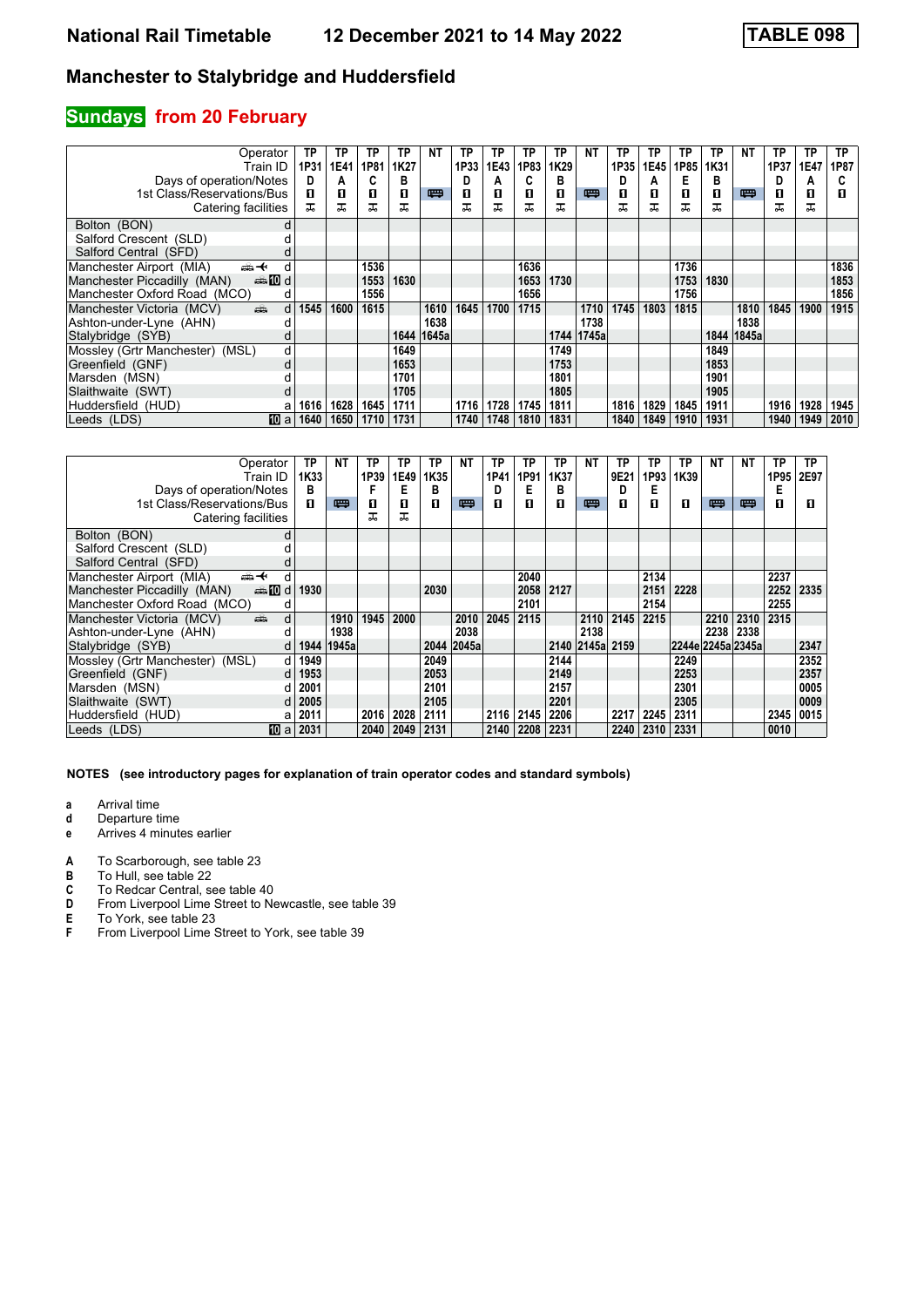### **Mondays to Fridays**

| Operator<br>Train ID                                | TP<br>1P04 | TP   | ΤР<br>1P04           | TР<br>1P06 | ТP<br>1P06 | ТP<br>2M58 | NT<br><b>2J62</b> | ТP<br>1F04 | TP.<br>9M03 | ТP<br>2M60 | ΤP   | ΝT<br>1P58 2W03 | ТP<br>1F <sub>52</sub> | ΤP<br>1K06 | ΤP<br>9M12 2M62 | TP   | TP<br>1P60 | NΤ<br><b>2W05</b> |
|-----------------------------------------------------|------------|------|----------------------|------------|------------|------------|-------------------|------------|-------------|------------|------|-----------------|------------------------|------------|-----------------|------|------------|-------------------|
|                                                     |            |      |                      |            |            |            | D                 |            | Е           |            | C    | F               |                        | н          |                 |      | Κ          |                   |
| Days of operation/Notes $ MO A MO B MX C MO C MX C$ |            |      |                      |            |            |            |                   |            |             |            |      |                 | G                      |            |                 |      |            |                   |
| 1st Class/Reservations/Bus                          | п          | 四    | п                    | п          | п          | п          |                   | п          | п           | п          | п    |                 | п                      | п          | п               | п    | 0          |                   |
| Catering facilities                                 |            |      |                      |            |            |            |                   |            |             |            |      |                 | ㅈ                      |            | ᅚ               |      | ᅚ          |                   |
| 10 d<br>Leeds (LDS)                                 | 0201       |      | 0225                 | 0319       | 0333       |            |                   | 0600       | 0630        |            | 0645 |                 | 0700                   | 0707       | 0715            |      | 0745       |                   |
| Huddersfield (HUD)<br>d                             | 0240       | 0245 | 0249                 | 0356       | 0356       | 0554       |                   | 0625       | 0650        | 0653       | 0708 |                 | 0718                   | 0725       | 0739            | 0753 | 0808       |                   |
| Slaithwaite (SWT)                                   |            |      |                      |            |            | 0601       |                   | 0632       |             | 0700       |      |                 |                        | 0732       |                 | 0800 |            |                   |
| Marsden (MSN)                                       |            |      |                      |            |            | 0606       |                   | 0637       |             | 0705       |      |                 |                        | 0738       |                 | 0805 |            |                   |
| Greenfield (GNF)<br>d                               |            |      |                      |            |            | 0615       |                   | 0645       |             | 0714       |      |                 |                        | 0745       |                 | 0814 |            |                   |
| Mossley (Grtr Manchester) (MSL)<br>d                |            |      |                      |            |            | 0619       |                   | 0649       |             | 0718       |      |                 |                        | 0749       |                 | 0818 |            |                   |
| Stalybridge (SYB)<br>d                              |            |      |                      |            |            | 0623       | 0630              | 0654       |             | 0722       |      | 0732            | 0737                   | 0754       |                 | 0822 |            | 0830              |
| Ashton-under-Lyne (AHN)                             |            |      |                      |            |            |            | 0634              |            |             |            |      | 0736            |                        |            |                 |      |            | 0834              |
| Manchester Victoria (MCV)<br>æ<br>a                 |            |      |                      |            |            |            | 0646              | 0709       | 0722        |            | 0738 | 0746            | 0751                   |            | 0808            |      | 0838       | 0845              |
| Manchester Oxford Road (MCO)<br>a                   |            |      |                      |            |            |            |                   |            |             |            | 0745 |                 |                        |            |                 |      | 0845       |                   |
| Manchester Piccadilly (MAN)                         | 0333       |      | $0345$ $0342$ $0456$ |            | 0456       | 0638       |                   |            |             | 0739       | 0749 |                 |                        | 0814       |                 | 0840 | 0849       |                   |
| Manchester Airport (MIA)<br>⇜↞<br>a                 | 0353       |      | 0410 0359            | 0516       | 0516       |            |                   |            |             |            | 0813 |                 |                        |            |                 |      | 0912       |                   |
| Salford Central (SFD)<br>a                          |            |      |                      |            |            |            | 0652              |            |             |            |      | 0752            |                        |            |                 |      |            | 0853              |
| Salford Crescent (SLD)                              |            |      |                      |            |            |            | 0656              |            |             |            |      | 0756            |                        |            |                 |      |            | 0856              |
| Bolton (BON)<br>a                                   |            |      |                      |            |            |            | 0712              |            |             |            |      | 0813            |                        |            |                 |      |            | 0913              |

| Operator                                  | TP   | ТР   | ΤР        | TP   | ΤP   | NΤ          | ТP   | TP    | ТP   | TP   | ΤP   | NΤ          | ТP   | ΤP   | ТP   | ΤP          | ТP   | NΤ   |
|-------------------------------------------|------|------|-----------|------|------|-------------|------|-------|------|------|------|-------------|------|------|------|-------------|------|------|
| Train ID                                  | 1F54 | 1K08 | 9M14 2M64 |      | 1P62 | <b>2W07</b> | 1F56 | 1K10  | 9M16 | 2M66 |      | 1P64   2W09 | 1F58 | 1K12 | 9M18 | <b>2M68</b> | 1P66 | 2W11 |
| Days of operation/Notes                   |      | н    | Е         |      | ĸ    |             |      | н     | Е    |      | Κ    | F           |      | н    | Е    |             | Κ    |      |
| 1st Class/Reservations/Bus                | п    | 0    | п         | п    | п    |             | п    | П     | п    | п    | п    |             | п    | п    | п    | п           | O    |      |
| Catering facilities                       | ᠼ    | ᠼ    | ᅚ         |      | ᠼ    |             |      |       | ᠼ    |      | ᠼ    |             | ᠼ    |      | ᅚ    |             | ᠼ    |      |
| Leeds (LDS)<br>而 d l                      | 0800 | 0807 | 0815      |      | 0845 |             | 0900 | 0907  | 0915 |      | 0945 |             | 1000 | 1007 | 1015 |             | 1045 |      |
| Huddersfield (HUD)<br>d                   | 0818 | 0825 | 0838      | 0855 | 0908 |             | 0918 | 0925  | 0938 | 0953 | 1008 |             | 1018 | 1025 | 1038 | 1053        | 1108 |      |
| Slaithwaite (SWT)                         |      | 0832 |           | 0901 |      |             |      |       |      | 1000 |      |             |      |      |      | 1100        |      |      |
| Marsden (MSN)                             |      | 0837 |           | 0905 |      |             |      |       |      | 1005 |      |             |      |      |      | 1105        |      |      |
| Greenfield (GNF)<br>d                     |      | 0845 |           | 0914 |      |             |      |       |      | 1014 |      |             |      |      |      | 1114        |      |      |
| Mossley (Grtr Manchester)<br>(MSL)<br>d   |      | 0849 |           | 0918 |      |             |      |       |      | 1018 |      |             |      |      |      | 1118        |      |      |
| Stalybridge (SYB)<br>d                    |      | 0854 |           | 0922 |      | 0930        |      | 0949c |      | 1022 |      | 1030        |      | 1044 |      | 1122        |      | 1130 |
| Ashton-under-Lyne (AHN)                   |      |      |           |      |      | 0934        |      |       |      |      |      | 1034        |      |      |      |             |      | 1134 |
| Manchester Victoria (MCV)<br>پیش<br>a     | 0849 |      | 0908      |      | 0938 | 0944        | 0949 |       | 1009 |      | 1038 | 1044        | 1050 |      | 1108 |             | 1138 | 1144 |
| Manchester Oxford Road (MCO)<br>a         |      |      |           |      | 0945 |             |      |       |      |      | 1045 |             |      |      |      |             | 1145 |      |
| anno manda<br>Manchester Piccadilly (MAN) |      | 0914 |           | 0939 | 0949 |             |      | 1007  |      | 1037 | 1049 |             |      | 1104 |      | 1139        | 1149 |      |
| Manchester Airport (MIA)<br>ക+<br>a       |      |      |           |      | 1013 |             |      |       |      |      | 1113 |             |      |      |      |             | 1213 |      |
| Salford Central (SFD)<br>a                |      |      |           |      |      | 0953        |      |       |      |      |      | 1053        |      |      |      |             |      | 1151 |
| Salford Crescent (SLD)<br>а               |      |      |           |      |      | 0956        |      |       |      |      |      | 1056        |      |      |      |             |      | 1155 |
| Bolton (BON)<br>a                         |      |      |           |      |      | 1013        |      |       |      |      |      | 1113        |      |      |      |             |      | 1213 |

**NOTES (see introductory pages for explanation of train operator codes and standard symbols)**

- 
- **a** Arrival time<br>**d** Departure t **d** Departure time
- **c** Arrives 6 minutes earlier
- **A** Runs until 3 January and from 21 February. From York, see table 23 **B** Runs from 10 January to 14 February
- **B** Runs from 10 January to 14 February<br>**C** From York, see table 23
- **C** From York, see table 23<br>**D** To Wigan North Western
- **D** To Wigan North Western, see table 101<br>**E** From Newcastle to Liverpool Lime Stree<br>**F** To Southport, see table 101
- From Newcastle to Liverpool Lime Street, see table 39
- **F** To Southport, see table 101<br>**G** From Scarborough to Liverp
- **G** From Scarborough to Liverpool Lime Street, see table 39<br>**H** From Hull, see table 22
- **H** From Hull, see table 22<br>**J** From York to Liverpool
- **J** From York to Liverpool Lime Street, see table 39<br>**K** From Redcar Central, see table 40
- From Redcar Central, see table 40
- **L** From Scarborough, see table 23

| Mondays only<br>MΟ |  |
|--------------------|--|
|--------------------|--|

**MX** Not Mondays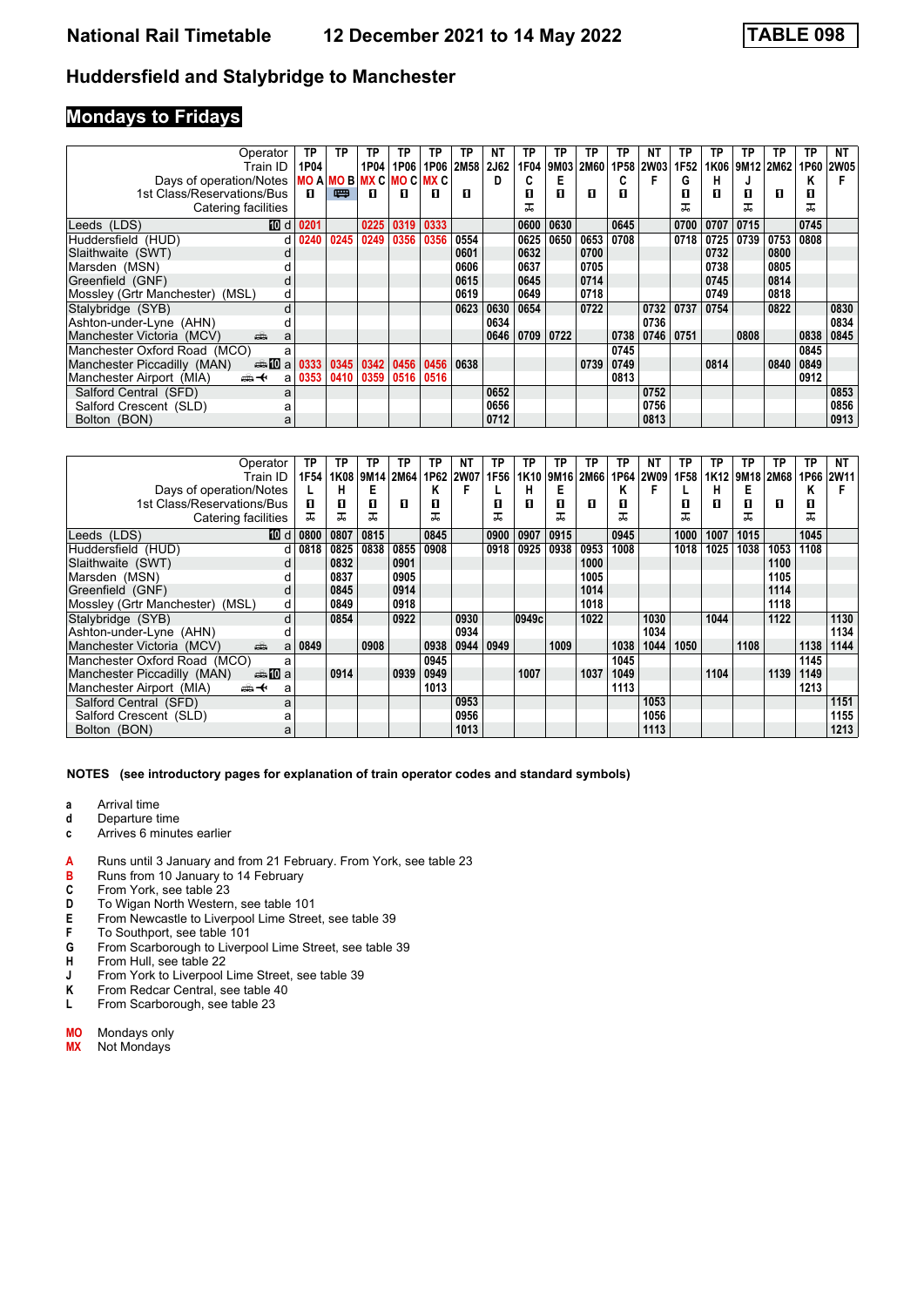# **Mondays to Fridays**

| Operator                                  | ΤP           | TP   | ГΡ          | ΤР   | TP   | ΝT          | ΤP   | TP   | ТP   | TP          | ΤP   | NΤ          | ТP          | TP   | ΤP   | TP        | TP   | NΤ          |
|-------------------------------------------|--------------|------|-------------|------|------|-------------|------|------|------|-------------|------|-------------|-------------|------|------|-----------|------|-------------|
| Train ID                                  | 1F60         |      | 1K14   9M20 | 2M70 | 1P68 | <b>2W13</b> | 1F62 | 1K16 | 9M22 | <b>2M72</b> | 1P70 | <b>2W15</b> | 1F64        | 1K18 |      | 9M24 2M74 | 1P72 | <b>2W17</b> |
| Days of operation/Notes                   |              | н    | E           |      | Κ    |             |      | н    | Е    |             | Κ    | F           |             | н    | Е    |           | Κ    |             |
| 1st Class/Reservations/Bus                | п            | п    | П           | П    | П    |             | п    | П    | П    | п           | п    |             | п           | п    | п    | п         | п    |             |
| Catering facilities                       | ᠼ            |      | ᅚ           |      | ᠼ    |             | ᠼ    |      |      |             | ᠼ    |             | ᅚ           |      | ᅚ    |           | ᅚ    |             |
| 10 d<br>Leeds (LDS)                       | 1100         | 1107 | 1115        |      | 1145 |             | 1200 | 1207 | 1215 |             | 1245 |             | 1300        | 1307 | 1315 |           | 1345 |             |
| Huddersfield (HUD)<br>d l                 | 1118         | 1125 | 1138        | 1153 | 1208 |             | 1218 | 1225 | 1238 | 1253        | 1308 |             | 1318        | 1325 | 1338 | 1355      | 1408 |             |
| Slaithwaite (SWT)                         |              |      |             | 1200 |      |             |      |      |      | 1300        |      |             |             |      |      | 1402      |      |             |
| Marsden (MSN)                             |              |      |             | 1205 |      |             |      |      |      | 1305        |      |             |             |      |      | 1407      |      |             |
| Greenfield (GNF)<br>d                     |              |      |             | 1214 |      |             |      |      |      | 1314        |      |             |             |      |      | 1415      |      |             |
| Mossley (Grtr Manchester) (MSL)<br>d      |              |      |             | 1218 |      |             |      |      |      | 1318        |      |             |             |      |      | 1419      |      |             |
| Stalybridge (SYB)                         | d 1136a 1143 |      |             | 1222 |      | 1230        |      | 1243 |      | 1322        |      |             | 1330 1336al | 1343 |      | 1424      |      | 1430        |
| Ashton-under-Lyne (AHN)                   |              |      |             |      |      | 1234        |      |      |      |             |      | 1334        |             |      |      |           |      | 1434        |
| Manchester Victoria (MCV)<br>پیش<br>a     |              |      | 1208        |      | 1238 | 1245        | 1249 |      | 1308 |             | 1338 | 1344        |             |      | 1408 |           | 1438 | 1444        |
| Manchester Oxford Road (MCO)<br>a         |              |      |             |      | 1245 |             |      |      |      |             | 1345 |             |             |      |      |           | 1445 |             |
| Manchester Piccadilly (MAN)<br>anno manda |              | 1204 |             | 1239 | 1249 |             |      | 1304 |      | 1339        | 1349 |             |             | 1404 |      | 1440      | 1449 |             |
| Manchester Airport (MIA)<br>ക+<br>a       |              |      |             |      | 1313 |             |      |      |      |             | 1413 |             |             |      |      |           | 1513 |             |
| Salford Central (SFD)<br>a                |              |      |             |      |      | 1253        |      |      |      |             |      | 1352        |             |      |      |           |      | 1453        |
| Salford Crescent (SLD)                    |              |      |             |      |      | 1256        |      |      |      |             |      | 1356        |             |      |      |           |      | 1456        |
| Bolton (BON)<br>a                         |              |      |             |      |      | 1313        |      |      |      |             |      | 1413        |             |      |      |           |      | 1513        |

| Operator                                   | TP   | ТР   | TP   | ΤP        | ΤP   | NT        | ΤР   | ТP    | ТP   | ΤP          | ΤP   | NΤ        | ТP   | TP   | ТP         | ТP          | ТP   | NT          |
|--------------------------------------------|------|------|------|-----------|------|-----------|------|-------|------|-------------|------|-----------|------|------|------------|-------------|------|-------------|
| Train ID                                   | 1F66 | 1K20 |      | 9M26 2M76 |      | 1P74 2W19 | 1F68 | 1K22  | 9M28 | <b>2M78</b> |      | 1P76 2W21 | 1F70 | 1K24 | 9M30       | <b>2M80</b> | 1P78 | <b>2W23</b> |
| Days of operation/Notes                    |      | н    | Е    |           | κ    |           |      | н     | Е    |             | κ    | F         |      | н    | Е          |             | κ    |             |
| 1st Class/Reservations/Bus                 | п    | п    | п    | п         | п    |           | п    | П     | п    | п           | п    |           | п    | п    | п          | п           | 0    |             |
| Catering facilities                        | ᠼ    |      | ᅚ    |           | ᠼ    |           | ᠼ    |       |      |             | ᠼ    |           | ᠼ    |      | ᠼ          |             | ᅚ    |             |
| Leeds (LDS)<br>100 d                       | 1400 | 1407 | 1415 |           | 1445 |           | 1500 | 1507  | 1515 |             | 1545 |           | 1600 | 1607 | 1615       |             | 1645 |             |
| Huddersfield (HUD)                         | 1418 | 1425 | 1438 | 1453      | 1508 |           | 1518 | 1525  | 1538 | 1553        | 1608 |           | 1618 | 1625 | 1638       | 1653        | 1708 |             |
| Slaithwaite (SWT)                          |      |      |      | 1500      |      |           |      |       |      | 1600        |      |           |      | 1632 |            | 1700        |      |             |
| Marsden (MSN)                              |      |      |      | 1505      |      |           |      |       |      | 1605        |      |           |      | 1637 |            | 1705        |      |             |
| Greenfield (GNF)                           |      |      |      | 1514      |      |           |      |       |      | 1614        |      |           |      | 1645 |            | 1714        |      |             |
| Mossley (Grtr Manchester)<br>(MSL)<br>d    |      |      |      | 1518      |      |           |      |       |      | 1618        |      |           |      | 1649 |            | 1718        |      |             |
| Stalybridge (SYB)<br>d                     |      | 1444 |      | 1522      |      | 1530      |      | 1550e |      | 1622        |      | 1629      |      |      | 1654 1704e | 1722        |      | 1731        |
| Ashton-under-Lyne (AHN)                    |      |      |      |           |      | 1534      |      |       |      |             |      | 1633      |      |      |            |             |      | 1735        |
| Manchester Victoria (MCV)<br>پیش<br>a      | 1449 |      | 1509 |           | 1538 | 1544      | 1549 |       | 1609 |             | 1638 | 1644      | 1648 |      | 1718       |             | 1738 | 1745        |
| Manchester Oxford Road (MCO)<br>a          |      |      |      |           | 1545 |           |      |       |      |             | 1645 |           |      |      |            |             | 1745 |             |
| <b>⊯M</b> a<br>Manchester Piccadilly (MAN) |      | 1504 |      | 1539      | 1549 |           |      | 1614  |      | 1641        | 1649 |           |      | 1714 |            | 1737        | 1749 |             |
| Manchester Airport (MIA)<br>ക+<br>a        |      |      |      |           | 1613 |           |      |       |      |             | 1713 |           |      |      |            |             | 1813 |             |
| Salford Central (SFD)<br>a                 |      |      |      |           |      | 1553      |      |       |      |             |      | 1653      |      |      |            |             |      | 1752        |
| Salford Crescent (SLD)                     |      |      |      |           |      | 1556      |      |       |      |             |      | 1656      |      |      |            |             |      | 1755        |
| Bolton (BON)<br>a                          |      |      |      |           |      | 1613      |      |       |      |             |      | 1713      |      |      |            |             |      | 1815        |

- **a** Arrival time<br>**d** Departure t
- **d** Departure time
- **e** Arrives 7 minutes earlier
- **E** From Newcastle to Liverpool Lime Street, see table 39<br>**F** To Southport, see table 101
- **F** To Southport, see table 101<br>**H** From Hull, see table 22
- **H** From Hull, see table 22<br>**K** From Redcar Central, se
- **K** From Redcar Central, see table 40<br>**L** From Scarborough, see table 23
- From Scarborough, see table 23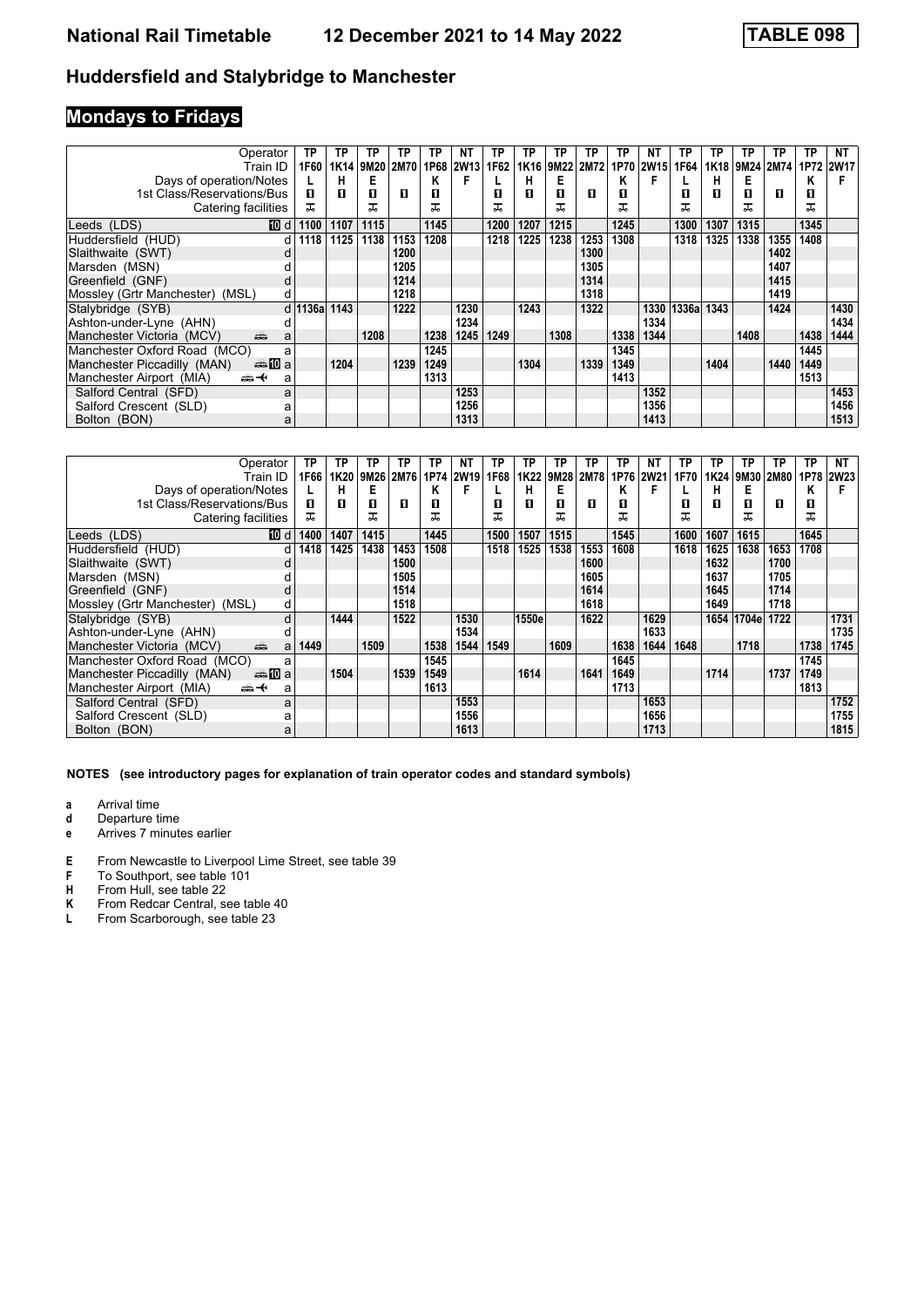### **Mondays to Fridays**

| Operator                                   | TΡ   | TP   | ΤP   | ТP   | TΡ   | NT        | ΤP   | ТP   | ТP   | TP   | ΤP   | NΤ        | ТP   | ТP   | ΤP   | TP   | NΤ          | TP.  |
|--------------------------------------------|------|------|------|------|------|-----------|------|------|------|------|------|-----------|------|------|------|------|-------------|------|
| Train ID                                   | 1F72 | 1K26 | 9M32 | 2M82 |      | 1P80 2W25 | 1F74 | 1K28 | 9M34 | 2M84 |      | 1P82 2W63 | 1F76 | 1K30 | 9M36 | 1P84 | <b>2J64</b> | 1K32 |
| Days of operation/Notes                    | G    | н    | Е    |      |      |           |      | н    | Е    |      | Κ    | M         | G    | н    | Е    | Κ    |             | н    |
| 1st Class/Reservations/Bus                 | п    | п    | п    | п    | п    |           | п    | п    | п    | п    | п    |           | п    | п    | п    | п    |             | п    |
| Catering facilities                        |      |      | ᅚ    |      | ㅈ    |           | ᅚ    |      |      |      | ᅚ    |           |      |      | ᅚ    |      |             |      |
| 10 d<br>Leeds (LDS)                        | 1700 | 1707 | 1715 |      | 1745 |           | 1800 | 1807 | 1815 |      | 1845 |           | 1900 | 1907 | 1915 | 1945 |             | 2007 |
| Huddersfield (HUD)<br>d                    | 1721 | 1725 | 1738 | 1755 | 1808 |           | 1818 | 1825 | 1838 | 1853 | 1908 |           | 1918 | 1925 | 1938 | 2008 |             | 2025 |
| Slaithwaite (SWT)                          |      | 1732 |      | 1801 |      |           |      | 1832 |      | 1900 |      |           |      | 1932 |      |      |             | 2032 |
| Marsden (MSN)                              |      | 1737 |      | 1805 |      |           |      | 1837 |      | 1905 |      |           |      | 1937 |      |      |             | 2037 |
| Greenfield (GNF)<br>d                      |      | 1745 |      | 1814 |      |           |      | 1845 |      | 1914 |      |           |      | 1945 |      |      |             | 2045 |
| Mossley (Grtr Manchester)<br>(MSL)<br>d    |      | 1749 |      | 1818 |      |           |      | 1849 |      | 1918 |      |           |      | 1949 |      |      |             | 2049 |
| Stalybridge (SYB)<br>d                     | 1741 | 1754 |      | 1822 |      | 1831      | 1837 | 1854 |      | 1922 |      | 1931      | 1937 | 1954 |      |      | 2031        | 2054 |
| Ashton-under-Lyne (AHN)                    |      |      |      |      |      | 1835      |      |      |      |      |      | 1935      |      |      |      |      | 2035        |      |
| Manchester Victoria (MCV)<br>پیش<br>a      | 1754 |      | 1808 |      | 1838 | 1847      | 1850 |      | 1908 |      | 1938 | 1946      | 1950 |      | 2008 | 2037 | 2047        |      |
| Manchester Oxford Road (MCO)<br>a          |      |      |      |      | 1845 |           |      |      |      |      | 1945 |           |      |      |      | 2044 |             |      |
| Manchester Piccadilly (MAN)<br><b>⊯M</b> a |      | 1811 |      | 1839 | 1849 |           |      | 1914 |      | 1937 | 1949 |           |      | 2012 |      | 2048 |             | 2113 |
| Manchester Airport (MIA)<br>ക+<br>а        |      |      |      |      | 1913 |           |      |      |      |      | 2013 |           |      |      |      | 2111 |             |      |
| Salford Central (SFD)<br>a                 |      |      |      |      |      | 1853      |      |      |      |      |      | 1952      |      |      |      |      |             |      |
| Salford Crescent (SLD)<br>а                |      |      |      |      |      | 1856      |      |      |      |      |      | 1955      |      |      |      |      |             |      |
| Bolton (BON)<br>a                          |      |      |      |      |      | 1913      |      |      |      |      |      | 2013      |      |      |      |      |             |      |

| Operator                                              | TP   | ΤP   | NΤ        | ТP   | ТP             | NΤ   | TP    | TP   | NΤ         | NΤ        | ΤP   | ТP   |
|-------------------------------------------------------|------|------|-----------|------|----------------|------|-------|------|------------|-----------|------|------|
| Train ID                                              | 9M38 |      | 1P86 2W31 |      | 1K34 9M40 2W67 |      | 1P94  |      | 1K36 2W69  |           | 1P96 | 1K38 |
| Days of operation/Notes                               | Е    | κ    | F         | н    | Е              | М    |       | н    | <b>FOM</b> | <b>FX</b> |      | н    |
| 1st Class/Reservations/Bus                            | п    | п    |           | п    | п              |      | п     | п    |            | 罒         | п    | п    |
| Catering facilities                                   | ᠼ    |      |           |      |                |      |       |      |            |           |      |      |
| [10] d<br>Leeds (LDS)                                 | 2014 | 2045 |           | 2107 | 2130           |      | 2200  | 2205 |            |           | 2300 | 2305 |
| Huddersfield (HUD)<br>d                               | 2036 | 2108 |           | 2127 | 2151           |      | 2218  | 2225 |            |           | 2318 | 2329 |
| Slaithwaite (SWT)<br>d                                |      |      |           | 2134 |                |      |       | 2231 |            |           |      | 2335 |
| Marsden (MSN)                                         |      |      |           | 2139 |                |      |       | 2235 |            |           |      | 2339 |
| Greenfield (GNF)<br>d                                 |      |      |           | 2148 |                |      |       | 2243 |            |           |      | 2346 |
| Mossley (Grtr Manchester) (MSL)<br>d                  |      |      |           | 2152 |                |      |       | 2247 |            |           |      | 2350 |
| Stalybridge (SYB)<br>d                                |      |      | 2129      | 2156 |                | 2231 | 2240f | 2252 | 2303       | 2303      | 2337 | 2354 |
| Ashton-under-Lyne (AHN)<br>d                          |      |      | 2133      |      |                | 2235 |       |      | 2306       | 2310      |      |      |
| Manchester Victoria (MCV)<br>پیش<br>a                 | 2113 | 2140 | 2144      |      | 2225           | 2246 | 2254  |      | 2316       | 2338      | 2350 |      |
| Manchester Oxford Road (MCO)<br>a                     |      |      |           |      |                |      | 2302  |      |            |           | 2357 |      |
| Manchester Piccadilly (MAN)<br>dana <mark>an</mark> ⊡ |      |      |           | 2212 |                |      | 2306  | 2308 |            |           | 0001 | 0011 |
| Manchester Airport (MIA)<br>⇜✦<br>a                   |      |      |           |      |                |      | 2328  |      |            |           | 0019 |      |
| Salford Central (SFD)<br>a                            |      |      | 2152      |      |                | 2254 |       |      | 2322       |           |      |      |
| Salford Crescent (SLD)<br>a                           |      |      | 2156      |      |                | 2257 |       |      | 2326       |           |      |      |
| Bolton (BON)<br>a                                     |      |      | 2212      |      |                | 2314 |       |      | 2342       |           |      |      |

- **a** Arrival time<br>**d** Departure t
- **d** Departure time<br>**f** Arrives 4 minut
- **f** Arrives 4 minutes earlier
- **E** From Newcastle to Liverpool Lime Street, see table 39<br>**F** To Southport, see table 101
- **F** To Southport, see table 101<br>**G** From Scarborough to Liverp
- **G** From Scarborough to Liverpool Lime Street, see table 39<br>**H** From Hull, see table 22
- **H** From Hull, see table 22<br>**K** From Redcar Central, se
- **K** From Redcar Central, see table 40<br>**L** From Scarborough, see table 23
- **L** From Scarborough, see table 23<br>**M** To Wigan Wallgate, see table 10
- To Wigan Wallgate, see table 101
- **FO** Fridays only<br>**FX** Not Fridays
- **);** Not Fridays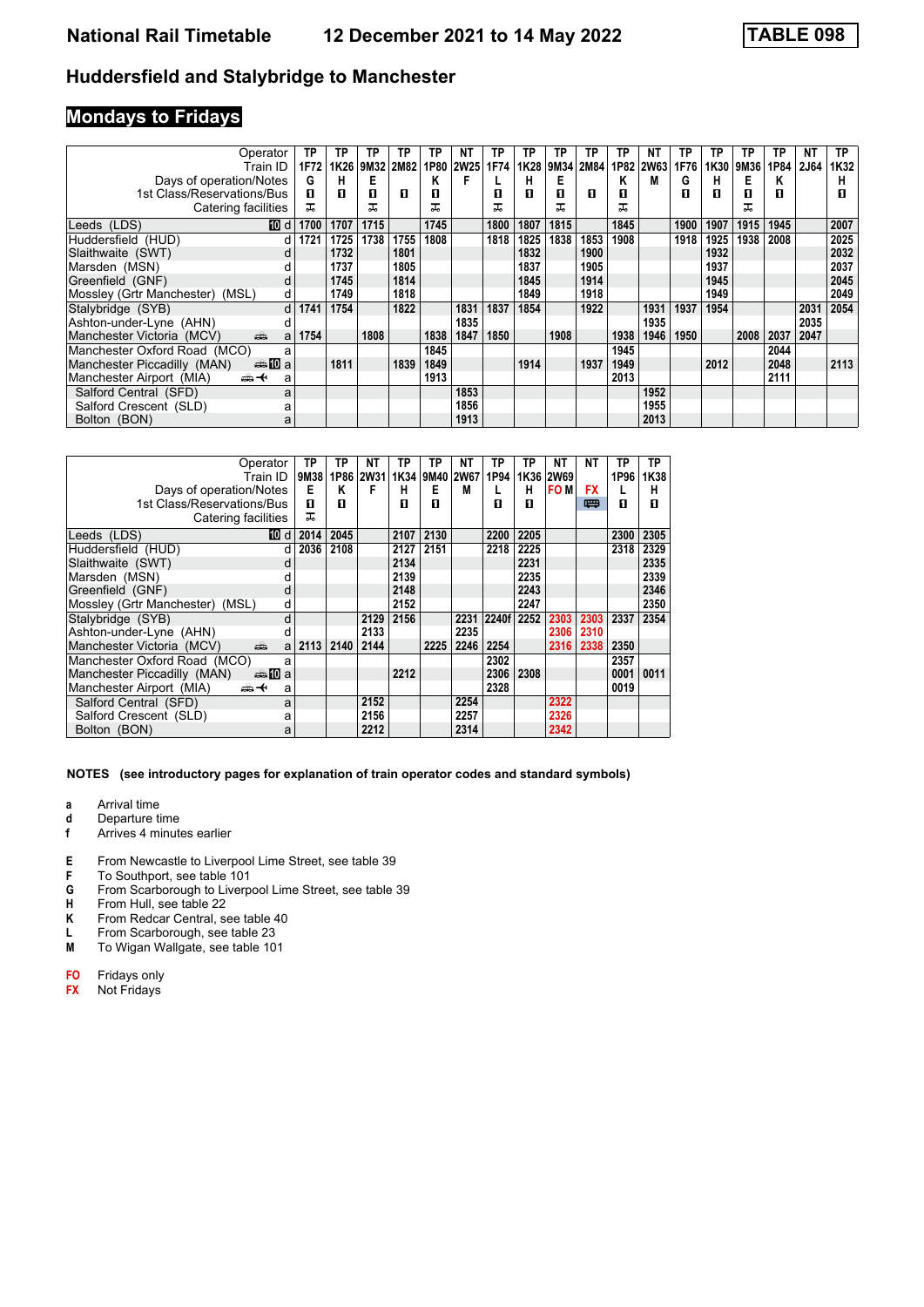### **Saturdays**

| Operator                                | ΤP         | ΤP   | ΤP   | NΤ   | TP   | ΤP   | ТP   | ТP               | NΤ          | ТP   | ΤP   | ТP   | ТP        | ТP   | NΤ          | TP        | ТP   | TP   |
|-----------------------------------------|------------|------|------|------|------|------|------|------------------|-------------|------|------|------|-----------|------|-------------|-----------|------|------|
| Train ID                                | 1P04       | 1P06 | 2M58 | 2J62 | 1F04 | 9M03 | 2M60 | 1P <sub>58</sub> | <b>2W03</b> | 1F52 | 1K06 |      | 9M12 2M62 | 1P60 | <b>2W05</b> | 1F54      | 1K08 | 9M14 |
| Days of operation/Notes                 | A          | A    |      | в    | A    |      |      | A                | D           | Е    | F    | G    |           | н    | D           |           |      |      |
| 1st Class/Reservations/Bus              | п          | п    | п    |      | п    | п    | п    | П                |             | п    | п    | п    | п         | п    |             | П         | 0    | П    |
| Catering facilities                     |            |      |      |      | ᅚ    |      |      |                  |             |      |      |      |           | ᅚ    |             |           | ᅚ    | ᅚ    |
| Leeds (LDS)                             | ID d 0220  | 0319 |      |      | 0600 | 0630 |      | 0645             |             | 0700 | 0707 | 0715 |           | 0745 |             | 0800      | 0807 | 0815 |
| Huddersfield (HUD)                      | $d$   0259 | 0355 | 0554 |      | 0625 | 0650 | 0653 | 0708             |             | 0718 | 0725 | 0739 | 0753      | 0808 |             | 0818      | 0825 | 0838 |
| Slaithwaite (SWT)                       |            |      | 0601 |      | 0632 |      | 0700 |                  |             |      | 0732 |      | 0800      |      |             |           | 0832 |      |
| Marsden (MSN)                           |            |      | 0606 |      | 0637 |      | 0705 |                  |             |      | 0738 |      | 0805      |      |             |           | 0837 |      |
| Greenfield (GNF)                        |            |      | 0615 |      | 0645 |      | 0714 |                  |             |      | 0745 |      | 0814      |      |             |           | 0845 |      |
| Mossley (Grtr Manchester)<br>(MSL)<br>d |            |      | 0619 |      | 0649 |      | 0718 |                  |             |      | 0749 |      | 0818      |      |             |           | 0849 |      |
| Stalybridge (SYB)<br>d                  |            |      | 0623 | 0630 | 0654 |      | 0722 |                  | 0732        | 0737 | 0754 |      | 0822      |      | 0830        |           | 0854 |      |
| Ashton-under-Lyne (AHN)                 |            |      |      | 0634 |      |      |      |                  | 0736        |      |      |      |           |      | 0834        |           |      |      |
| Manchester Victoria (MCV)<br>añ,<br>a   |            |      |      | 0646 | 0709 | 0722 |      | 0738             | 0746        | 0751 |      | 0808 |           | 0838 |             | 0845 0849 |      | 0910 |
| Manchester Oxford Road (MCO)<br>a       |            |      |      |      |      |      |      | 0745             |             |      |      |      |           | 0845 |             |           |      |      |
| Manchester Piccadilly (MAN)<br>anno ma  | 0332       | 0427 | 0638 |      |      |      | 0739 | 0749             |             |      | 0813 |      | 0839      | 0849 |             |           | 0914 |      |
| Manchester Airport (MIA)<br>ക+<br>a     | 0354       | 0452 |      |      |      |      |      | 0813             |             |      |      |      |           | 0913 |             |           |      |      |
| Salford Central (SFD)<br>a              |            |      |      | 0652 |      |      |      |                  | 0752        |      |      |      |           |      | 0853        |           |      |      |
| Salford Crescent (SLD)<br>а             |            |      |      | 0656 |      |      |      |                  | 0756        |      |      |      |           |      | 0856        |           |      |      |
| Bolton (BON)<br>a                       |            |      |      | 0712 |      |      |      |                  | 0813        |      |      |      |           |      | 0913        |           |      |      |

| Operator                                        | ТP            | ТР   | NΤ        | ТP   | ΤP               | ΤP   | TP   | ТP   | ΝT          | ΤP   | ΤР   | ТP   | ТP        | ΤP   | ΝT          | ΤP         | ТP   | TP   |
|-------------------------------------------------|---------------|------|-----------|------|------------------|------|------|------|-------------|------|------|------|-----------|------|-------------|------------|------|------|
| Train ID                                        | 2M64          |      | 1P62 2W07 | 1F56 | 1K <sub>10</sub> | 9M16 | 2M66 | 1P64 | <b>2W09</b> | 1F58 | 1K12 |      | 9M18 2M68 | 1P66 | <b>2W11</b> | 1F60       | 1K14 | 9M20 |
| Days of operation/Notes                         |               | н    | D         |      |                  | C    |      | н    | D           | J    |      | C    |           | н    | D           |            |      |      |
| 1st Class/Reservations/Bus                      | п             | 0    |           | П    | п                | п    | п    | П    |             | П    | п    | П    | п         | п    |             | П          | п    |      |
| Catering facilities                             |               | ᠼ    |           | ᠼ    |                  | ᠼ    |      | ᇁ    |             |      |      | ᠼ    |           | ᅚ    |             | ᠼ          |      | ᅚ    |
| [10] d<br>Leeds (LDS)                           |               | 0845 |           | 0900 | 0907             | 0915 |      | 0945 |             | 1000 | 1007 | 1015 |           | 1045 |             | 1100       | 1107 | 1115 |
| Huddersfield (HUD)<br>d l                       | 0855          | 0908 |           | 0918 | 0925             | 0938 | 0953 | 1008 |             | 1018 | 1025 | 1038 | 1053      | 1108 |             | 1118       | 1125 | 1138 |
| Slaithwaite (SWT)                               | $d$ 0901      |      |           |      |                  |      | 1000 |      |             |      |      |      | 1100      |      |             |            |      |      |
| Marsden (MSN)                                   | 0905          |      |           |      |                  |      | 1005 |      |             |      |      |      | 1105      |      |             |            |      |      |
| Greenfield (GNF)                                | $d$ 0914      |      |           |      |                  |      | 1014 |      |             |      |      |      | 1114      |      |             |            |      |      |
| Mossley (Grtr Manchester)<br>(MSL)              | $d$ 0918      |      |           |      |                  |      | 1018 |      |             |      |      |      | 1118      |      |             |            |      |      |
| Stalybridge (SYB)                               | $d \mid 0922$ |      | 0930      |      | 0943             |      | 1022 |      | 1030        |      | 1044 |      | 1122      |      | 1130        | 1136a 1143 |      |      |
| Ashton-under-Lyne (AHN)                         |               |      | 0934      |      |                  |      |      |      | 1034        |      |      |      |           |      | 1134        |            |      |      |
| پیش<br>Manchester Victoria (MCV)<br>a           |               | 0938 | 0944      | 0949 |                  | 1009 |      | 1038 | 1044        | 1049 |      | 1108 |           | 1138 | 1144        |            |      | 1208 |
| Manchester Oxford Road (MCO)<br>a               |               | 0945 |           |      |                  |      |      | 1045 |             |      |      |      |           | 1145 |             |            |      |      |
| Manchester Piccadilly (MAN)<br>dan <b>10</b> a  | 0937          | 0949 |           |      | 1004             |      | 1039 | 1049 |             |      | 1104 |      | 1139      | 1149 |             |            | 1204 |      |
| Manchester Airport (MIA)<br><del>∰ ∢</del><br>a |               | 1013 |           |      |                  |      |      | 1113 |             |      |      |      |           | 1213 |             |            |      |      |
| Salford Central (SFD)<br>a                      |               |      | 0953      |      |                  |      |      |      | 1053        |      |      |      |           |      | 1151        |            |      |      |
| Salford Crescent (SLD)<br>а                     |               |      | 0956      |      |                  |      |      |      | 1056        |      |      |      |           |      | 1155        |            |      |      |
| Bolton (BON)<br>a                               |               |      | 1013      |      |                  |      |      |      | 1113        |      |      |      |           |      | 1213        |            |      |      |

- **a** Arrival time<br>**d** Departure t
- **d** Departure time
- **A** From York, see table 23<br>**B** To Wigan North Westerr
- **B** To Wigan North Western, see table 101<br>**C** From Newcastle to Liverpool Lime Stree
- **C** From Newcastle to Liverpool Lime Street, see table 39<br>**D** To Southport, see table 101
- 
- **D** To Southport, see table 101<br>**E** From Scarborough to Liverp **E** From Scarborough to Liverpool Lime Street, see table 39<br>**F** From Hull, see table 22
- **F** From Hull, see table 22<br>**G** From York to Liverpool
- From York to Liverpool Lime Street, see table 39
- **H** From Redcar Central, see table 40<br>**J** From Scarborough, see table 23
- From Scarborough, see table 23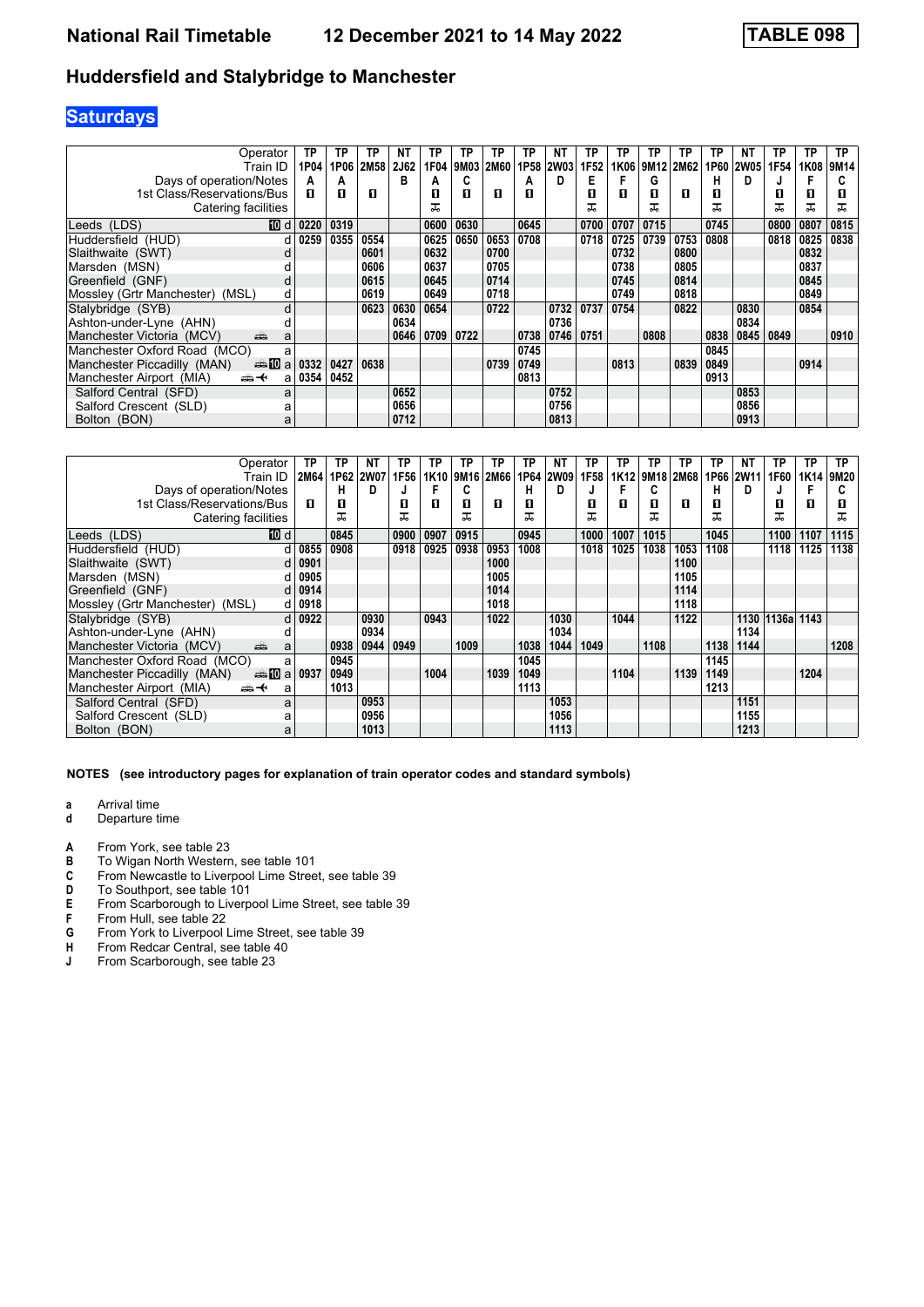### **Saturdays**

| Operator                                        | TP          | TP   | <b>NT</b>        | TP   | ΤP   | ΤP   | ΤP   | ТP   | <b>NT</b>   | ТP    | ΤP   | TP   | ТP        | ТP   | ΝT        | TP   | ТP   | TP   |
|-------------------------------------------------|-------------|------|------------------|------|------|------|------|------|-------------|-------|------|------|-----------|------|-----------|------|------|------|
| Train ID                                        | <b>2M70</b> | 1P68 | 2W <sub>13</sub> | 1F62 | 1K16 | 9M22 | 2M72 | 1P70 | <b>2W15</b> | 1F64  | 1K18 |      | 9M24 2M74 |      | 1P72 2W17 | 1F66 | 1K20 | 9M26 |
| Days of operation/Notes                         |             | н    | D                |      |      |      |      | н    | D           |       | F    | C    |           | н    | D         |      |      | G    |
| 1st Class/Reservations/Bus                      | п           | 0    |                  | П    | п    | п    | п    | П    |             | п     | п    | п    | п         | п    |           | П    | П    | П    |
| Catering facilities                             |             | ᅚ    |                  | ᅚ    |      | ᠼ    |      |      |             | ᠼ     |      | ᠼ    |           | ᠼ    |           |      |      | ᅚ    |
| 10 d<br>Leeds (LDS)                             |             | 1145 |                  | 1200 | 1207 | 1215 |      | 1245 |             | 1300  | 1307 | 1315 |           | 1345 |           | 1400 | 1407 | 1415 |
| Huddersfield (HUD)                              | 1153        | 1208 |                  | 1218 | 1225 | 1238 | 1253 | 1308 |             | 1318  | 1326 | 1338 | 1355      | 1408 |           | 1418 | 1425 | 1438 |
| Slaithwaite (SWT)                               | 1200        |      |                  |      |      |      | 1300 |      |             |       |      |      | 1402      |      |           |      |      |      |
| Marsden (MSN)                                   | 1205        |      |                  |      |      |      | 1305 |      |             |       |      |      | 1407      |      |           |      |      |      |
| Greenfield (GNF)                                | 1214        |      |                  |      |      |      | 1314 |      |             |       |      |      | 1415      |      |           |      |      |      |
| Mossley (Grtr Manchester)<br>(MSL)              | 1218        |      |                  |      |      |      | 1318 |      |             |       |      |      | 1419      |      |           |      |      |      |
| Stalybridge (SYB)<br>d                          | 1222        |      | 1230             |      | 1243 |      | 1322 |      | 1330        | 1337a | 1344 |      | 1424      |      | 1430      |      | 1444 |      |
| Ashton-under-Lyne (AHN)                         |             |      | 1234             |      |      |      |      |      | 1334        |       |      |      |           |      | 1434      |      |      |      |
| Manchester Victoria (MCV)<br>ain<br>a           |             | 1238 | 1245             | 1249 |      | 1308 |      | 1338 | 1344        |       |      | 1408 |           | 1438 | 1444      | 1449 |      | 1508 |
| Manchester Oxford Road (MCO)<br>a               |             | 1245 |                  |      |      |      |      | 1345 |             |       |      |      |           | 1445 |           |      |      |      |
| Manchester Piccadilly (MAN)                     | 1239        | 1249 |                  |      | 1304 |      | 1339 | 1349 |             |       | 1404 |      | 1439      | 1449 |           |      | 1504 |      |
| Manchester Airport (MIA)<br><del>∰ ∢</del><br>a |             | 1313 |                  |      |      |      |      | 1413 |             |       |      |      |           | 1513 |           |      |      |      |
| Salford Central (SFD)<br>a                      |             |      | 1253             |      |      |      |      |      | 1352        |       |      |      |           |      | 1453      |      |      |      |
| Salford Crescent (SLD)<br>а                     |             |      | 1256             |      |      |      |      |      | 1356        |       |      |      |           |      | 1456      |      |      |      |
| Bolton (BON)<br>a                               |             |      | 1313             |      |      |      |      |      | 1413        |       |      |      |           |      | 1513      |      |      |      |

| Operator                                          | ΤP   | TP        | NΤ          | ГР   | TP   | TP   | TP   | ТР   | NT   | TP   | TP   | ТP   | TP   | TP   | ΝT          | ΤР   | ТP   | TP.  |
|---------------------------------------------------|------|-----------|-------------|------|------|------|------|------|------|------|------|------|------|------|-------------|------|------|------|
| Train ID                                          |      | 2M76 1P74 | <b>2W19</b> | 1F68 | 1K22 | 9M28 | 2M78 | 1P76 | 2W21 | 1F70 | 1K24 | 9M30 | 2M80 | 1P78 | <b>2W23</b> | 1F72 | 1K26 | 9M32 |
| Days of operation/Notes                           |      | н         | D           |      |      |      |      | н    | D    |      |      | C    |      | н    | D           | Е    |      |      |
| 1st Class/Reservations/Bus                        | п    | 0         |             | П    | п    | п    | п    | п    |      | л    | п    | П    | п    | П    |             | П    | п    |      |
| Catering facilities                               |      | ᅚ         |             | ᠼ    |      | ᠼ    |      | ᅚ    |      |      |      |      |      | ᅚ    |             | ᠼ    |      | ᠼ    |
| Leeds (LDS)<br>100 d                              |      | 1445      |             | 1500 | 1507 | 1515 |      | 1545 |      | 1600 | 1607 | 1615 |      | 1645 |             | 1700 | 1707 | 1715 |
| Huddersfield (HUD)<br>d l                         | 1453 | 1508      |             | 1518 | 1525 | 1538 | 1553 | 1608 |      | 1618 | 1625 | 1638 | 1653 | 1708 |             | 1721 | 1725 | 1738 |
| Slaithwaite (SWT)<br>dl                           | 1500 |           |             |      |      |      | 1600 |      |      |      | 1632 |      | 1700 |      |             |      | 1732 |      |
| Marsden (MSN)                                     | 1505 |           |             |      |      |      | 1605 |      |      |      | 1637 |      | 1705 |      |             |      | 1737 |      |
| Greenfield (GNF)<br>dl                            | 1514 |           |             |      |      |      | 1614 |      |      |      | 1645 |      | 1714 |      |             |      | 1745 |      |
| Mossley (Grtr Manchester)<br>(MSL)<br>d l         | 1518 |           |             |      |      |      | 1618 |      |      |      | 1649 |      | 1718 |      |             |      | 1749 |      |
| Stalybridge (SYB)<br>$d \mid$                     | 1522 |           | 1530        |      | 1543 |      | 1622 |      | 1629 |      | 1654 | 1659 | 1722 |      | 1731        |      | 1754 |      |
| Ashton-under-Lyne (AHN)                           |      |           | 1534        |      |      |      |      |      | 1633 |      |      |      |      |      | 1735        |      |      |      |
| Manchester Victoria (MCV)<br>پیش<br>a             |      | 1538      | 1544        | 1549 |      | 1609 |      | 1638 | 1644 | 1648 |      | 1712 |      | 1738 | 1745        | 1752 |      | 1808 |
| Manchester Oxford Road (MCO)<br>a                 |      | 1545      |             |      |      |      |      | 1645 |      |      |      |      |      | 1745 |             |      |      |      |
| Manchester Piccadilly (MAN)<br>dan <b>n</b> umber | 1539 | 1549      |             |      | 1604 |      | 1641 | 1649 |      |      | 1714 |      | 1737 | 1749 |             |      | 1811 |      |
| Manchester Airport (MIA)<br><del>∰ ∢</del><br>a   |      | 1613      |             |      |      |      |      | 1713 |      |      |      |      |      | 1813 |             |      |      |      |
| Salford Central (SFD)<br>a                        |      |           | 1553        |      |      |      |      |      | 1653 |      |      |      |      |      | 1752        |      |      |      |
| Salford Crescent (SLD)<br>а                       |      |           | 1556        |      |      |      |      |      | 1656 |      |      |      |      |      | 1755        |      |      |      |
| Bolton (BON)<br>a                                 |      |           | 1613        |      |      |      |      |      | 1713 |      |      |      |      |      | 1815        |      |      |      |

**NOTES (see introductory pages for explanation of train operator codes and standard symbols)**

**a** Arrival time<br>**d** Departure t

- **d** Departure time
- **C** From Newcastle to Liverpool Lime Street, see table 39<br>**D** To Southport, see table 101
- **D** To Southport, see table 101<br>**E** From Scarborough to Liverp
- **E** From Scarborough to Liverpool Lime Street, see table 39<br>**F** From Hull, see table 22
- **F** From Hull, see table 22<br>**H** From Redcar Central, se
- **H** From Redcar Central, see table 40<br>**J** From Scarborough, see table 23
- From Scarborough, see table 23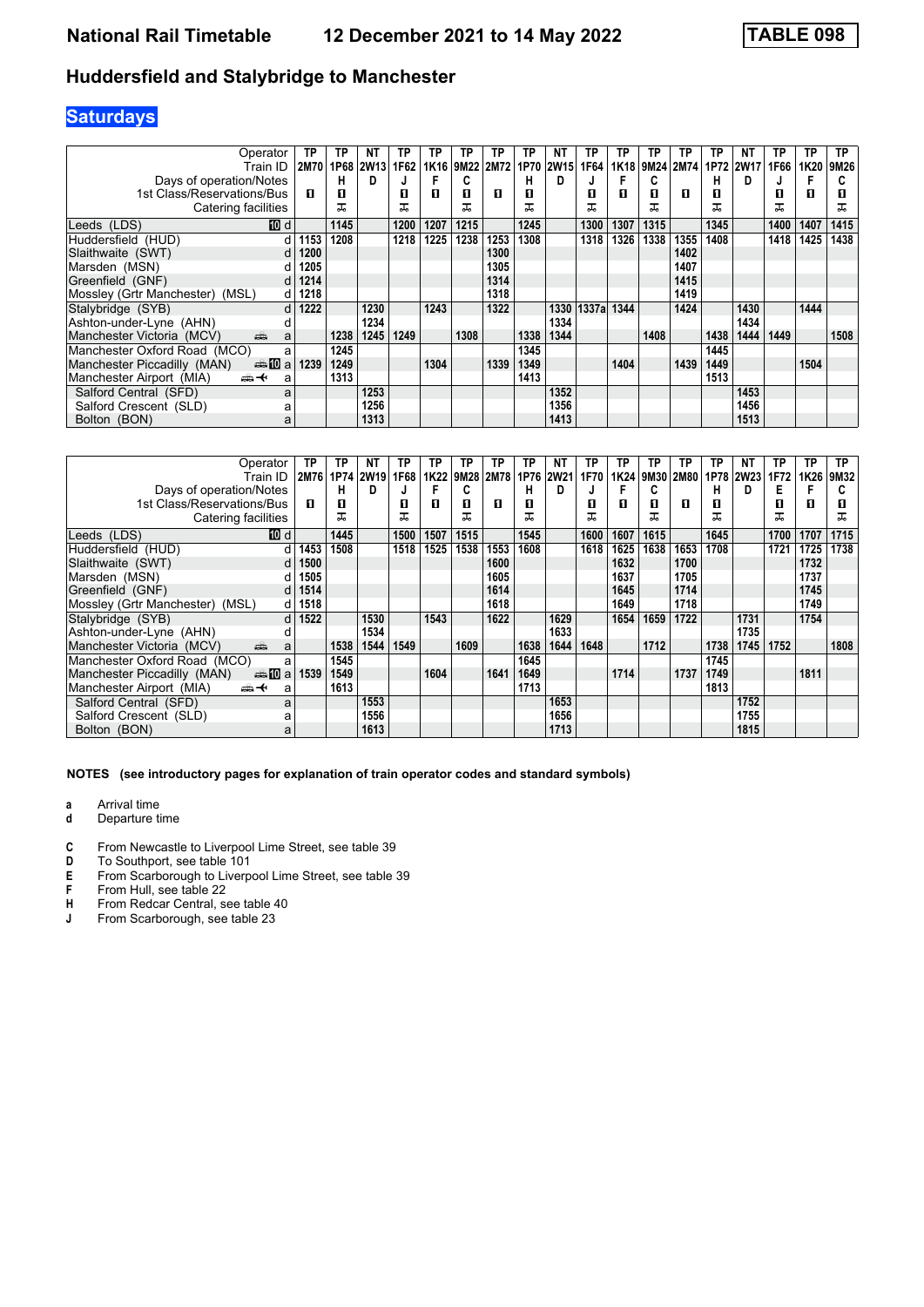## **Saturdays**

| Operator                                                                                                                                                                                                                                                         | TP   | ТP   | NΤ          | ТP   | TP   | ТP   | ΤP   | ТP   | NΤ          | TP   | ΤР   | ТP   | ТP   | <b>NT</b> | ТP   | TP   | <b>TP</b> | NΤ   |
|------------------------------------------------------------------------------------------------------------------------------------------------------------------------------------------------------------------------------------------------------------------|------|------|-------------|------|------|------|------|------|-------------|------|------|------|------|-----------|------|------|-----------|------|
| Train ID                                                                                                                                                                                                                                                         | 2M82 | 1P80 | <b>2W25</b> | 1F74 | 1K28 | 9M34 | 2M84 | 1P82 | <b>2W63</b> | 1F76 | 1K30 | 9M36 | 1P84 | 2J64      | 1K32 | 9M38 | 1P86      | 2W31 |
| Days of operation/Notes                                                                                                                                                                                                                                          |      | н    | D           |      |      | C    |      | н    | к           | Е    |      | C    | н    |           |      |      | н         | D    |
| 1st Class/Reservations/Bus                                                                                                                                                                                                                                       | п    | 0    |             | п    | п    | п    | п    | п    |             | п    | п    | П    | п    |           | п    | 0    | O         |      |
| Catering facilities                                                                                                                                                                                                                                              |      | ᅚ    |             | ᅚ    |      | ᅚ    |      |      |             |      |      | ᅚ    |      |           |      | ᅚ    |           |      |
| <b>TO</b> d<br>Leeds (LDS)                                                                                                                                                                                                                                       |      | 1745 |             | 1800 | 1807 | 1815 |      | 1845 |             | 1900 | 1907 | 1915 | 1945 |           | 2007 | 2014 | 2045      |      |
| Huddersfield (HUD)<br>d                                                                                                                                                                                                                                          | 1755 | 1808 |             | 1818 | 1825 | 1838 | 1855 | 1908 |             | 1918 | 1925 | 1938 | 2008 |           | 2025 | 2038 | 2108      |      |
| Slaithwaite (SWT)<br>d                                                                                                                                                                                                                                           | 1801 |      |             |      | 1832 |      | 1901 |      |             |      | 1932 |      |      |           | 2032 |      |           |      |
| Marsden (MSN)                                                                                                                                                                                                                                                    | 1805 |      |             |      | 1837 |      | 1905 |      |             |      | 1937 |      |      |           | 2037 |      |           |      |
| Greenfield (GNF)<br>d                                                                                                                                                                                                                                            | 1814 |      |             |      | 1845 |      | 1914 |      |             |      | 1945 |      |      |           | 2045 |      |           |      |
| Mossley (Grtr Manchester)<br>(MSL)<br>d                                                                                                                                                                                                                          | 1818 |      |             |      | 1849 |      | 1918 |      |             |      | 1949 |      |      |           | 2049 |      |           |      |
| Stalybridge (SYB)<br>d                                                                                                                                                                                                                                           | 1822 |      | 1831        |      | 1854 |      | 1922 |      | 1931        | 1937 | 1954 |      |      | 2031      | 2054 |      |           | 2129 |
| Ashton-under-Lyne (AHN)<br>d                                                                                                                                                                                                                                     |      |      | 1835        |      |      |      |      |      | 1935        |      |      |      |      | 2035      |      |      |           | 2133 |
| Manchester Victoria (MCV)<br>and the second second second second second second second second second second second second second second second second second second second second second second second second second second second second second second seco<br>a |      | 1838 | 1847        | 1850 |      | 1908 |      | 1938 | 1946        | 1950 |      | 2008 | 2038 | 2047      |      | 2111 | 2140      | 2144 |
| Manchester Oxford Road (MCO)<br>a                                                                                                                                                                                                                                |      | 1845 |             |      |      |      |      | 1945 |             |      |      |      | 2045 |           |      |      |           |      |
| Manchester Piccadilly (MAN)<br>anno ma                                                                                                                                                                                                                           | 1839 | 1849 |             |      | 1911 |      | 1937 | 1949 |             |      | 2012 |      | 2049 |           | 2113 |      |           |      |
| Manchester Airport (MIA)<br><del>∰ ∢</del><br>a                                                                                                                                                                                                                  |      | 1913 |             |      |      |      |      | 2013 |             |      |      |      | 2111 |           |      |      |           |      |
| Salford Central (SFD)<br>a                                                                                                                                                                                                                                       |      |      | 1853        |      |      |      |      |      | 1952        |      |      |      |      |           |      |      |           | 2152 |
| Salford Crescent (SLD)<br>а                                                                                                                                                                                                                                      |      |      | 1856        |      |      |      |      |      | 1955        |      |      |      |      |           |      |      |           | 2156 |
| Bolton (BON)<br>а                                                                                                                                                                                                                                                |      |      | 1913        |      |      |      |      |      | 2013        |      |      |      |      |           |      |      |           | 2212 |

| Operator                                        | ТP   | ТP   | NΤ          | TP         | TP   | ΝT        | ТP   | ΤP   |
|-------------------------------------------------|------|------|-------------|------------|------|-----------|------|------|
| Train ID                                        | 1K34 | 9M40 | <b>2J67</b> | 1P94       |      | 1K36 2W69 | 1P96 | 1K38 |
| Days of operation/Notes                         | F    | c    | B           | J          | F    | κ         |      | F    |
| 1st Class/Reservations/Bus                      | п    | п    |             | п          | п    |           | п    | п    |
| Leeds (LDS)<br>10 d                             | 2107 | 2130 |             | 2200       | 2205 |           | 2300 | 2307 |
| Huddersfield (HUD)<br>d                         | 2127 | 2151 |             | 2218       | 2225 |           | 2318 | 2331 |
| Slaithwaite (SWT)<br>d                          | 2134 |      |             |            | 2231 |           |      | 2337 |
| Marsden (MSN)<br>d                              | 2139 |      |             |            | 2235 |           |      | 2341 |
| Greenfield (GNF)<br>d                           | 2148 |      |             |            | 2243 |           |      | 2348 |
| Mossley (Grtr Manchester) (MSL)<br>d            | 2152 |      |             |            | 2247 |           |      | 2352 |
| Stalybridge (SYB)<br>d                          | 2156 |      | 2231        | 2240c 2252 |      | 2300      | 2337 | 2356 |
| Ashton-under-Lyne (AHN)<br>d                    |      |      | 2235        |            |      | 2303      |      |      |
| Manchester Victoria (MCV)<br>a<br>еñ            |      | 2223 | 2246        | 2253       |      | 2314      | 2350 |      |
| Manchester Oxford Road (MCO)<br>a               |      |      |             | 2300       |      |           | 2357 |      |
| Manchester Piccadilly (MAN)<br>dan <b>T</b> ual | 2212 |      |             | 2304       | 2308 |           | 0001 | 0011 |
| Manchester Airport (MIA)<br>ക+<br>a             |      |      |             | 2320       |      |           | 0019 |      |
| Salford Central (SFD)<br>a                      |      |      | 2254        |            |      | 2319      |      |      |
| Salford Crescent (SLD)<br>a                     |      |      | 2257        |            |      | 2322      |      |      |
| Bolton (BON)<br>a                               |      |      | 2314        |            |      | 2338      |      |      |

#### **NOTES (see introductory pages for explanation of train operator codes and standard symbols)**

**a** Arrival time<br>**d** Departure ti

- **d** Departure time<br>**c** Arrives 4 minute
- **c** Arrives 4 minutes earlier
- **B** To Wigan North Western, see table 101 **C** From Newcastle to Liverpool Lime Stree
- **C** From Newcastle to Liverpool Lime Street, see table 39<br>**D** To Southport, see table 101
- **D** To Southport, see table 101<br>**E** From Scarborough to Liverp
- From Scarborough to Liverpool Lime Street, see table 39
- **F** From Hull, see table 22<br>**H** From Redcar Central, se
- **H** From Redcar Central, see table 40<br>**J** From Scarborough, see table 23
- **J** From Scarborough, see table 23<br>**K** To Wigan Wallgate, see table 10
- To Wigan Wallgate, see table 101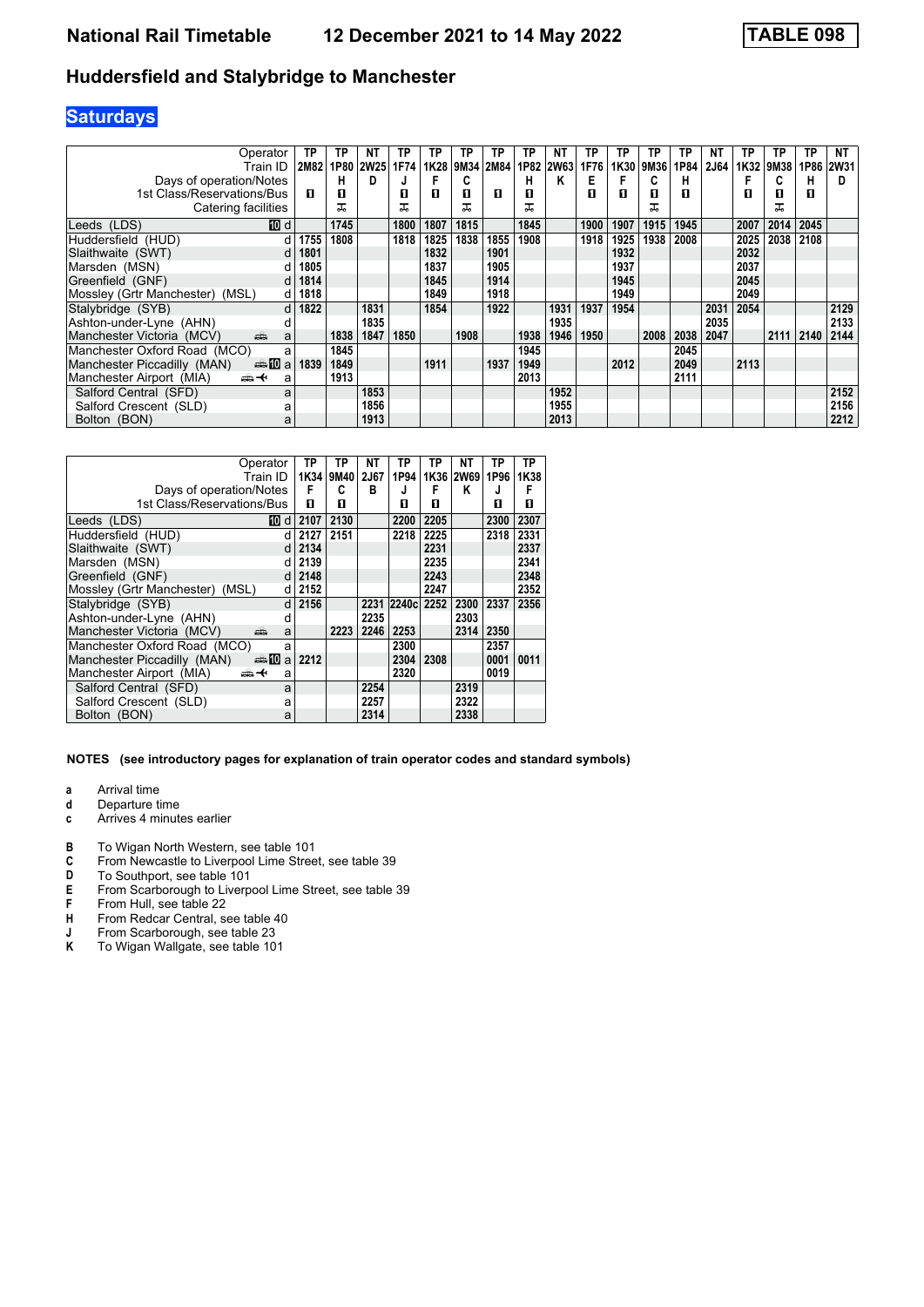### **Sundays** until 2 January 2022

| Operator                                                                                                                                                                                                                                                         | NΤ       | NΤ   | ΤР   | ТP   | ТP   | NΤ   | ТP   | TP   | ТP   | <b>NT</b> | ТP   | ТP   | TP   | <b>NT</b> | ТP   | TP   | <b>TP</b> | NΤ   |
|------------------------------------------------------------------------------------------------------------------------------------------------------------------------------------------------------------------------------------------------------------------|----------|------|------|------|------|------|------|------|------|-----------|------|------|------|-----------|------|------|-----------|------|
| Train ID                                                                                                                                                                                                                                                         |          |      | 1K10 | 9M16 | 1P64 |      | 1K12 | 9M18 | 1P66 |           | 1K14 | 9M20 | 1P68 |           | 1K16 | 9M22 | 1P70      |      |
| Days of operation/Notes                                                                                                                                                                                                                                          |          |      | А    | в    | C    |      | А    | в    | D    |           | А    | в    | Е    |           | А    | в    | Е         |      |
| 1st Class/Reservations/Bus                                                                                                                                                                                                                                       | 罒        | 罒    | п    | 0    | п    | 四    | п    | 0    | п    | 四         | п    | п    | п    | 四         | п    | п    | О         | 四    |
| Catering facilities                                                                                                                                                                                                                                              |          |      |      | ᅚ    | ᅚ    |      |      |      | ᅚ    |           |      | ᠼ    | ᠼ    |           |      | ᅚ    | ᅚ         |      |
| 10 d<br>Leeds (LDS)                                                                                                                                                                                                                                              |          |      | 0907 | 0915 | 0946 |      | 1007 | 1015 | 1045 |           | 1107 | 1115 | 1145 |           | 1207 | 1215 | 1245      |      |
| Huddersfield (HUD)                                                                                                                                                                                                                                               |          |      | 0925 | 0937 | 1008 |      | 1025 | 1039 | 1108 |           | 1125 | 1138 | 1208 |           | 1225 | 1238 | 1308      |      |
| Slaithwaite (SWT)<br>d                                                                                                                                                                                                                                           |          |      | 0932 |      |      |      | 1032 |      |      |           | 1132 |      |      |           | 1232 |      |           |      |
| Marsden (MSN)                                                                                                                                                                                                                                                    |          |      | 0937 |      |      |      | 1037 |      |      |           | 1137 |      |      |           | 1237 |      |           |      |
| Greenfield (GNF)<br>d                                                                                                                                                                                                                                            |          |      | 0945 |      |      |      | 1045 |      |      |           | 1145 |      |      |           | 1245 |      |           |      |
| Mossley (Grtr Manchester) (MSL)<br>d                                                                                                                                                                                                                             |          |      | 0949 |      |      |      | 1049 |      |      |           | 1149 |      |      |           | 1249 |      |           |      |
| Stalybridge (SYB)                                                                                                                                                                                                                                                | $d$ 0835 | 0935 | 0953 |      |      | 1035 | 1054 |      |      | 1135      | 1154 |      |      | 1235      | 1254 |      |           | 1335 |
| Ashton-under-Lyne (AHN)                                                                                                                                                                                                                                          | $d$ 0842 | 0942 |      |      |      | 1042 |      |      |      | 1142      |      |      |      | 1242      |      |      |           | 1342 |
| Manchester Victoria (MCV)<br>and the second second second second second second second second second second second second second second second second second second second second second second second second second second second second second second seco<br>a | 0910     | 1010 |      | 1009 | 1040 | 1110 |      | 1109 | 1138 | 1210      |      | 1209 | 1238 | 1310      |      | 1309 | 1338      | 1410 |
| Manchester Oxford Road (MCO)<br>a                                                                                                                                                                                                                                |          |      |      |      |      |      |      |      | 1145 |           |      |      | 1245 |           |      |      | 1345      |      |
| Manchester Piccadilly (MAN)<br><b>⊯M</b> a                                                                                                                                                                                                                       |          |      | 1010 |      |      |      | 1111 |      | 1149 |           | 1210 |      | 1249 |           | 1311 |      | 1350      |      |
| Manchester Airport (MIA)<br><del>∰ ∢</del><br>a                                                                                                                                                                                                                  |          |      |      |      |      |      |      |      | 1213 |           |      |      | 1312 |           |      |      | 1412      |      |
| Salford Central (SFD)<br>a                                                                                                                                                                                                                                       |          |      |      |      |      |      |      |      |      |           |      |      |      |           |      |      |           |      |
| Salford Crescent (SLD)<br>а                                                                                                                                                                                                                                      |          |      |      |      |      |      |      |      |      |           |      |      |      |           |      |      |           |      |
| Bolton (BON)<br>a                                                                                                                                                                                                                                                |          |      |      |      |      |      |      |      |      |           |      |      |      |           |      |      |           |      |

| Operator                                        | ΤP   | ТP        | ТP   | <b>NT</b> | ΤP   | ΤP   | ТP   | NT   | ТP   | TP   | ТP   | <b>NT</b> | ΤP   | ТP   | ТP   | NΤ   | ТP   | TP.  |
|-------------------------------------------------|------|-----------|------|-----------|------|------|------|------|------|------|------|-----------|------|------|------|------|------|------|
| Train ID                                        |      | 1K18 9M24 | 1P72 |           | 1K20 | 9M26 | 1P74 |      | 1K22 | 9M28 | 1P76 |           | 1K24 | 9M30 | 1P78 |      | 1F72 | 1K26 |
| Days of operation/Notes                         | A    | в         | Е    |           | A    | в    |      |      | A    | в    | Е    |           | А    | в    | Е    |      |      | А    |
| 1st Class/Reservations/Bus                      | п    | п         | п    | 四         | п    | п    | п    | 粤    | п    | п    | п    | 粤         | п    | п    | п    | 四    | 0    | п    |
| Catering facilities                             |      | ᅚ         | ᅚ    |           |      | ᠼ    | ᠼ    |      |      |      | ᅚ    |           |      |      | ᠼ    |      | ᅚ    |      |
| Leeds (LDS)<br>[10] di                          | 1307 | 1319      | 1345 |           | 1407 | 1415 | 1445 |      | 1507 | 1515 | 1545 |           | 1607 | 1619 | 1645 |      | 1700 | 1707 |
| Huddersfield (HUD)<br>d l                       | 1325 | 1340      | 1408 |           | 1425 | 1438 | 1508 |      | 1525 | 1538 | 1608 |           | 1625 | 1640 | 1708 |      | 1718 | 1725 |
| Slaithwaite (SWT)<br>dl                         | 1332 |           |      |           | 1432 |      |      |      | 1531 |      |      |           | 1632 |      |      |      |      | 1732 |
| Marsden (MSN)                                   | 1337 |           |      |           | 1437 |      |      |      | 1535 |      |      |           | 1637 |      |      |      |      | 1737 |
| Greenfield (GNF)<br>dl                          | 1345 |           |      |           | 1445 |      |      |      | 1542 |      |      |           | 1645 |      |      |      |      | 1745 |
| Mossley (Grtr Manchester) (MSL)<br>dl           | 1349 |           |      |           | 1449 |      |      |      | 1546 |      |      |           | 1649 |      |      |      |      | 1749 |
| Stalybridge (SYB)<br>$d \mid$                   | 1354 |           |      | 1435      | 1454 |      |      | 1535 | 1551 |      |      | 1635      | 1654 |      |      | 1735 | 1737 | 1754 |
| Ashton-under-Lyne (AHN)                         |      |           |      | 1442      |      |      |      | 1542 |      |      |      | 1642      |      |      |      | 1742 |      |      |
| Manchester Victoria (MCV)<br>پیش<br>a           |      | 1409      | 1438 | 1510      |      | 1510 | 1538 | 1610 |      | 1612 | 1638 | 1710      |      | 1709 | 1738 | 1810 |      |      |
| Manchester Oxford Road (MCO)<br>a               |      |           | 1445 |           |      |      | 1545 |      |      |      | 1645 |           |      |      | 1745 |      |      |      |
| <b>⊯M</b> a<br>Manchester Piccadilly (MAN)      | 1411 |           | 1450 |           | 1509 |      | 1550 |      | 1607 |      | 1650 |           | 1711 |      | 1750 |      | 1752 | 1811 |
| Manchester Airport (MIA)<br><del>∰ ∢</del><br>a |      |           | 1513 |           |      |      | 1612 |      |      |      | 1712 |           |      |      | 1812 |      |      |      |
| Salford Central (SFD)<br>a                      |      |           |      |           |      |      |      |      |      |      |      |           |      |      |      |      |      |      |
| Salford Crescent (SLD)                          |      |           |      |           |      |      |      |      |      |      |      |           |      |      |      |      |      |      |
| Bolton (BON)<br>a                               |      |           |      |           |      |      |      |      |      |      |      |           |      |      |      |      |      |      |

- **a** Arrival time<br>**d** Departure t
- **d** Departure time
- **A** From Hull, see table 22<br>**B** From Newcastle to Liver
- **B** From Newcastle to Liverpool Lime Street, see table 39<br>**C** From York, see table 23
- **C** From York, see table 23<br>**D** From Middlesbrough, se
- **D** From Middlesbrough, see table 40<br>**E** From Redcar Central, see table 40
- **E** From Redcar Central, see table 40<br>**F** From Scarborough, see table 23
- From Scarborough, see table 23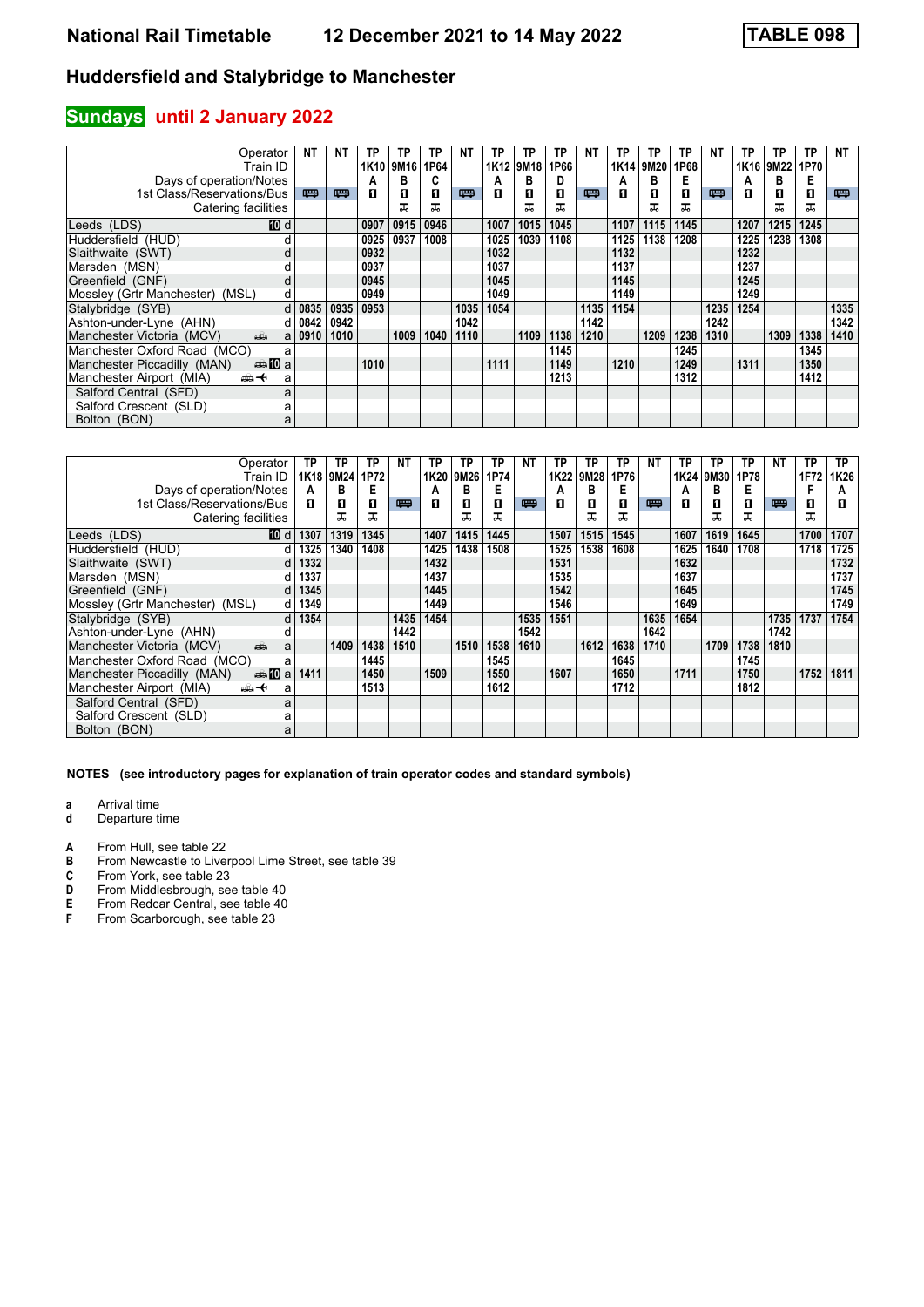### **Sundays** until 2 January 2022

| Operator                                                                                                                                                                                                                                                        | TP   | ТP   | NΤ   | ТP   | ΤP   | ТP   | NΤ   | ТP   | ТP   | TP   | ΝT   | ТP   | ТP   | TP   | ΝT   | TP   | TP   | <b>NT</b> |
|-----------------------------------------------------------------------------------------------------------------------------------------------------------------------------------------------------------------------------------------------------------------|------|------|------|------|------|------|------|------|------|------|------|------|------|------|------|------|------|-----------|
| Train ID                                                                                                                                                                                                                                                        | 9M32 | 1P80 |      | 1K28 | 9M34 | 1P82 |      | 1K30 | 9M36 | 1P84 |      | 1K32 | 9M38 | 1P86 |      | 1K34 | 9M40 |           |
| Days of operation/Notes                                                                                                                                                                                                                                         | в    | Е    |      | А    | в    | Е    |      | A    | в    | Е    |      | А    | в    | E    |      | А    | в    |           |
| 1st Class/Reservations/Bus                                                                                                                                                                                                                                      | п    | 0    | 四    | п    | п    | п    | 四    | п    | п    | п    | 四    | п    | п    | п    | 粤    | п    | 0    | 粤         |
| Catering facilities                                                                                                                                                                                                                                             | ᠼ    | ᅚ    |      |      | ᅚ    | ᅚ    |      |      |      |      |      |      | ᠼ    |      |      |      |      |           |
| <b>IDI</b> d<br>Leeds (LDS)                                                                                                                                                                                                                                     | 1715 | 1745 |      | 1807 | 1819 | 1845 |      | 1907 | 1915 | 1945 |      | 2007 | 2015 | 2045 |      | 2107 | 2130 |           |
| Huddersfield (HUD)                                                                                                                                                                                                                                              | 1739 | 1808 |      | 1825 | 1840 | 1908 |      | 1925 | 1938 | 2008 |      | 2025 | 2039 | 2108 |      | 2127 | 2151 |           |
| Slaithwaite (SWT)                                                                                                                                                                                                                                               |      |      |      | 1832 |      |      |      | 1932 |      |      |      | 2032 |      |      |      | 2134 |      |           |
| Marsden (MSN)                                                                                                                                                                                                                                                   |      |      |      | 1837 |      |      |      | 1937 |      |      |      | 2037 |      |      |      | 2139 |      |           |
| Greenfield (GNF)<br>d                                                                                                                                                                                                                                           |      |      |      | 1845 |      |      |      | 1945 |      |      |      | 2045 |      |      |      | 2148 |      |           |
| Mossley (Grtr Manchester)<br>(MSL)<br>d                                                                                                                                                                                                                         |      |      |      | 1849 |      |      |      | 1949 |      |      |      | 2049 |      |      |      | 2152 |      |           |
| Stalybridge (SYB)<br>d                                                                                                                                                                                                                                          |      |      | 1835 | 1854 |      |      | 1935 | 1954 |      |      | 2035 | 2054 |      |      | 2135 | 2156 |      | 2235      |
| Ashton-under-Lyne (AHN)                                                                                                                                                                                                                                         |      |      | 1842 |      |      |      | 1942 |      |      |      | 2042 |      |      |      | 2142 |      |      | 2242      |
| Manchester Victoria (MCV)<br>and the second second second second the second second second second second second second second second second second second second second second second second second second second second second second second second second<br>a | 1810 | 1838 | 1910 |      | 1909 | 1938 | 2010 |      | 2009 | 2038 | 2110 |      | 2109 | 2140 | 2210 |      | 2223 | 2310      |
| Manchester Oxford Road (MCO)<br>a                                                                                                                                                                                                                               |      | 1845 |      |      |      | 1945 |      |      |      | 2045 |      |      |      |      |      |      |      |           |
| Manchester Piccadilly (MAN)<br>anno ma                                                                                                                                                                                                                          |      | 1850 |      | 1911 |      | 1950 |      | 2011 |      | 2050 |      | 2109 |      |      |      | 2211 |      |           |
| Manchester Airport (MIA)<br><del>∰ ∢</del><br>a                                                                                                                                                                                                                 |      | 1912 |      |      |      | 2012 |      |      |      | 2113 |      |      |      |      |      |      |      |           |
| Salford Central (SFD)<br>a                                                                                                                                                                                                                                      |      |      |      |      |      |      |      |      |      |      |      |      |      |      |      |      |      |           |
| Salford Crescent (SLD)<br>а                                                                                                                                                                                                                                     |      |      |      |      |      |      |      |      |      |      |      |      |      |      |      |      |      |           |
| Bolton (BON)<br>a                                                                                                                                                                                                                                               |      |      |      |      |      |      |      |      |      |      |      |      |      |      |      |      |      |           |

| Operator                           | Train ID               | TP<br>1P94   | TP<br>1K36 | NΤ   | TP<br>1P96 | TP<br>1K38 |
|------------------------------------|------------------------|--------------|------------|------|------------|------------|
| Days of operation/Notes            |                        | F            | А          |      | F          | А          |
| 1st Class/Reservations/Bus         |                        | п            | п          | 罒    | п          | п          |
| Leeds (LDS)                        | 10<br>d                | 2200         | 2207       |      | 2257       | 2305       |
| Huddersfield (HUD)                 | d                      | 2218         | 2227       |      | 2318       | 2329       |
| Slaithwaite (SWT)                  | d                      |              | 2234       |      |            | 2335       |
| Marsden (MSN)                      | d                      |              | 2239       |      |            | 2339       |
| Greenfield (GNF)                   | d                      |              | 2248       |      | 2332       |            |
| Mossley (Grtr Manchester)<br>(MSL) | d                      |              | 2252       |      | 2335       |            |
| Stalybridge (SYB)                  |                        | d 2241c 2256 |            | 2305 | 2340       | 2351       |
| Ashton-under-Lyne (AHN)            | d                      |              |            | 2312 |            |            |
| Manchester Victoria (MCV)<br>æ     | a                      | 2254         |            | 2340 | 2353       |            |
| Manchester Oxford Road (MCO)       | a                      | 2305         |            |      | 2359       |            |
| Manchester Piccadilly (MAN)        | dan <mark>n</mark> 0 a | 2309         | 2311       |      | 0004       | 0007       |
| Manchester Airport (MIA)<br>ക+     | a                      | 2326         |            |      | 0020       |            |
| Salford Central (SFD)              | a                      |              |            |      |            |            |
| Salford Crescent (SLD)             | a                      |              |            |      |            |            |
| Bolton (BON)                       | a                      |              |            |      |            |            |

#### **NOTES (see introductory pages for explanation of train operator codes and standard symbols)**

**a** Arrival time<br>**d** Departure ti

- **d** Departure time<br>**c** Arrives 5 minute
- **c** Arrives 5 minutes earlier
- **A** From Hull, see table 22<br>**B** From Newcastle to Liver
- **B** From Newcastle to Liverpool Lime Street, see table 39<br>**E** From Redcar Central, see table 40
- **E** From Redcar Central, see table 40<br>**F** From Scarborough, see table 23
- From Scarborough, see table 23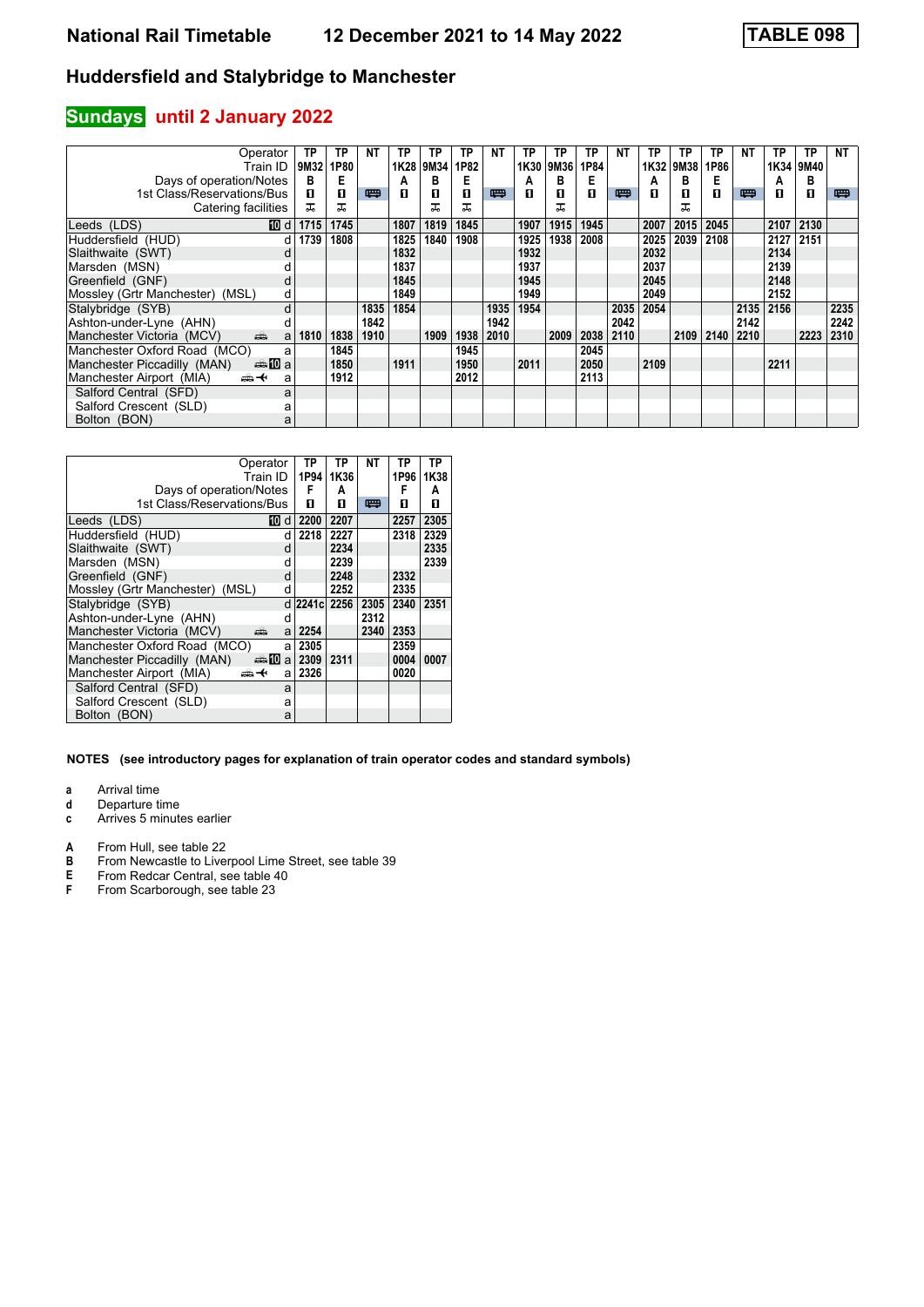# **Sundays** from 9 January to 13 February

| Operator<br>Train ID                                  | NΤ       | NΤ   | TP<br>1K <sub>10</sub> | TP<br>9M <sub>16</sub> | ТP<br>1P64 | NΤ   | ТP<br>1K12 | ТP<br>9M18 | ТP<br>1P66 | <b>NT</b> | ТP<br>1K14 | ТP<br>9M20 | TP<br>1P68 | <b>NT</b> | ТP<br>1K16 | TP<br>9M22 | TP<br>1P70 | NΤ   |
|-------------------------------------------------------|----------|------|------------------------|------------------------|------------|------|------------|------------|------------|-----------|------------|------------|------------|-----------|------------|------------|------------|------|
| Days of operation/Notes                               |          |      | А                      | в                      | C          |      | A          | в          | D          |           | А          | в          | Е          |           | Α          | в          | Е          |      |
| 1st Class/Reservations/Bus                            | 四        | 粤    | п                      | 0                      | п          | 四    | п          | 0          | п          | 嘌         | п          | п          | О          | 四         | п          | п          | О          | 粤    |
| Catering facilities                                   |          |      |                        | ᅚ                      | ᅚ          |      |            |            | ᅚ          |           |            | ᠼ          | ᠼ          |           |            | ᅚ          | ᠼ          |      |
| 10 d<br>Leeds (LDS)                                   |          |      | 0907                   | 0915                   | 0946       |      | 1007       | 1015       | 1045       |           | 1107       | 1115       | 1145       |           | 1207       | 1215       | 1245       |      |
| Huddersfield (HUD)                                    |          |      | 0925                   | 0937                   | 1008       |      | 1025       | 1039       | 1108       |           | 1125       | 1138       | 1208       |           | 1225       | 1238       | 1308       |      |
| Slaithwaite (SWT)<br>d                                |          |      | 0932                   |                        |            |      | 1032       |            |            |           | 1132       |            |            |           | 1232       |            |            |      |
| Marsden (MSN)                                         |          |      | 0937                   |                        |            |      | 1037       |            |            |           | 1137       |            |            |           | 1237       |            |            |      |
| Greenfield (GNF)<br>d                                 |          |      | 0945                   |                        |            |      | 1045       |            |            |           | 1145       |            |            |           | 1245       |            |            |      |
| Mossley (Grtr Manchester) (MSL)<br>d                  |          |      | 0949                   |                        |            |      | 1049       |            |            |           | 1149       |            |            |           | 1249       |            |            |      |
| Stalybridge (SYB)                                     | $d$ 0835 | 0935 | 0953                   |                        | 1028       | 1035 | 1054       |            | 1131cl     | 1135      | 1154       |            | 1228       | 1235      | 1254       |            | 1328       | 1335 |
| Ashton-under-Lyne (AHN)                               | $d$ 0842 | 0942 |                        |                        |            | 1042 |            |            |            | 1142      |            |            |            | 1242      |            |            |            | 1342 |
| Manchester Victoria (MCV)<br>dia 1                    | a 0910   | 1010 |                        |                        |            | 1110 |            |            |            | 1210      |            |            |            | 1310      |            |            |            | 1410 |
| Manchester Oxford Road (MCO)<br>a                     |          |      |                        |                        |            |      |            |            |            |           |            |            |            |           |            |            |            |      |
| Manchester Piccadilly (MAN)<br>dannan mann ann ann an |          |      | 1010                   | 1018                   | 1046       |      | 1111       | 1116       | 1151       |           | 1210       | 1219       | 1250       |           | 1311       | 1319       | 1343       |      |
| Manchester Airport (MIA)<br><del>∰ ∢</del><br>a       |          |      |                        |                        |            |      |            |            |            |           |            |            |            |           |            |            |            |      |
| Salford Central (SFD)<br>a                            |          |      |                        |                        |            |      |            |            |            |           |            |            |            |           |            |            |            |      |
| Salford Crescent (SLD)<br>a                           |          |      |                        |                        |            |      |            |            |            |           |            |            |            |           |            |            |            |      |
| Bolton (BON)<br>a                                     |          |      |                        |                        |            |      |            |            |            |           |            |            |            |           |            |            |            |      |

| Operator                                          | ΤP         | ТP        | ТP   | <b>NT</b> | ΤP   | ΤP   | TP   | NT   | ТP   | ΤP   | ТP   | <b>NT</b> | ΤP   | ТP   | ТP   | NΤ   | ТP   | TP.  |
|---------------------------------------------------|------------|-----------|------|-----------|------|------|------|------|------|------|------|-----------|------|------|------|------|------|------|
| Train ID                                          |            | 1K18 9M24 | 1P72 |           | 1K20 | 9M26 | 1P74 |      | 1K22 | 9M28 | 1P76 |           | 1K24 | 9M30 | 1P78 |      | 1F72 | 1K26 |
| Days of operation/Notes                           | A          | в         | Е    |           | A    | в    | Е    |      | A    | в    | Е    |           | A    | в    | Е    |      |      | А    |
| 1st Class/Reservations/Bus                        | п          | п         | п    | 四         | п    | п    | п    | 粤    | п    | п    | п    | 粤         | п    | П    | п    | 四    | 0    | п    |
| Catering facilities                               |            | ᅚ         | ᅚ    |           |      | ᠼ    | ᠼ    |      |      |      | ᅚ    |           |      |      | ᠼ    |      | ᅚ    |      |
| Leeds (LDS)<br>[10] di                            | 1307       | 1320      | 1345 |           | 1407 | 1415 | 1445 |      | 1507 | 1515 | 1545 |           | 1607 | 1619 | 1645 |      | 1700 | 1707 |
| Huddersfield (HUD)<br>d l                         | 1325       | 1341      | 1408 |           | 1425 | 1438 | 1508 |      | 1525 | 1538 | 1608 |           | 1625 | 1640 | 1708 |      | 1718 | 1725 |
| Slaithwaite (SWT)                                 | 1332<br>dl |           |      |           | 1432 |      |      |      | 1531 |      |      |           | 1632 |      |      |      |      | 1732 |
| Marsden (MSN)                                     | 1337       |           |      |           | 1437 |      |      |      | 1535 |      |      |           | 1637 |      |      |      |      | 1737 |
| Greenfield (GNF)                                  | 1345<br>dl |           |      |           | 1445 |      |      |      | 1542 |      |      |           | 1645 |      |      |      |      | 1745 |
| Mossley (Grtr Manchester) (MSL)                   | 1349<br>dl |           |      |           | 1449 |      |      |      | 1546 |      |      |           | 1649 |      |      |      |      | 1749 |
| Stalybridge (SYB)                                 | $d$ 1354   |           | 1428 | 1435      | 1454 |      | 1528 | 1535 | 1551 |      | 1628 | 1635      | 1654 |      | 1728 | 1735 | 1737 | 1754 |
| Ashton-under-Lyne (AHN)                           |            |           |      | 1442      |      |      |      | 1542 |      |      |      | 1642      |      |      |      | 1742 |      |      |
| پیش<br>Manchester Victoria (MCV)<br>a             |            |           |      | 1510      |      |      |      | 1610 |      |      |      | 1710      |      |      |      | 1810 |      |      |
| Manchester Oxford Road (MCO)<br>a                 |            |           |      |           |      |      |      |      |      |      |      |           |      |      |      |      |      |      |
| Manchester Piccadilly (MAN)<br>dan <b>n</b> umber | 1411       | 1416      | 1443 |           | 1509 | 1516 | 1543 |      | 1607 | 1616 | 1643 |           | 1711 | 1716 | 1743 |      | 1752 | 1811 |
| Manchester Airport (MIA)<br><del>∰ ∢</del><br>a   |            |           |      |           |      |      |      |      |      |      |      |           |      |      |      |      |      |      |
| Salford Central (SFD)<br>a                        |            |           |      |           |      |      |      |      |      |      |      |           |      |      |      |      |      |      |
| Salford Crescent (SLD)<br>а                       |            |           |      |           |      |      |      |      |      |      |      |           |      |      |      |      |      |      |
| Bolton (BON)<br>a                                 |            |           |      |           |      |      |      |      |      |      |      |           |      |      |      |      |      |      |

- **a** Arrival time<br>**d** Departure t
- **d** Departure time
- **c** Arrives 4 minutes earlier
- 
- **A** From Hull, see table 22<br>**B** From Newcastle, see tal **B** From Newcastle, see table 40<br>**C** From York, see table 23
- **C** From York, see table 23<br>**D** From Middlesbrough, se
- **D** From Middlesbrough, see table 40<br>**E** From Redcar Central, see table 40<br>**F** From Scarborough, see table 23
- From Redcar Central, see table 40
- From Scarborough, see table 23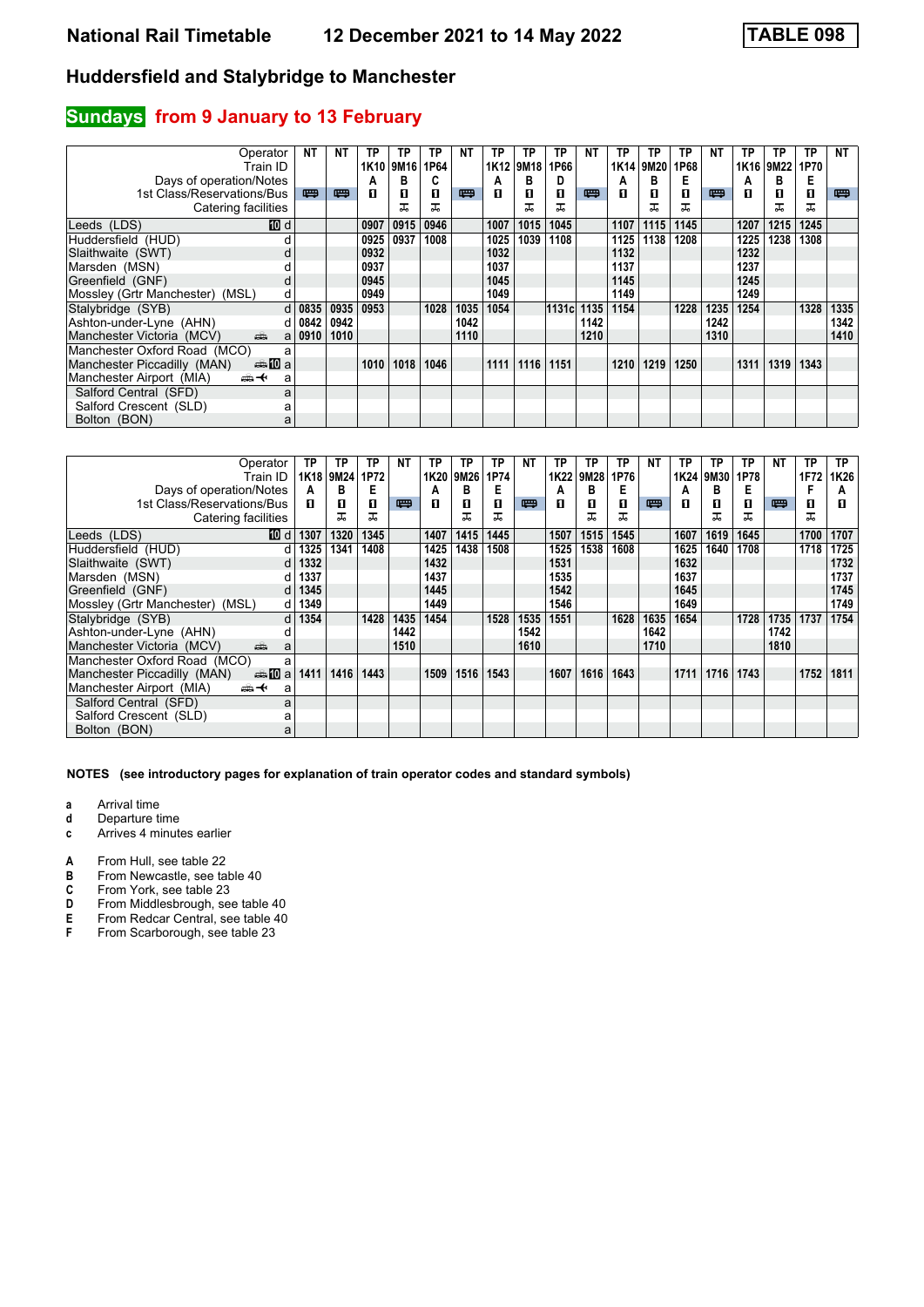# **Sundays** from 9 January to 13 February

| Operator                                        | ТP   | ТP   | NΤ   | ТP   | ТP   | ΤP   | NΤ   | ТP   | TP   | <b>TP</b> | NΤ   | ТP   | ТP   | TP   | ΝT   | TP   | TP   | NΤ   |
|-------------------------------------------------|------|------|------|------|------|------|------|------|------|-----------|------|------|------|------|------|------|------|------|
| Train ID                                        | 9M32 | 1P80 |      | 1K28 | 9M34 | 1P82 |      | 1K30 | 9M36 | 1P84      |      | 1K32 | 9M38 | 1P86 |      | 1K34 | 9M40 |      |
| Days of operation/Notes                         | в    | Е    |      | А    | в    | Е    |      | A    | в    | Е         |      | А    | в    | Е    |      | А    | в    |      |
| 1st Class/Reservations/Bus                      | п    | 0    | 四    | П    | п    | п    | 四    | П    | п    | п         | 四    | п    | п    | п    | 嘌    | п    | 0    | 粤    |
| Catering facilities                             | ᠼ    | ᠼ    |      |      | ᠼ    | ᠼ    |      |      |      |           |      |      | ᠼ    |      |      |      |      |      |
| 10 dl<br>Leeds (LDS)                            | 1715 | 1745 |      | 1807 | 1819 | 1845 |      | 1907 | 1915 | 1945      |      | 2007 | 2015 | 2045 |      | 2107 | 2130 |      |
| Huddersfield (HUD)<br>d                         | 1739 | 1808 |      | 1825 | 1840 | 1907 |      | 1925 | 1938 | 2008      |      | 2025 | 2039 | 2108 |      | 2127 | 2151 |      |
| Slaithwaite (SWT)                               |      |      |      | 1832 |      |      |      | 1932 |      |           |      | 2032 |      |      |      | 2134 |      |      |
| Marsden (MSN)                                   |      |      |      | 1837 |      |      |      | 1937 |      |           |      | 2037 |      |      |      | 2139 |      |      |
| Greenfield (GNF)<br>d                           |      |      |      | 1845 |      |      |      | 1945 |      |           |      | 2045 |      |      |      | 2148 |      |      |
| Mossley (Grtr Manchester)<br>(MSL)<br>d         |      |      |      | 1849 |      |      |      | 1949 |      |           |      | 2049 |      |      |      | 2152 |      |      |
| Stalybridge (SYB)<br>d                          |      | 1828 | 1835 | 1854 |      | 1926 | 1935 | 1954 |      | 2028      | 2035 | 2054 |      | 2128 | 2135 | 2156 |      | 2235 |
| Ashton-under-Lyne (AHN)                         |      |      | 1842 |      |      |      | 1942 |      |      |           | 2042 |      |      |      | 2142 |      |      | 2242 |
| Manchester Victoria (MCV)<br>añ,<br>a           |      |      | 1910 |      |      |      | 2010 |      |      |           | 2110 |      |      |      | 2210 |      |      | 2310 |
| Manchester Oxford Road (MCO)<br>a               |      |      |      |      |      |      |      |      |      |           |      |      |      |      |      |      |      |      |
| Manchester Piccadilly (MAN)<br>dan <b>10</b> a  | 1816 | 1843 |      | 1911 | 1916 | 1943 |      | 2011 | 2016 | 2046      |      | 2109 | 2117 | 2143 |      | 2211 | 2229 |      |
| Manchester Airport (MIA)<br><del>∰ ∢</del><br>a |      |      |      |      |      |      |      |      |      |           |      |      |      |      |      |      |      |      |
| Salford Central (SFD)<br>a                      |      |      |      |      |      |      |      |      |      |           |      |      |      |      |      |      |      |      |
| Salford Crescent (SLD)<br>а                     |      |      |      |      |      |      |      |      |      |           |      |      |      |      |      |      |      |      |
| Bolton (BON)<br>a                               |      |      |      |      |      |      |      |      |      |           |      |      |      |      |      |      |      |      |

| Operator                                              | Train ID         | ΤP<br>1P94 | TP<br>1K36 | NΤ   | TP<br>1P96 | ТP<br>1K38 |
|-------------------------------------------------------|------------------|------------|------------|------|------------|------------|
| Days of operation/Notes<br>1st Class/Reservations/Bus |                  | F<br>п     | A<br>п     | 四    | F<br>п     | А<br>п     |
|                                                       |                  |            |            |      |            |            |
| Leeds (LDS)                                           | 10.<br>d         | 2200       | 2207       |      | 2257       | 2305       |
| Huddersfield (HUD)                                    | d                | 2218       | 2227       |      | 2318       | 2329       |
| Slaithwaite (SWT)                                     | d                |            | 2234       |      |            | 2335       |
| Marsden (MSN)                                         | d                |            | 2239       |      |            | 2339       |
| Greenfield (GNF)                                      | d                |            | 2248       |      | 2332       |            |
| Mossley (Grtr Manchester)<br>(MSL)                    | d                |            | 2252       |      | 2335       |            |
| Stalybridge (SYB)                                     | d                | 2237       | 2256       | 2305 | 2340       | 2351       |
| Ashton-under-Lyne (AHN)                               | d                |            |            | 2312 |            |            |
| Manchester Victoria (MCV)<br>æ                        | a                |            |            | 2340 |            |            |
| Manchester Oxford Road (MCO)                          | a                |            |            |      |            |            |
| Manchester Piccadilly (MAN)                           | $\oplus 10$<br>a | 2254       | 2311       |      | 2355       | 0007       |
| Manchester Airport (MIA)<br>ക+                        | a                |            |            |      | 0017       |            |
| Salford Central (SFD)                                 | a                |            |            |      |            |            |
| Salford Crescent (SLD)                                | a                |            |            |      |            |            |
| Bolton (BON)                                          | a                |            |            |      |            |            |

#### **NOTES (see introductory pages for explanation of train operator codes and standard symbols)**

**a** Arrival time<br>**d** Departure t

**d** Departure time

- **A** From Hull, see table 22<br>**B** From Newcastle, see tal
- **B** From Newcastle, see table 40<br>**E** From Redcar Central, see table
- **E** From Redcar Central, see table 40<br>**F** From Scarborough, see table 23
- From Scarborough, see table 23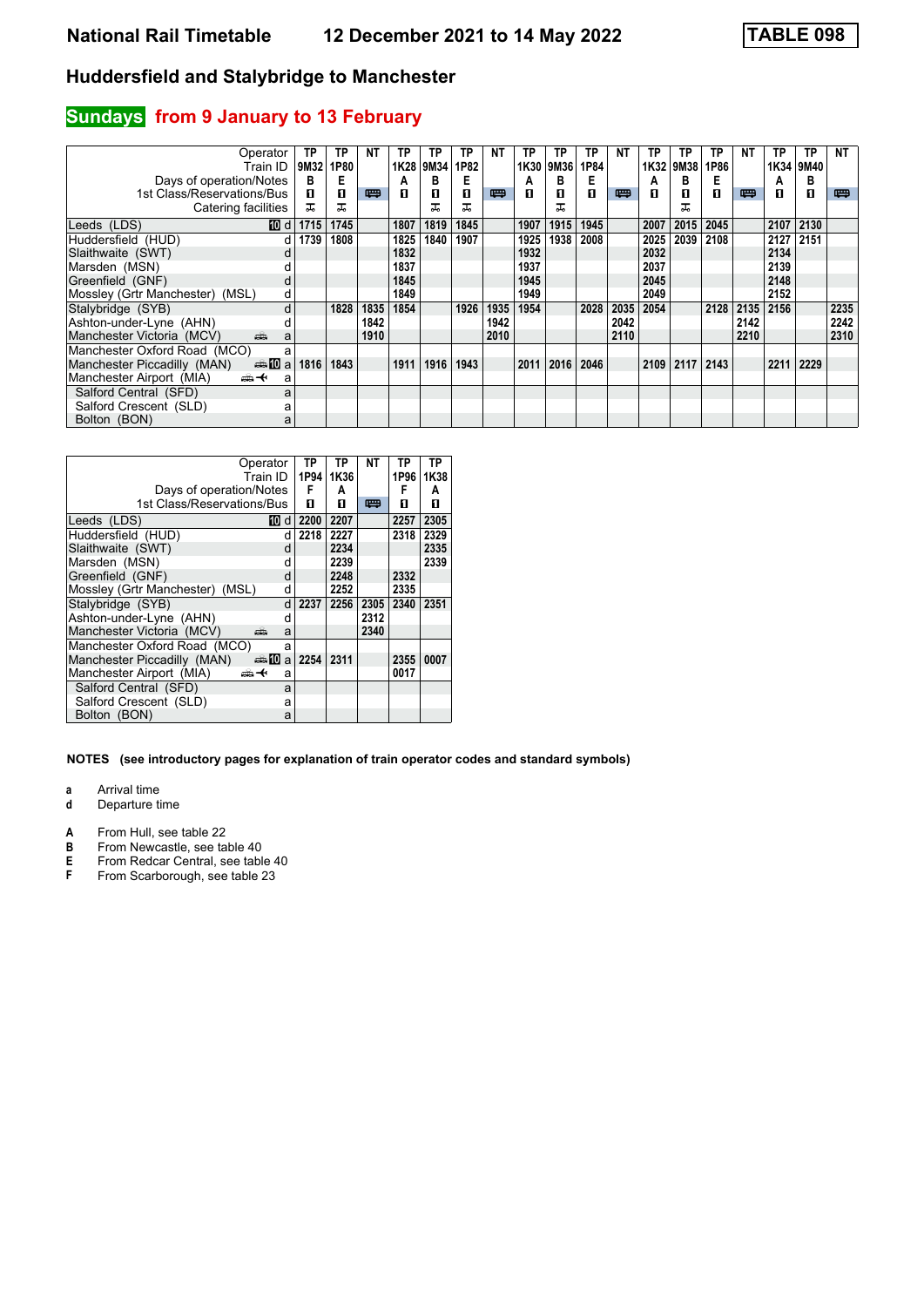# **Sundays from 20 February**

| Operator<br>Train ID                            | NΤ       | <b>NT</b> | ΤР<br>1K <sub>10</sub> | ТP<br> 9M16 | ТP<br>1P64 | ΤP<br>1F58 | NT   | ТP<br>1K <sub>12</sub> | ТP<br>9M18 | TP<br>1P66 | ТP<br>1F60 | NT   | ТP<br>1K14 | ТP<br>9M20 | ТP<br>1P68 | TP<br>1F62 | <b>NT</b> | TP.<br>1K16 |
|-------------------------------------------------|----------|-----------|------------------------|-------------|------------|------------|------|------------------------|------------|------------|------------|------|------------|------------|------------|------------|-----------|-------------|
| Days of operation/Notes                         |          |           | А                      | в           | C          | D          |      | A                      | в          | Е          | D          |      | А          | в          |            | D          |           | A           |
| 1st Class/Reservations/Bus                      | 罒        | 四         | п                      | 0           | п          | п          | 四    | п                      | п          | п          | п          | 四    | п          | п          | п          | п          | 四         | п           |
|                                                 |          |           |                        | ᠼ           | ᅚ          | ᅚ          |      |                        |            |            | ᠼ          |      |            | ᅚ          | ᠼ          | ᅚ          |           |             |
| Catering facilities                             |          |           |                        |             |            |            |      |                        |            |            |            |      |            |            |            |            |           |             |
| 10 d<br>Leeds (LDS)                             |          |           | 0907                   | 0915        | 0946       | 1000       |      | 1007                   | 1015       | 1045       | 1100       |      | 1107       | 1115       | 1145       | 1200       |           | 1207        |
| Huddersfield (HUD)                              |          |           | 0925                   | 0937        | 1008       | 1018       |      | 1025                   | 1039       | 1108       | 1118       |      | 1125       | 1138       | 1208       | 1218       |           | 1225        |
| Slaithwaite (SWT)<br>d                          |          |           | 0932                   |             |            |            |      | 1032                   |            |            |            |      | 1132       |            |            |            |           | 1232        |
| Marsden (MSN)                                   |          |           | 0937                   |             |            |            |      | 1037                   |            |            |            |      | 1137       |            |            |            |           | 1237        |
| Greenfield (GNF)<br>d                           |          |           | 0945                   |             |            |            |      | 1045                   |            |            |            |      | 1145       |            |            |            |           | 1245        |
| Mossley (Grtr Manchester)<br>(MSL)<br>d         |          |           | 0949                   |             |            |            |      | 1049                   |            |            |            |      | 1149       |            |            |            |           | 1249        |
| Stalybridge (SYB)                               | $d$ 0835 | 0935      | 0953                   |             |            |            | 1035 | 1054                   |            |            |            | 1135 | 1154       |            |            |            | 1235      | 1254        |
| Ashton-under-Lyne (AHN)                         | $d$ 0842 | 0942      |                        |             |            |            | 1042 |                        |            |            |            | 1142 |            |            |            |            | 1242      |             |
| Manchester Victoria (MCV)<br>dia 1<br>a         | 0910     | 1010      |                        | 1009        | 1040       | 1049       | 1110 |                        | 1109       | 1138       | 1150       | 1210 |            | 1209       | 1238       | 1249       | 1310      |             |
| Manchester Oxford Road (MCO)<br>a               |          |           |                        |             |            |            |      |                        |            | 1145       |            |      |            |            | 1245       |            |           |             |
| Manchester Piccadilly (MAN)<br><b>⊯M</b> a      |          |           | 1010                   |             |            |            |      | 1112                   |            | 1149       |            |      | 1211       |            | 1249       |            |           | 1311        |
| Manchester Airport (MIA)<br><del>∰ ∢</del><br>a |          |           |                        |             |            |            |      |                        |            | 1213       |            |      |            |            | 1312       |            |           |             |
| Salford Central (SFD)<br>a                      |          |           |                        |             |            |            |      |                        |            |            |            |      |            |            |            |            |           |             |
| Salford Crescent (SLD)<br>а                     |          |           |                        |             |            |            |      |                        |            |            |            |      |            |            |            |            |           |             |
| Bolton (BON)<br>а                               |          |           |                        |             |            |            |      |                        |            |            |            |      |            |            |            |            |           |             |

|                                    | Operator                                                                                                                                                                                                                           | ТP   | ТP   | TP   | <b>NT</b> | ТP   | ТP        | TP   | ТP   | <b>NT</b> | <b>TP</b> | ТP   | ΤP   | ТP   | <b>NT</b> | ТP   | ΤP   | ТP   | <b>TP</b> |
|------------------------------------|------------------------------------------------------------------------------------------------------------------------------------------------------------------------------------------------------------------------------------|------|------|------|-----------|------|-----------|------|------|-----------|-----------|------|------|------|-----------|------|------|------|-----------|
|                                    | Train ID                                                                                                                                                                                                                           | 9M22 | 1P70 | 1F64 |           |      | 1K18 9M24 | 1P72 | 1F66 |           | 1K20      | 9M26 | 1P74 | 1F68 |           | 1K22 | 9M28 | 1P76 | 1F70      |
| Days of operation/Notes            |                                                                                                                                                                                                                                    | в    |      | D    |           | А    | в         |      |      |           | А         | в    |      | D    |           | Α    | в    |      | D         |
| 1st Class/Reservations/Bus         |                                                                                                                                                                                                                                    | п    | 0    | 0    | 粤         | п    | 0         | п    | п    | 四         | п         | п    | П    | О    | 四         | п    | п    | O    |           |
| Catering facilities                |                                                                                                                                                                                                                                    | ᠼ    | ᅚ    | ᠼ    |           |      | ᠼ         | ᠼ    | ᠼ    |           |           |      | ᠼ    | ᅚ    |           |      | ᠼ    | ᠼ    | ᠼ         |
| Leeds (LDS)                        | [10] d                                                                                                                                                                                                                             | 1215 | 1245 | 1300 |           | 1307 | 1320      | 1345 | 1400 |           | 1407      | 1415 | 1445 | 1500 |           | 1507 | 1515 | 1545 | 1600      |
| Huddersfield (HUD)                 | d                                                                                                                                                                                                                                  | 1238 | 1308 | 1318 |           | 1325 | 1341      | 1408 | 1418 |           | 1425      | 1438 | 1508 | 1518 |           | 1525 | 1538 | 1608 | 1618      |
| Slaithwaite (SWT)                  |                                                                                                                                                                                                                                    |      |      |      |           | 1332 |           |      |      |           | 1432      |      |      |      |           | 1531 |      |      |           |
| Marsden (MSN)                      |                                                                                                                                                                                                                                    |      |      |      |           | 1337 |           |      |      |           | 1437      |      |      |      |           | 1535 |      |      |           |
| Greenfield (GNF)                   | d                                                                                                                                                                                                                                  |      |      |      |           | 1345 |           |      |      |           | 1445      |      |      |      |           | 1542 |      |      |           |
| Mossley (Grtr Manchester)<br>(MSL) | d                                                                                                                                                                                                                                  |      |      |      |           | 1349 |           |      |      |           | 1449      |      |      |      |           | 1546 |      |      |           |
| Stalybridge (SYB)                  | d                                                                                                                                                                                                                                  |      |      |      | 1335      | 1354 |           |      |      | 1435      | 1454      |      |      |      | 1535      | 1551 |      |      |           |
| Ashton-under-Lyne (AHN)            |                                                                                                                                                                                                                                    |      |      |      | 1342      |      |           |      |      | 1442      |           |      |      |      | 1542      |      |      |      |           |
| Manchester Victoria (MCV)          | and the second second second second the second second second second second second second second second second second second second second second second second second second second second second second second second second<br>a | 1309 | 1338 | 1349 | 1410      |      | 1409      | 1438 | 1450 | 1510      |           | 1510 | 1538 | 1549 | 1610      |      | 1612 | 1638 | 1649      |
| Manchester Oxford Road (MCO)       | a                                                                                                                                                                                                                                  |      | 1345 |      |           |      |           | 1445 |      |           |           |      | 1545 |      |           |      |      | 1645 |           |
| Manchester Piccadilly (MAN)        | anna ma                                                                                                                                                                                                                            |      | 1350 |      |           | 1411 |           | 1450 |      |           | 1509      |      | 1550 |      |           | 1607 |      | 1650 |           |
| Manchester Airport (MIA)           | <del>∰ ∢</del><br>a                                                                                                                                                                                                                |      | 1412 |      |           |      |           | 1513 |      |           |           |      | 1612 |      |           |      |      | 1712 |           |
| Salford Central (SFD)              | a                                                                                                                                                                                                                                  |      |      |      |           |      |           |      |      |           |           |      |      |      |           |      |      |      |           |
| Salford Crescent (SLD)             | а                                                                                                                                                                                                                                  |      |      |      |           |      |           |      |      |           |           |      |      |      |           |      |      |      |           |
| Bolton (BON)                       | a                                                                                                                                                                                                                                  |      |      |      |           |      |           |      |      |           |           |      |      |      |           |      |      |      |           |

- **a** Arrival time<br>**d** Departure t
- **d** Departure time
- **A** From Hull, see table 22<br>**B** From Newcastle to Liver
- **B** From Newcastle to Liverpool Lime Street, see table 39<br>**C** From York, see table 23
- **C** From York, see table 23<br>**D** From Scarborough, see
- 
- **D** From Scarborough, see table 23<br>**E** From Middlesbrough, see table 4 **E** From Middlesbrough, see table 40<br>**F** From Redcar Central, see table 40
- From Redcar Central, see table 40